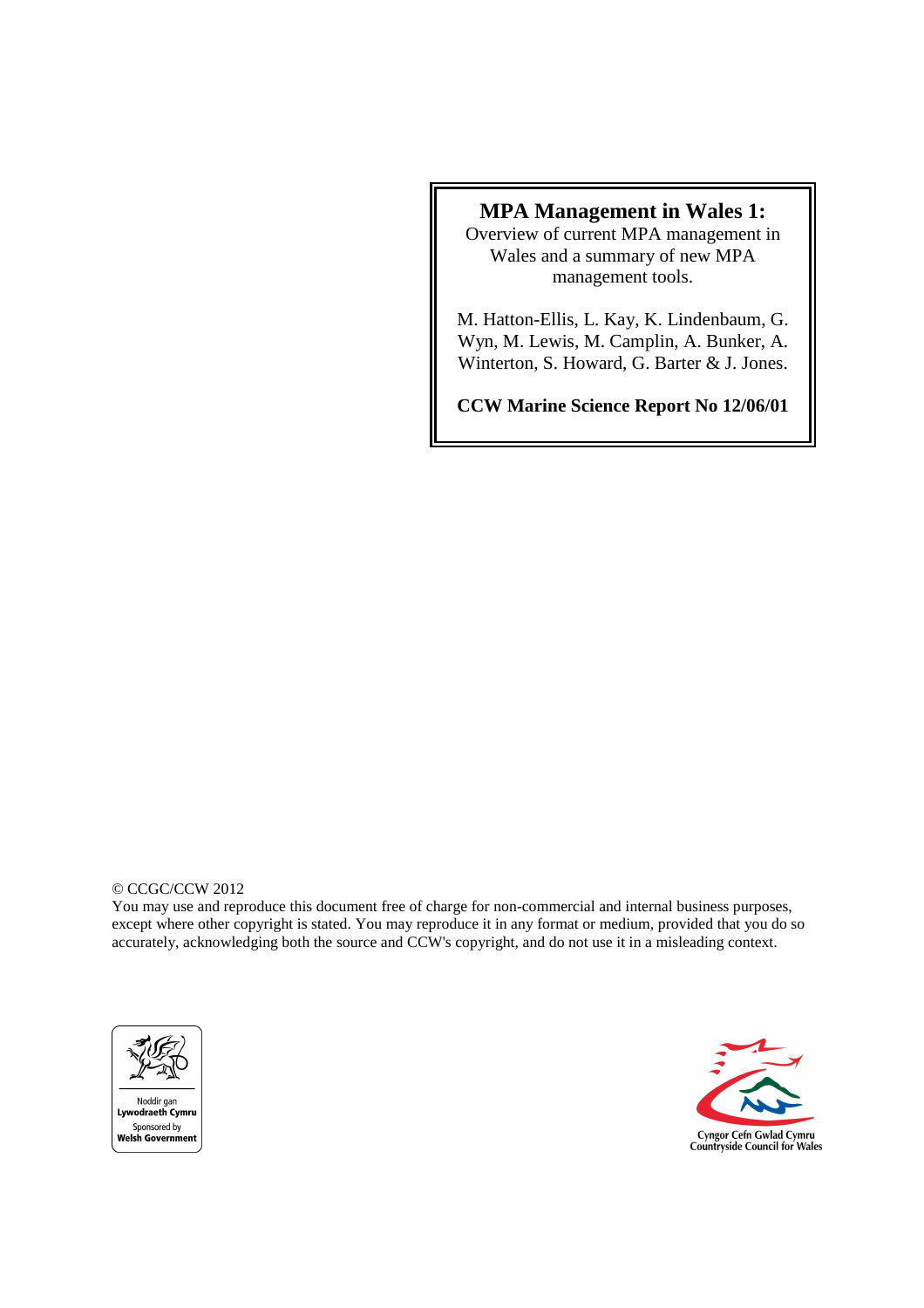| <b>Report series:</b>    | <b>CCW Marine Science Report</b>                                                                                                      |
|--------------------------|---------------------------------------------------------------------------------------------------------------------------------------|
| <b>Report number:</b>    | 12/06/01                                                                                                                              |
| <b>Publication date:</b> | <b>July 2012</b>                                                                                                                      |
| <b>Contract number:</b>  | N/A                                                                                                                                   |
| Contractor:              | N/A                                                                                                                                   |
| <b>Contract Manager:</b> | N/A                                                                                                                                   |
| <b>Title:</b>            | MPA Management in Wales 1: Overview of current MPA<br>management in Wales and a summary of new MPA management<br>tools.               |
| Author(s):               | M. Hatton-Ellis, L. Kay, K. Lindenbaum, G. Wyn, M.<br>Lewis, M. Camplin, A. Winterton, A. Bunker, S. Howard,<br>G. Barter & J. Jones. |

## **Distribution list (core):**

| CCW HQ Library, Bangor                    |  |
|-------------------------------------------|--|
| National Library of Wales                 |  |
| <b>British Library</b>                    |  |
| <b>Welsh Government Library</b>           |  |
| Scottish Natural Heritage Library         |  |
| Natural England Library (Electronic Only) |  |

#### **Distribution list (electronic only):**

**Restrictions:** None

Julia Williams, Welsh Government Louise George, Welsh Government Alison Hargrave, Pen Llŷn a'r Sarnau SAC Officer Blaise Bullimore, Carmarthen Bay & Estuaries SAC Officer Sue Burton, Pembrokeshire Marine SAC Officer Jennifer Kelly, Cardigan Bay SAC Officer Maritime Network, CCW Welsh Relevant Authority Groups PLAS Liaison Group Skomer Advisory Group

#### **Recommended citation for this volume:**

M. Hatton-Ellis, L. Kay, K. Lindenbaum, G. Wyn, M. Lewis, M. Camplin, A. Winterton, A. Bunker, S. Howard, G. Barter & J. Jones, 2012. MPA Management in Wales 1: Overview of current MPA management in Wales and a summary of new MPA management tools. CCW Marine Science Report 12/06/01, 56pp, CCW, Bangor.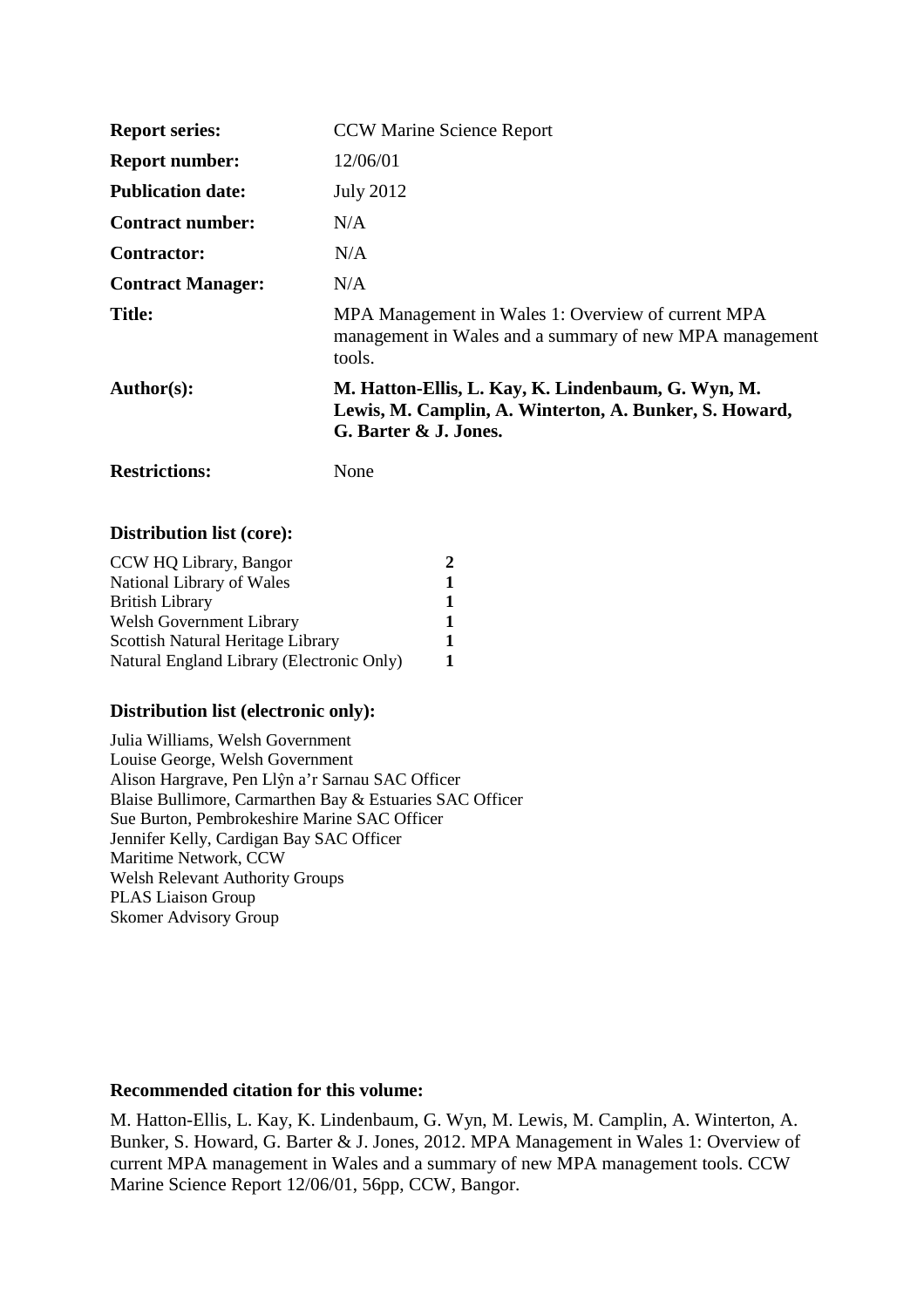# **CONTENTS**

| <b>ACKNOWLEDGEMENTS</b>                                   | $\boldsymbol{2}$        |
|-----------------------------------------------------------|-------------------------|
| <b>GLOSSARY</b>                                           | $\overline{2}$          |
| <b>CRYNODEB GWEITHREDOL</b>                               | $\overline{3}$          |
| <b>EXECUTIVE SUMMARY</b>                                  | $\overline{\mathbf{4}}$ |
| <b>1. INTRODUCTION</b>                                    | 5                       |
| 2. MPAS IN WALES – MPA DESIGNATIONS AND THEIR DEVELOPMENT | 10                      |
| <b>3. THE CURRENT SUITE OF WELSH MPAS</b>                 | 15                      |
| <b>4. THE CURRENT CONDITION OF WELSH MPAS</b>             | 17                      |
| <b>5. CURRENT MANAGEMENT OF WELSH MPAs</b>                | 21                      |
| <b>6. NEW TOOLS &amp; SYSTEMS</b>                         | 36                      |
| <b>7. SUMMARY &amp; NEXT STEPS</b>                        | 44                      |
| <b>REFERENCES</b>                                         | 45                      |
| <b>ANNEXES</b>                                            | 47                      |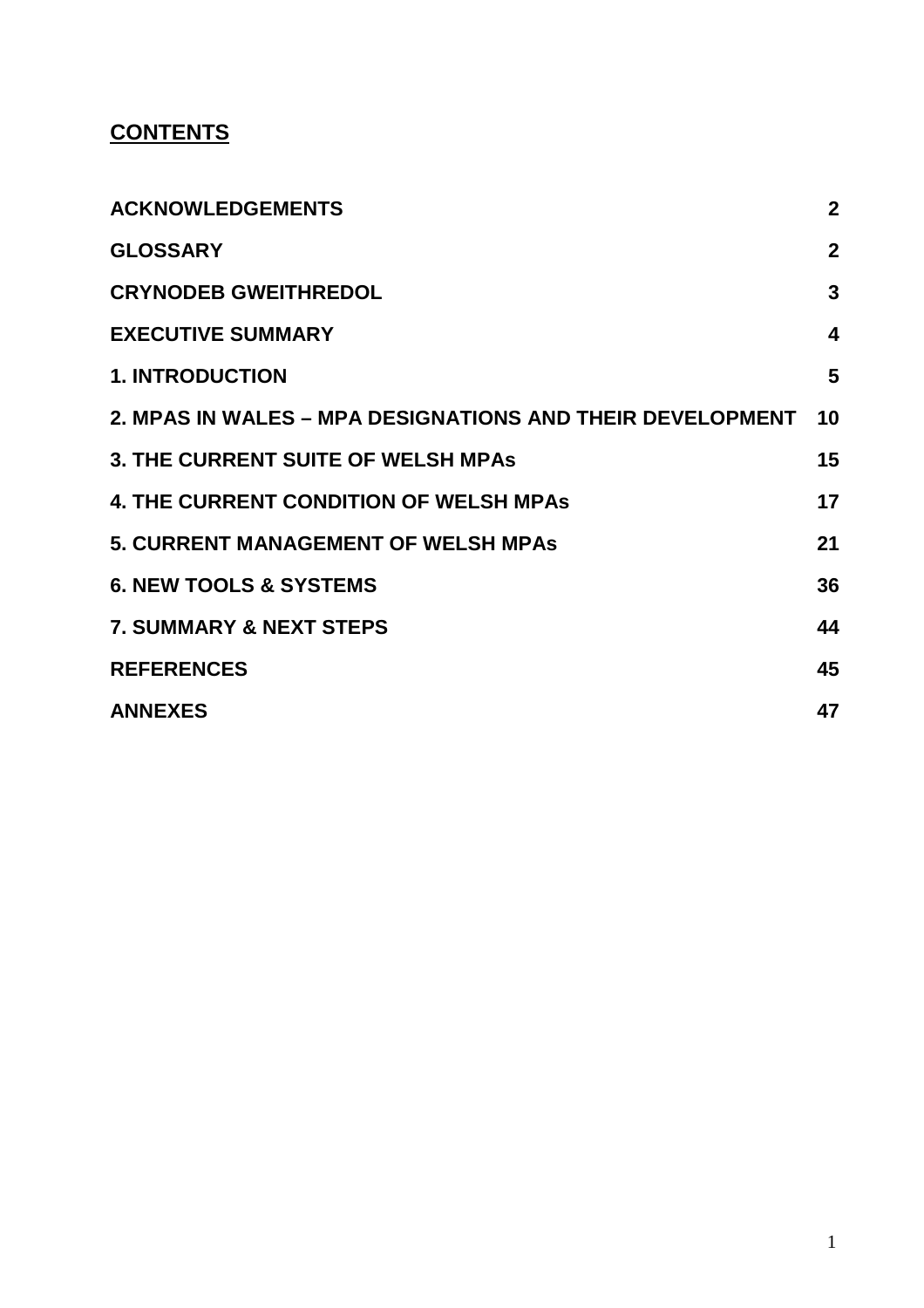## **ACKNOWLEDGEMENTS**

This report would not have been possible without the information supplied by those directly involved in MPA management in Wales. We are particularly grateful to all those who provided direct information including Alison Hargrave, Blaise Bullimore & Sue Burton.

## **GLOSSARY**

| AD           | <b>Actions Database</b>                                                                |
|--------------|----------------------------------------------------------------------------------------|
| <b>CCW</b>   | <b>Countryside Council for Wales</b>                                                   |
| Defra        | Department for the Environment, Fisheries & Rural Affairs                              |
| <b>EMS</b>   | European Marine Site                                                                   |
| EU           | European Union                                                                         |
| <b>GEMS</b>  | Group of Welsh European Marine Site Officers                                           |
| <b>GES</b>   | Good Environmental Status                                                              |
| <b>JNCC</b>  | Joint Nature Conservation Committee                                                    |
| <b>LDP</b>   | Local Development Plan                                                                 |
| MA           | Management Authority <sup>1</sup>                                                      |
| <b>MACA</b>  | Marine and Coastal Access Act (2009)                                                   |
| <b>MCZ</b>   | Marine Conservation Zone                                                               |
| <b>MMO</b>   | Marine Management Organisation                                                         |
| <b>MNR</b>   | <b>Marine Nature Reserve</b>                                                           |
| <b>MPA</b>   | Marine Protected Area                                                                  |
| MS           | Management Scheme                                                                      |
| <b>MPS</b>   | <b>Marine Policy Statement</b>                                                         |
| <b>MSP</b>   | Marine Spatial Planning                                                                |
| <b>MSFD</b>  | Marine Strategy Framework Directive                                                    |
| <b>NCO</b>   | <b>Nature Conservation Orders</b>                                                      |
| N2K          | Natura 2000 site (European Special Areas of Conservation and Special Protection Areas) |
| NE           | Natural England                                                                        |
| <b>NNR</b>   | <b>National Nature Reserve</b>                                                         |
| <b>OSPAR</b> | Oslo and Paris Convention for the protection of the maritime environment of            |
|              | the North-East Atlantic                                                                |
| PAF          | Priority Action Framework                                                              |
| <b>PCNPA</b> | Pembrokeshire Coast National Park Authority                                            |
| <b>PDO</b>   | <b>Potentially Damaging Operation</b>                                                  |
| <b>PLAS</b>  | Pen Llyn a'r Sarnau (SAC)                                                              |
| <b>PMC</b>   | Pembrokeshire Marine Code                                                              |
| RA           | <b>Relevant Authority</b>                                                              |
| <b>RAG</b>   | <b>Relevant Authority Group</b>                                                        |
| Ramsar       | Wetlands of international importance designated under the Ramsar Convention            |
| <b>RSPB</b>  | Royal Society for the Protection of Birds                                              |
| <b>SAC</b>   | Special Area of Conservation (EU Habitats and Species Directive)                       |
| <b>SMS</b>   | <b>Site Management Statement</b>                                                       |
| <b>SNCB</b>  | Statutory Nature Conservation Bodies (e.g. CCW or NE)                                  |
| <b>SPA</b>   | Special Protection Area (EU Birds Directive)                                           |
| SSSI         | Site of Special Scientific Interest                                                    |
| UK           | <b>United Kingdom</b>                                                                  |
| <b>VMNR</b>  | <b>Voluntary Marine Nature Reserve</b>                                                 |
| <b>VMCA</b>  | Voluntary Marine Conservation Area                                                     |
| <b>WEL</b>   | <b>Wales Environment Link</b>                                                          |
| WG           | Welsh Government                                                                       |

 1 Within this document the term Management Authorities (MAs) is used to refer collectively to all organisations with statutory responsibilities in relation to any type of MPA, or who are significant seabed or coastal land owners. This includes: Relevant and Competent Authorities under the Habitats Regulations 2010 and Public authorities under the Marine Strategy Regulations 2010, Marine and Coastal Access Act 2009 and Natural Environment and Rural Communities Act 2006 (CROW Act).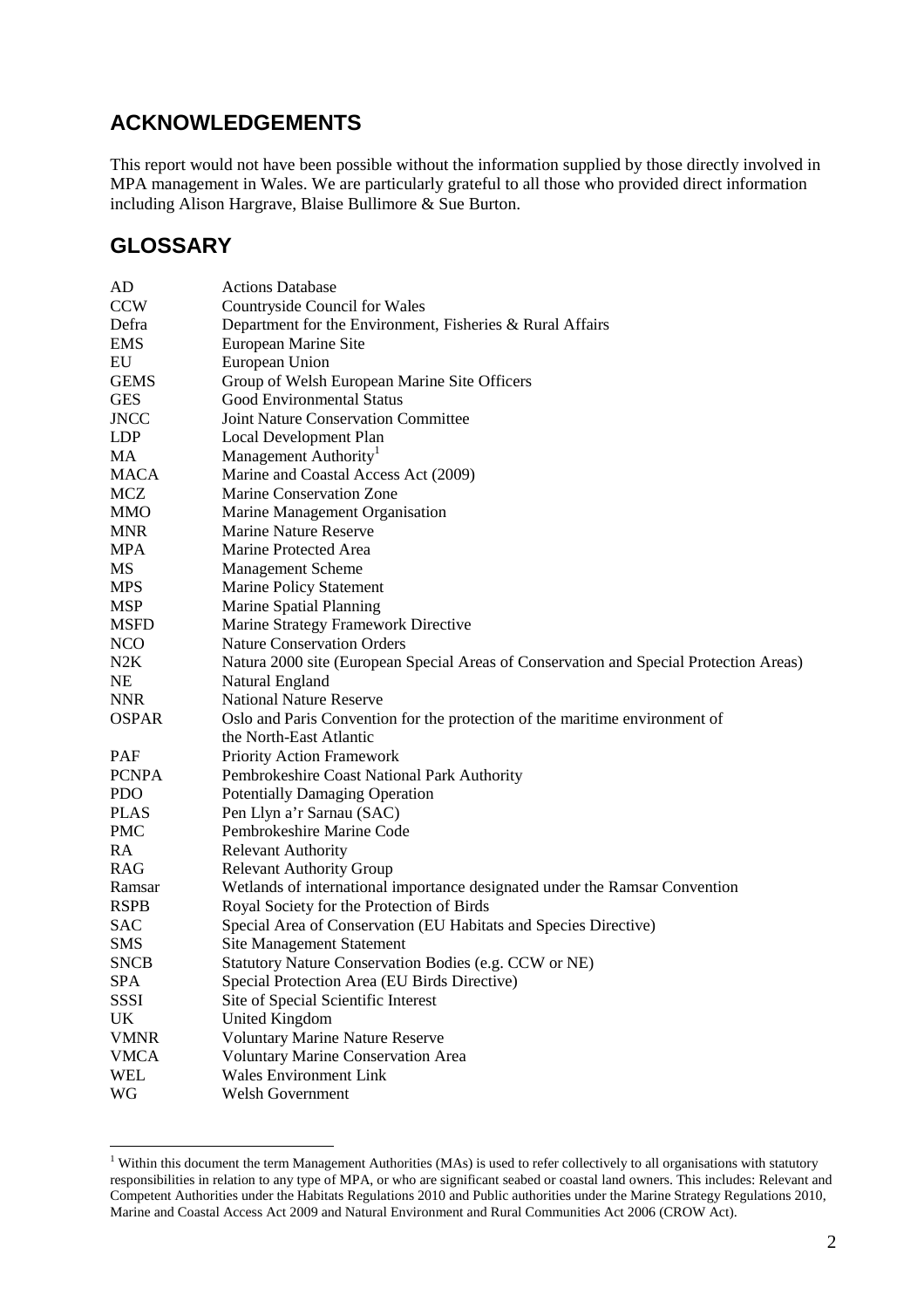# **CRYNODEB GWEITHREDOL**

Mae amgylchedd y môr yn cyfateb i fwy na hanner arwynebedd Cymru. Dyma adnodd amgylcheddol, cymdeithasol ac economaidd hollbwysig. Mae Ardaloedd Morol dan Warchodaeth yn cyfrannu llawer at sicrhau cydnerthedd a chynaliadwyedd ecosystemau'r môr yn yr hirdymor.

Yng Nghymru ac o amgylch y DU mae llawer o waith ar y gweill i greu rhwydwaith cydlynol o Ardaloedd Morol dan Warchodaeth. Er mwyn sicrhau y gall y rhwydwaith hwn o safleoedd fod o fudd i amgylchedd y môr yn y modd y bwriadwyd, rhaid i'r safleoedd gael eu rheoli'n dda a'u rheoli gyda'i gilydd mewn modd cydlynol yn hytrach nag fel casgliad o safleoedd unigol.

Nod cyffredinol yr adroddiad yw adolygu'r trefniadau presennol sydd ar waith ar gyfer rheoli Ardaloedd Morol dan Warchodaeth yng Nghymru – ble maent i'w cael, faint ohonynt sydd i'w cael, a phwy sy'n eu rheoli. Astudiaeth ddesg ffeithiol sy'n crynhoi'r hyn a ddigwyddir yng Nghymru heddiw yw hon, a chynhwysir peth gwybodaeth am oblygiadau Deddf y Môr i reoli Ardaloedd Morol dan Warchodaeth. Yr arolwg hwn yw'r cyntaf o blith dau adroddiad a luniwyd gan Gyngor Cefn Gwlad Cymru parthed rheoli Ardaloedd Morol dan Warchodaeth. Mae'r ail adroddiad yn pwyso a mesur y dulliau a ddefnyddir ar hyn o bryd i reoli Ardaloedd Morol dan Warchodaeth yng Nghymru trwy gyfrwng tri asesiad a gwerthusiad mewnol. Mae'r gwaith gwerthuso hwn yn tynnu sylw at nifer o faterion yn ymwneud â rheoli Ardaloedd Morol dan Warchodaeth yng Nghymru ac yn cynnig ffyrdd posibl o ymdrin â nhw.

Nod y ddau adroddiad yw darganfod i ba raddau y mae'r trefniadau presennol ar gyfer rheoli Ardaloedd Morol dan Warchodaeth yng Nghymru yn gweithio. Nod arall yw dod o hyd i ffyrdd o wella'r dulliau rheoli hyn a darganfod sut y gellir rheoli'r holl Ardaloedd Morol dan Warchodaeth yng Nghymru – fel rhan o rwydwaith ehangach y DU – mewn modd cydlynol, addas i'r diben a chost-effeithiol.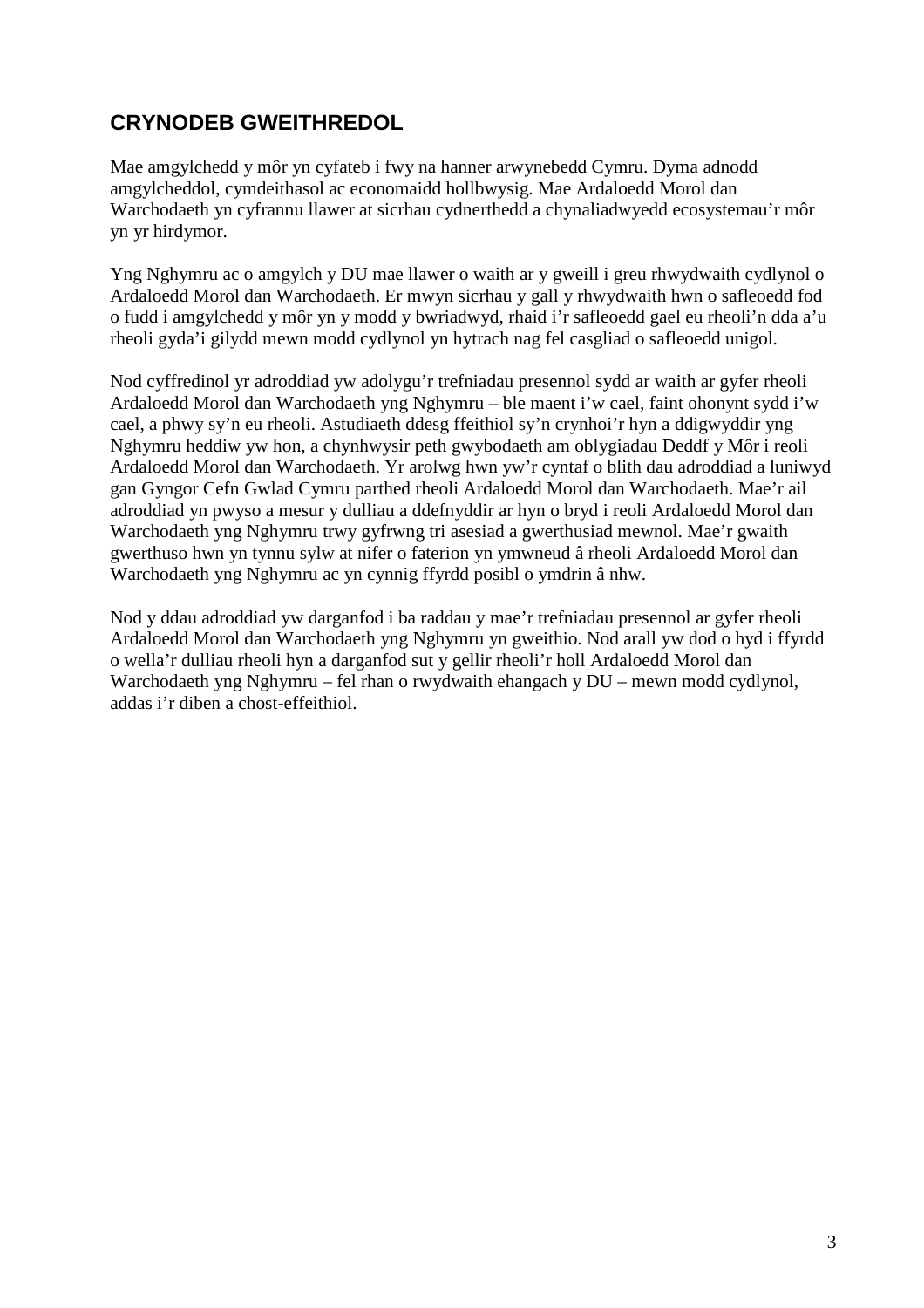# **EXECUTIVE SUMMARY**

The marine environment makes up over half of the area of Wales, and provides a vital environmental, social and economic resource. Marine Protected Areas (MPAs) make a valuable contribution to ensuring the long term sustainability and resilience of marine ecosystems.

There is a great deal of work underway in Wales and around the UK to secure a coherent network of MPAs. For this network of sites to deliver the intended benefits to the marine environment, they must be well managed and managed together in a coherent way rather than as a collection of individual sites.

The overall aim of this report is to review the current arrangements for MPA management in Wales, where, how many and who manages them. This is a factual desktop study which summarises what is happening in Wales today with some information on the implication of the Marine Act for future management. This review is the first of two reports produced by CCW on MPA management. The second report evaluates the current management of Welsh MPAs through three assessments and an internal evaluation. This evaluation highlights a number of issues in MPA management in Wales and gives a series of possible ways forward for tackling them<sup>2</sup>.

The aim of both these reports is to determine how well the current arrangements for MPA management in Wales are working and to identify ways in which MPA management can be improved, and how all Welsh MPAs, as part of a wider UK MPA network, could be managed in a coherent, fit for purpose and cost effective way.

 $\overline{a}$ 2 Hatton-Ellis *et al*., (2012)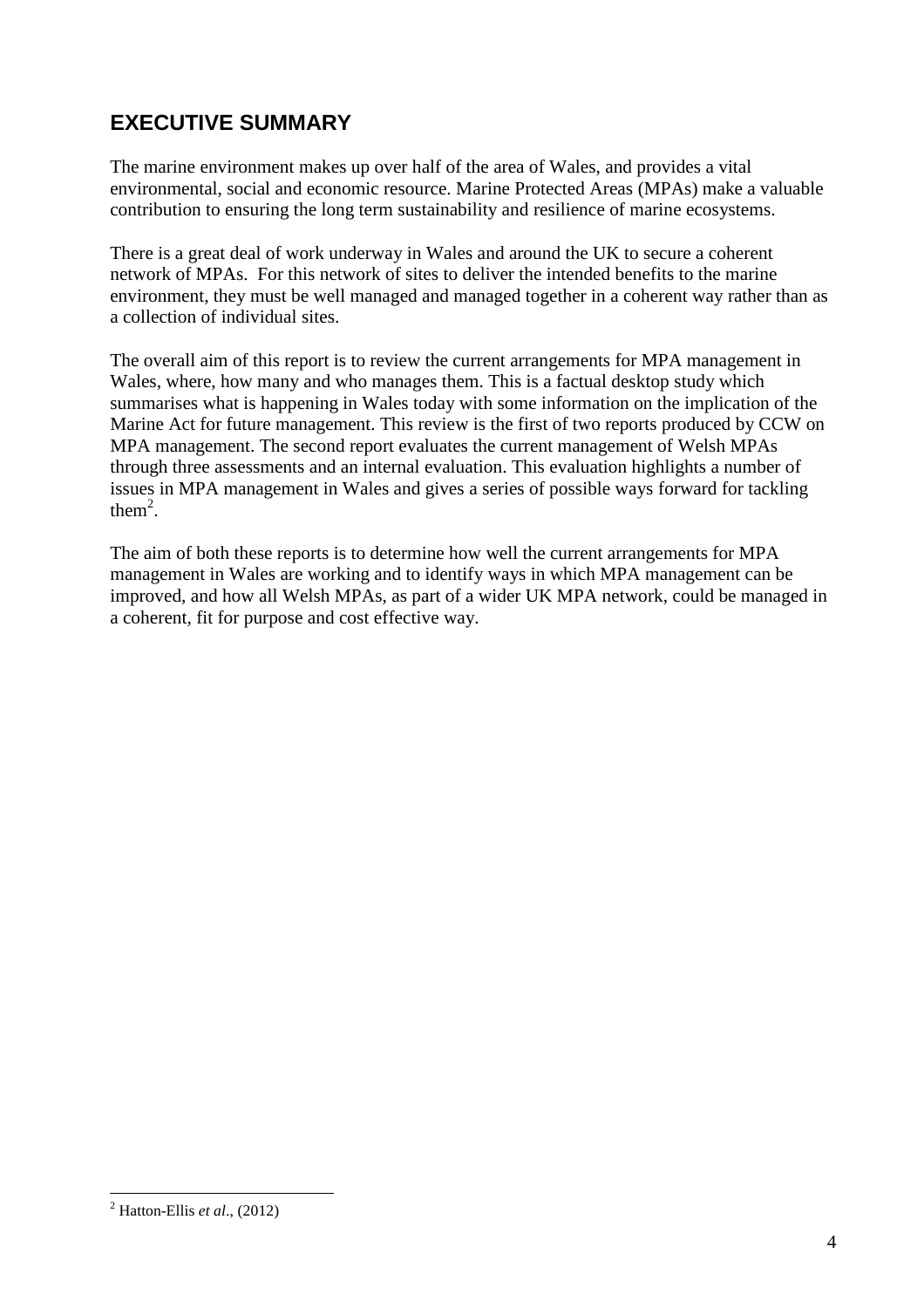# **1. INTRODUCTION**

## **1.1 Purpose of this report**

The marine environment makes up over half of the area of Wales, and provides a vital environmental, social and economic resource. Welsh seas support a wide array of habitats that sustain a wealth of marine life, creating rich and varied marine ecosystems. Society is dependent upon a range of services provided by Welsh marine ecosystems and this dependence on the natural environment is being increasingly recognised and used to inform marine management. Equally it is also recognised that the sea is not a limitless resource and that it is in the interests of society as a whole to take responsibility to ensure that Welsh seas do not become impoverished and degraded.

Management of Welsh seas requires a variety of different approaches. Marine Protected Areas (MPAs) have been shown to make a valuable contribution to ensure the long term sustainability and resilience of marine ecosystems. In Wales, just over 35% of waters are already designated as MPAs.

There is currently a great deal of work underway in Wales, the UK and beyond to secure an ecologically coherent network of well-managed MPAs. In autumn 2009, the Welsh Government  $(WG)$  published a draft MPA Strategy<sup>3</sup> that aims to "contribute to the development of an ecologically coherent UK network of well managed MPAs. The network will conserve rare, threatened, and representative species and habitats to enhance biodiversity and ecosystems." The strategy acknowledges the importance of MPA management as well as the need to improve management:

"In order to develop a coherent and well managed network of MPAs in Wales that contributes to the wider UK network, we consider that the following are required:

- Improved coordination of management of MPAs to deliver site-level and network-level objectives as well as broader biodiversity targets.
- Better use of existing and new tools to deliver effective management of MPAs."

Welsh Government asked CCW for advice on what is required to ensure effective management of Welsh MPAs. To inform this advice, CCW undertook a review of MPA management in Wales which resulted in the production of two reports as the main outputs as well as separate advice to WG in the form of high level recommendations. This report, the first of the two reports, is an overview of current MPA management in Wales with consideration of new tools which could be used to manage sites in the future. These include new tools created under the Marine and Coastal Access Act<sup>4</sup>, including Nature Conservation Orders (NCOs) and the new marine planning system. The report is a desktop study which collated information from many sources and covers in detail the:

- current suite of MPAs in Wales
- development of MPAs in Wales
- current condition of Welsh MPAs
- current management arrangements for MPAs in Wales

<sup>&</sup>lt;sup>3</sup> Welsh Assembly Government (2009).

<sup>&</sup>lt;sup>4</sup> Marine and Coastal Access Act (2009). (http://www.legislation.gov.uk/ukpga/2009/23/contents)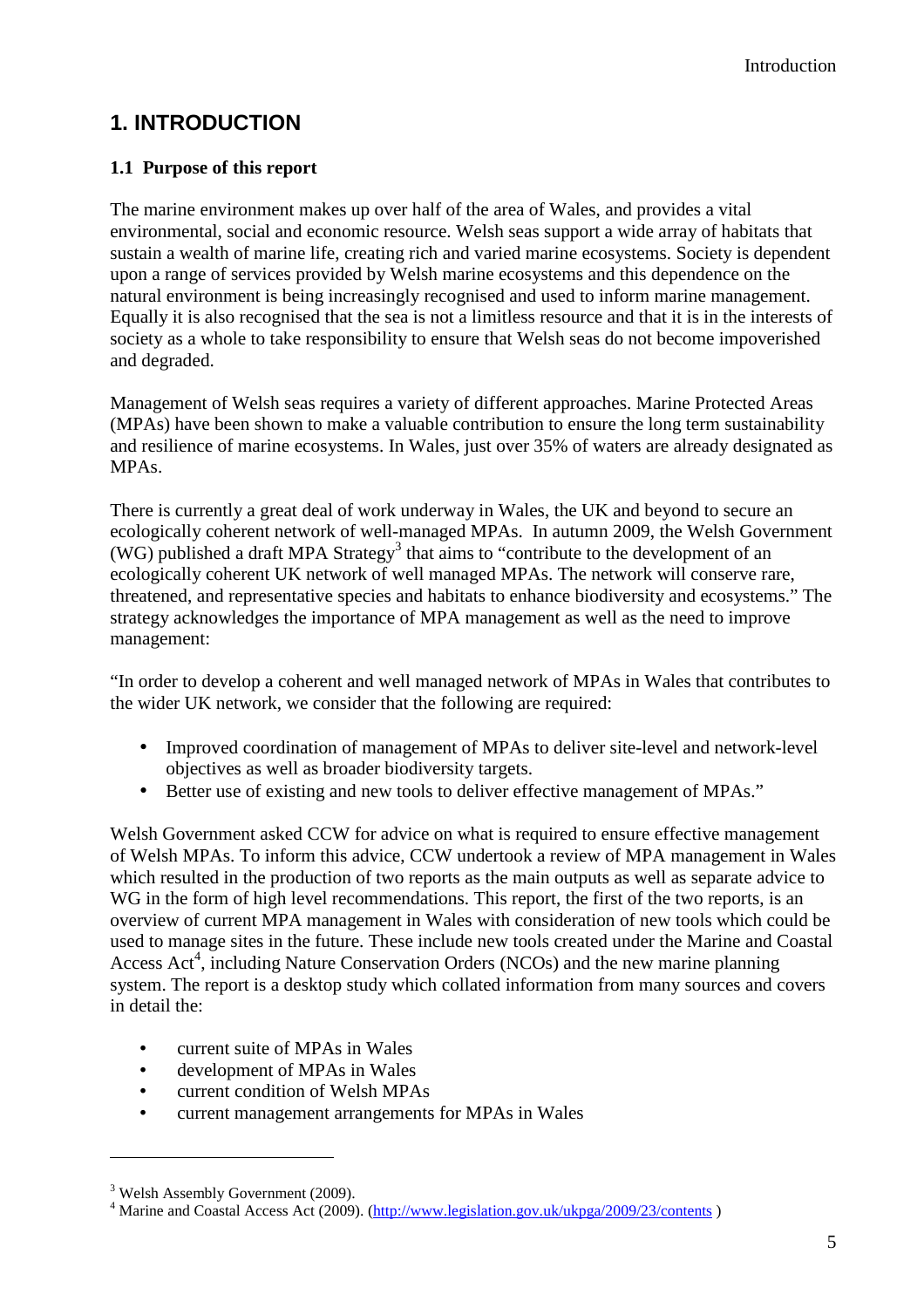• new tools and systems available for MPA management

The second report is an assessment of current management in Wales which highlights the issues identified through an assessment process and makes suggestions for possible ways forward.

#### **1.2 Policy context for designation and management of MPAs**

A number of policy drivers and statutory commitments exist for the development, and effective management of MPA networks. These are summarised in Table 1.

| <b>Source</b>                                                                                               | <b>Commitment / target</b>                                                                                                                                                                                                                                                                                                                              |
|-------------------------------------------------------------------------------------------------------------|---------------------------------------------------------------------------------------------------------------------------------------------------------------------------------------------------------------------------------------------------------------------------------------------------------------------------------------------------------|
| Marine and Coastal Access Act<br>(2009)                                                                     | Designate Marine Conservation Zones (MCZs) to contribute to the<br>formation of a network together with SACs, SPAs, Ramsar sites<br>and SSSIs; report on progress by December 2012. (statutory duty)                                                                                                                                                    |
| Convention on Biological<br>Diversity (CBD) and World<br><b>Summit on Sustainable</b><br>Development (2002) | Establish, by 2012, an effectively managed, representative, global<br>system of marine protected areas  comprising both multiple use<br>areas and strictly protected areas.<br>EU Habitats and Species Directive 1992 introduced in response to<br>CBD to establish a European network of protected areas of which<br>marine protected areas are a part |
| Oslo & Paris Commission<br>(OSPAR) (1992)                                                                   | Establish an ecologically coherent network of well-managed<br>Marine Protected Areas by 2010 (now amended) <sup>5</sup> .                                                                                                                                                                                                                               |
| <b>EU Marine Strategy Directive</b><br>(2008)                                                               | Establish spatial protection measures that contribute to a coherent<br>and representative network of marine protected areas, adequately<br>covering the diversity of the constituent ecosystems. Report on<br>progress by 2013. (statutory duty). EU Habitats and Species<br>Directive seen as a key delivery mechanism for this.                       |
| UK Marine Stewardship Report<br>(2002)                                                                      | Identify and designate relevant areas of the UK's seas as areas of<br>marine protection belonging to a network of well-managed sites<br>by 2010.                                                                                                                                                                                                        |

Table 1: International, European and UK commitments to develop a network of marine protected areas

Whilst existing policy drivers refer to the creation of an ecologically coherent network, MPAs throughout UK waters have not been designated as part of a single policy to create a coherent network within the UK, but rather as individual designations in response to the aims of the relevant enabling legislation. Most recently, the Marine and Coastal Access Act places a duty on appropriate authorities to designate Marine Conservation Zones (MCZs) in order to create a network together with other MPAs (marine Special Areas of Conservation (SACs), marine Special Protection Areas (SPAs), and marine and inter-tidal components of Ramsar sites and Sites of Special Scientific Interest (SSSIs).

 $<sup>5</sup>$  OSPAR Commission Recommendation 2012/2 2.1 : "The purpose of this Recommendation is to continue the</sup> establishment of the OSPAR Network of Marine Protected Areas and to ensure that:

a. by 2012 it is ecologically coherent, includes sites representative of all biogeographic regions in the OSPAR maritime area, and is consistent with the CBD target for effectively conserved marine and coastal ecological regions;

b. by 2016 it is well managed (i.e. coherent management measures have been set up and are being implemented for such MPAs that have been designated up to 2010)."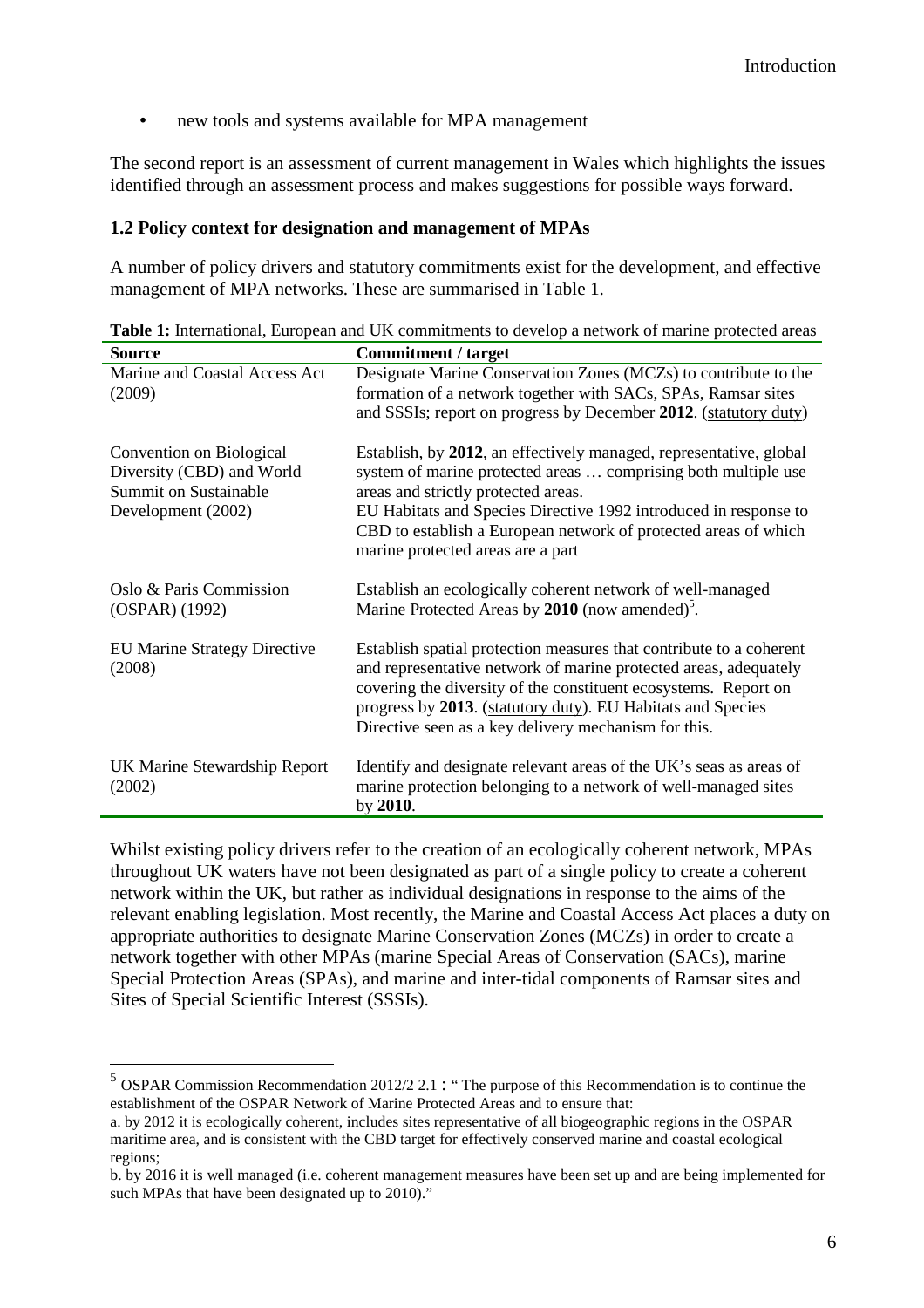The network must fulfil the following conditions:

- It must contribute to the conservation and improvement of the marine environment in the UK.
- It must represent the range of features present in the UK marine environment.
- Where considered necessary, more than one site should be designated for the conservation of certain features.

Under this Act, Welsh ministers are under a duty to report to the National Assembly on the extent to which the objective of creating a network has been achieved, and any further steps needed to contribute to the achievement of that objective. The first report is due before, on or by the 31<sup>st</sup> December 2012, and then at 6 yearly intervals following the first report. Amongst other specific requirements, the report must contain information on the extent to which conservation objectives for each MCZ have been achieved and any furthers steps needed to achieve conservation objectives. This creates a statutory driver that links directly to ensuring effective management (to achieve conservation objectives) of sites as part of an MPA network.

## **1.3 The wider context for designation and management of MPAs**

MPAs are one of many possible approaches to deliver environmental protection and sustainable use of the marine environment and so decisions regarding the management of the suite of Welsh MPAs should take into account the wider context of marine management, in particular marine planning and licensing. The development of marine planning and new licensing systems in Wales are likely to result in the development of new structures and approaches; MPA management needs to be integrated and aligned with any such framework.

## **1.4 Ecosystem based management and the Living Wales Programme.**

In recent years there has been increasing interest in and emphasis on an ecosystem-based approach to management of the marine environment. This is in response to the increasing diversity and intensity of ocean uses and associated impacts, and the recognition that we need to more carefully and explicitly include human dimensions in our efforts to understand and manage the marine environment.

Ecosystem-based management focuses on integrating the management of natural resources and human activities in a way that promotes sustainable use in an equitable way. The focus is, therefore, both on ecosystem health and human well-being<sup>6</sup>.

In Wales, the new Living Wales Programme has at its heart an ecosystem-based approach to management of the marine environment, and supporting the delivery of ecosystem services<sup>7</sup>.

At a European level, the benefits of and need for an ecosystem-based approach to management is recognised explicitly in the Marine Strategy Framework Directive. The Directive requires member states to take an ecosystem-based approach to marine management and delivery of the Directive and this requirement has been followed through in the UK Marine Strategy Regulations  $(2010)^8$ . In the UK the new marine planning system (established by the Marine and Coastal Access Act, 2009), together with the Marine Strategies required under the EU Marine Strategy Framework Directive, provide the framework for addressing ecosystem-based management.

 $\overline{a}$ 6 Halpern *et al*., 2010

<sup>&</sup>lt;sup>7</sup> http://wales.gov.uk/topics/environmentcountryside/consmanagement/nef/?lang=en

<sup>8</sup> http://www.legislation.gov.uk/uksi/2010/1627/contents/made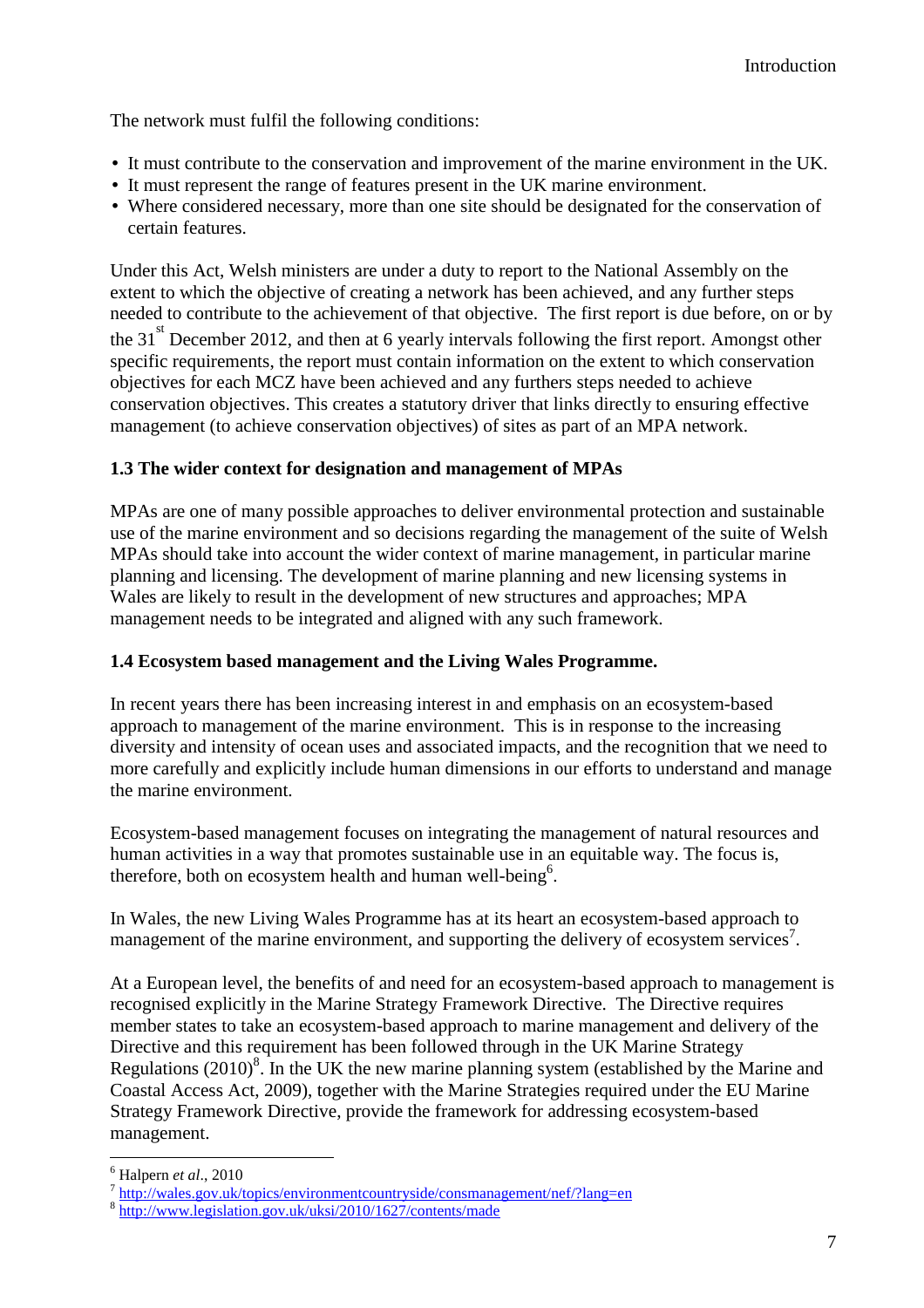Marine protected areas can play a key role in achieving the broader goals of ecosystem-based management. Although MPA management is not synonymous with ecosystem-based management it is important to note that a well-planned and well-managed suite of MPAs can make important contributions to this approach, for example, MPAs can:

- Contribute to reducing negative impacts to marine ecosystems.
- Improve the provision of key supporting and regulating services (including productivity, flood defence and nutrient cycling), as well as provisioning and cultural services.
- Conserve and potentially enhance marine biodiversity.
- Protect sensitive species and habitats, including larval sources and genetic diversity.
- Contribute to improving the resilience of the marine environment to absorb and respond to current and future pressures – enabling sustainable use of marine resources.
- Contain different levels of MPA protection, which in management terms could be translated as different levels of stringency of management, which should help integrate MPA management with other human use and human well-being considerations, i.e. contribute to ecosystem-based management.

As MPA planning processes move towards better inclusion of socio-economic concerns and focus on larger scales (such as the inclusion of socio-economic considerations in the selection of highly protected MCZs in Welsh waters) they are contributing more directly to an ecosystembased management approach.

Any new legislation needs to enable effective MPA management, as new legislation is written (e.g. Sustainable Development Bill (Autumn 2013), Environment Bill (2015), Planning Bill (2016)) it is important that our suite of MPAs in Wales are taken into consideration. This will only happen if MPAs are seen as important, valued and an important part of the wider ecosystem.

The benefits and effectiveness of MPAs and MPA management should therefore be evaluated in the context of delivery of ecosystem services and contribution to ecosystem-based management, rather than being only seen as a separate conservation and/or fisheries management tool.

#### **1.5 Future opportunities for MPA management**

Under an EU initiative, member states are expected to prepare Prioritised Action Frameworks (PAF), which will identify the objectives and management priorities for Natura 2000 sites (N2K) and identify which EU funding measures could be used to address the management. Integration of funding of Natura 2000 with other funding streams is central to the PAFs, which will identify the potential role of each EU fund to the national Natura 2000 network for the next EU Financial Perspective. Prioritisation of actions across the Welsh suite of MPAs is essential and something that is needs to happen across all designations not just Natura sites. Better coordination of management across the Welsh suite of MPAs will enable prioritisation of issues that are important on a cross-Wales basis rather than dealing with them on a site by site basis.

CCW is working on a project to develop a Wales-wide N2K management and restoration programme (funding applied for under LIFE<sup>+</sup>), which will include actions, implementation and financing elements. There are considerable opportunities for synergy between the Welsh Living Wales Programme (see Section 6), the potential LIFE<sup>+</sup> project and the PAFs (e.g. the role of N2K in delivery of ecosystem services, ecological connectivity, resilience against climate change) and considerable loss of opportunity if appropriate links are not made.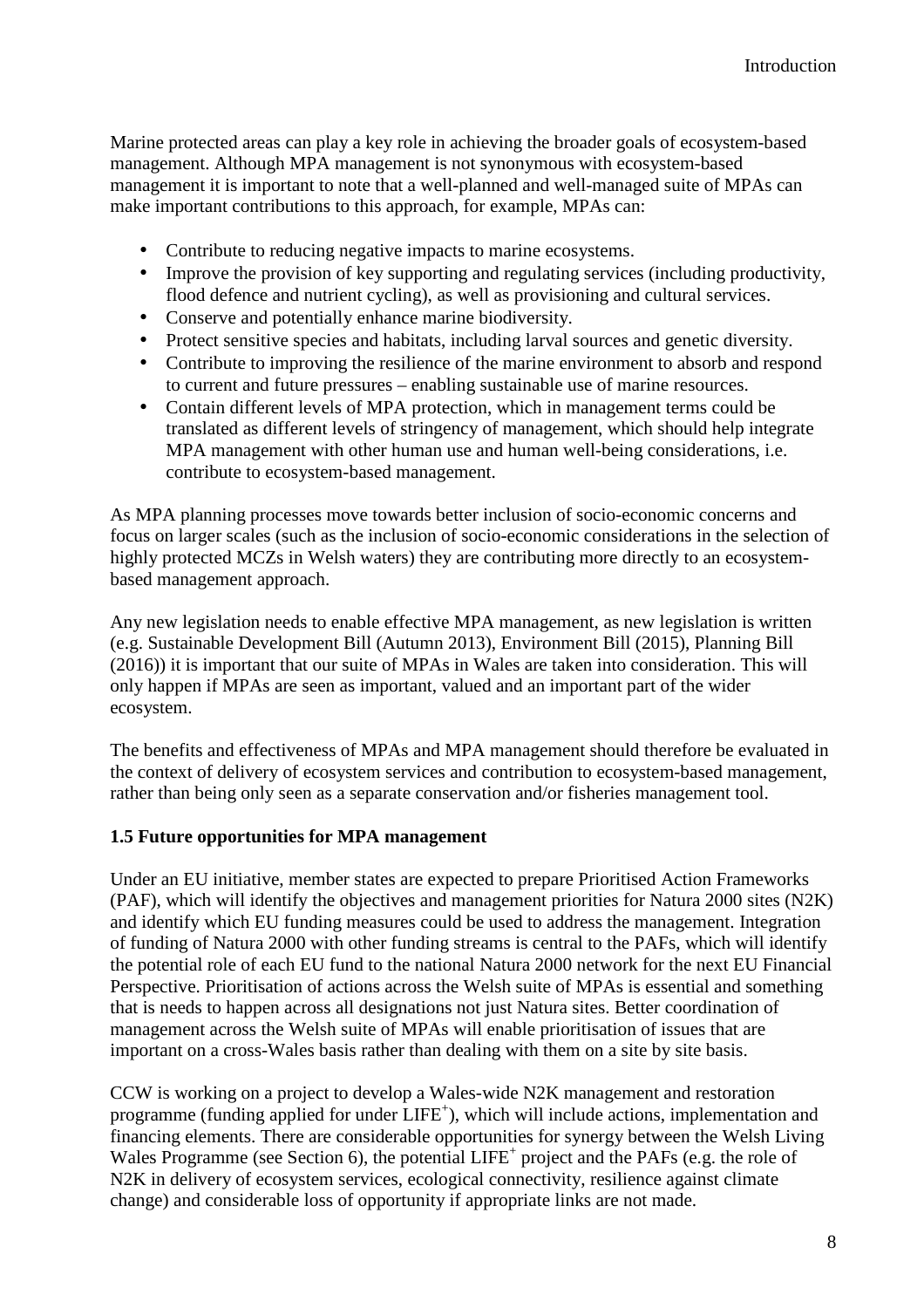Viewed in this way, it is clear that a well-managed suite of MPAs is critical to, and should be seen as an integral part of, an effective marine planning system in Wales and the UK, aiming to deliver an ecosystem-based approach to management. Furthermore, delivery of a well-managed suite of MPAs in Wales is also central to supporting delivery of the Living Wales Programme approach in the marine environment.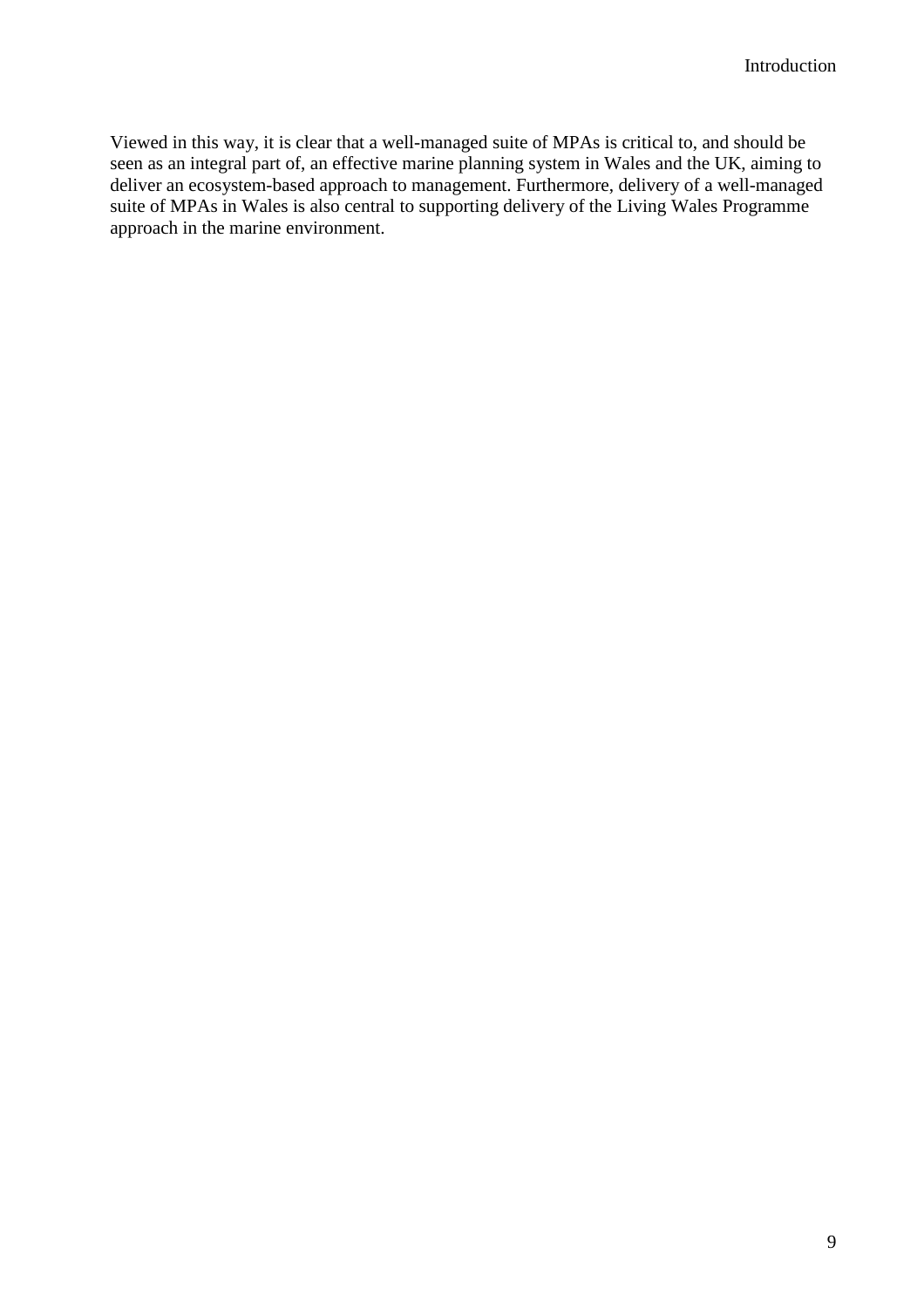## **2. MPAS IN WALES – MPA DESIGNATIONS AND THEIR DEVELOPMENT**

The aim of this section is to provide a brief overview of the existing suite of Welsh marine protected areas (MPAs). The suite of MPAs in Wales is currently made up of 125 separate MPAs comprising differing numbers of sites under the following designations:

- Special Area of Conservation (SAC)
- Special Protection Area (SPA)
- Site of Special Scientific Interest (SSSI)
- Ramsar (Wetlands of international importance designated under the Ramsar Convention)
- Marine Nature Reserve (MNR)

The number and coverage of our Welsh MPAs is given in Section 3.

## **2.1 MPAs in territorial waters.**

## *Voluntary protection*

Prior to 1981 the nature conservation interests of fully marine areas could only be protected in the UK on a voluntary basis. Intertidal areas could be included within Sites of Special Scientific Interest although there was not much use of the SSSI designation to protect seashore habitats and species prior to the late 1990's. Although Skomer Island became a National Nature Reserve (NNR) in 1959, the seas around Skomer only became protected by a voluntary agreement in 1976 with the formation of a Management Group and the formulation of a Management Plan. The limitations of the voluntary approach were soon realised as there were no statutory powers available to prevent damaging activities and developments. There are currently no voluntary Marine Conservation Areas (VMCA) or voluntary Marine Nature Reserves (VMNR) in Wales although there are some in English waters (5 VMCA and 3 VMNR<sup>9</sup>).

## *Marine Nature Reserves*

The Wildlife & Countryside Act  $(1981)^{10}$  included provisions to designate statutory marine nature reserves (MNRs) out to 12 nautical miles for the purposes of conserving marine flora and fauna, and providing opportunities for study and research. Their designation required the agreement of statutory and voluntary bodies and interest groups and none of the byelaws imposed to protect MNRs could interfere with the functions of any other relevant authorities or any right of any person (section 36(6)). Skomer was put forward as a MNR in 1987 and was designated in 1990. Another site in Wales, the Menai Strait was also proposed as an MNR but this was not designated due to local objections.

The 1981 Wildlife and Countryside Act gave the Statutory Nature Conservation Agency (originally NCC in Act, later changed to CCW in Wales), with the consent of the Secretary of State, powers to make byelaws for the "protection of any area designated as a marine nature reserve" (Section 37(1)). However, as noted above, these powers were very limited. Only three sites have been designated in the UK as MNRs under this Act: Lundy (designated in 1986), Skomer (designated in 1990) and Strangford Lough (designated in 1995). A further seven sites were pursued but these were unsuccessful as they were blocked by stakeholders maintaining

<sup>&</sup>lt;sup>9</sup> http://www.ukmpas.org/mapper.php

 $^{10}$  Wildlife and Countryside Act (1981) as amended.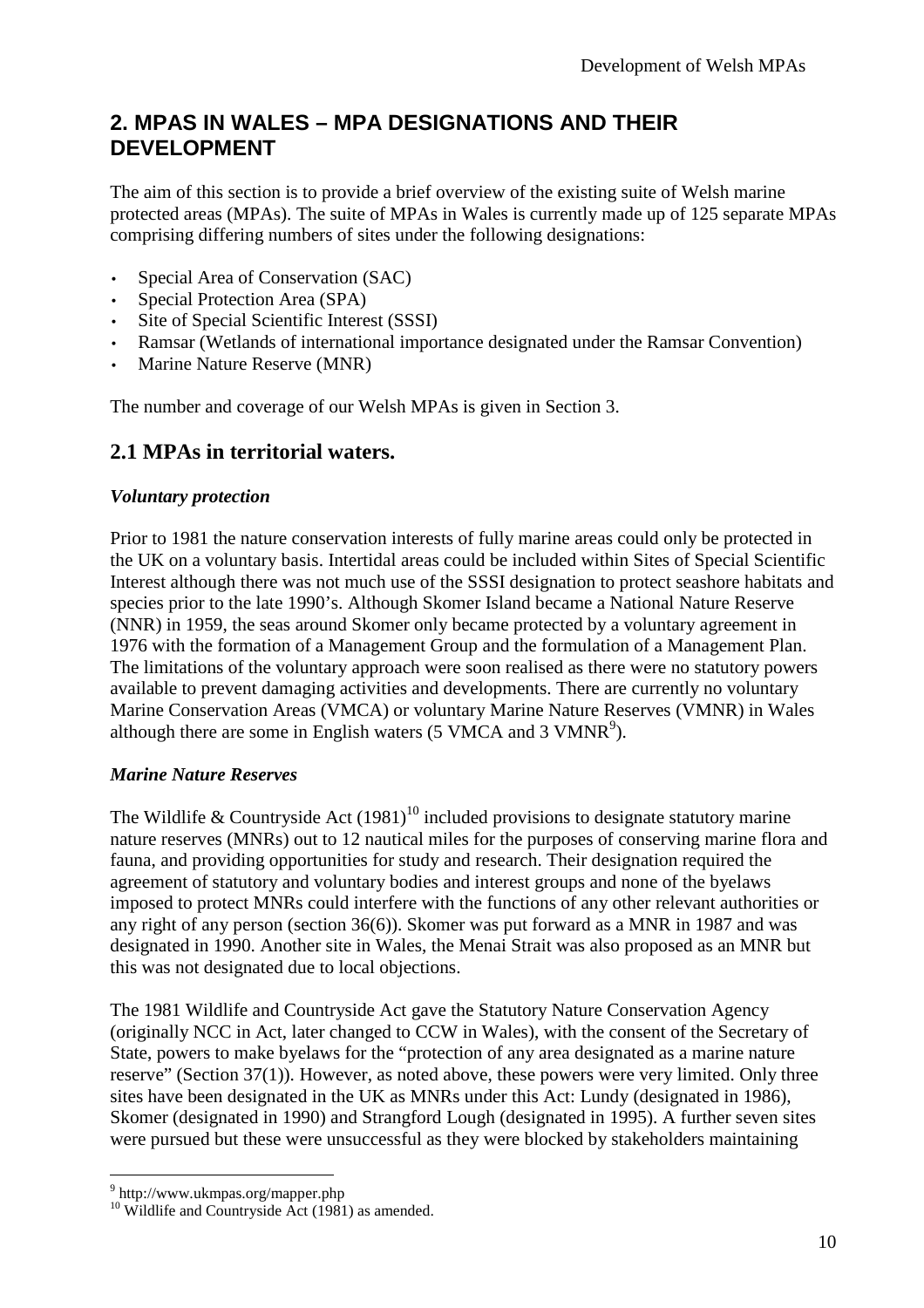objections to them. Following the introduction of the Marine and Coastal Access Act (2009) MNRs in England and Wales were replaced by Marine Conservation Zones. Therefore, Strangford Lough remains the only Marine Nature Reserve in UK waters, although the official designation of Skomer as an MCZ is awaiting the outcome of the MCZ Project Wales<sup>11</sup>.

## *Sites of Special Scientific Interest*

Sites of Special Scientific Interest (SSSI) are a national conservation designation also established under the Wildlife and Countryside Act (1981) and designed to safeguard the variety of the UK's fauna, flora, geology and physiographical features. Many SSSIs in Wales are home to internationally important habitats, species and geological features, and many overlap with European and international designations (SAC, SPA and Ramsar). There are more than 1,000 SSSIs in Wales, and of these there are 103 SSSI that contain marine features and form part of the suite of MPAs in Wales. They cover an area of  $421 \text{ km}^2$  (2.64% of the Welsh sea area). The majority of these are in the intertidal zone on shores and estuaries but also included are some sub-tidal channels within estuaries. The landward boundaries of intertidal SSSI frequently extend above mean high water mark and many include terrestrial components as part of the designated site, but seawards SSSIs are not normally notified beyond lowest astronomical tide. SSSIs are essentially a terrestrial designation that can be used in the intertidal environment. The coastal and intertidal nature of SSSIs is illustrated by the fact that over 75% of the Welsh coastline is protected under SSSI, although many of these sites were originally selected for their terrestrial or bird features rather than their marine features. Guidance from the Joint Nature Conservation Committee (JNCC) on marine SSSI features was only published in 1996, after many of Wales' SSSI were designated.

In 1996 to 2005 a full survey of the Welsh intertidal area was carried out<sup>12</sup>, this survey was the first of its kind to map a whole country's entire intertidal zone in a consistent manner, thus providing a single coherent dataset. This survey also identified many new marine features worthy of protection as part of the suite of Welsh SSSIs.

## *The Natura 2000 series*

Legislation from the EU, in the form of two legal instruments, requires countries to designate sites that will ultimately lead to a coherent European ecological network of protected areas known at Natura 2000:

- 1. The Wild Birds Directive<sup>13</sup> allows for the establishment of Special Protected Areas (SPAs) for listed bird species (29 of which are seabirds) and for significant populations of migratory birds (many of which are marine and coastal).
- 2. The Habitats Directive<sup>14</sup> allows for the establishment of Sites of Community Importance (SCIs) that were subsequently designated as Special Areas of Conservation (SACs). These provide protection for listed habitat types (9 of which are marine) and species (including 18 marine species). Habitat types are listed in Annex I of the Directive, and species are listed in Annex II.

<sup>11</sup>http://wales.gov.uk/topics/environmentcountryside/consmanagement/marinefisheries/conservation/protected/conse rvationzones/project/?lang=en

<sup>12</sup> Brazier *et al*., 2007

<sup>&</sup>lt;sup>13</sup> Council Directive 2009/147/EEC formerly 79/409/EEC on the conservation of wild birds

<sup>&</sup>lt;sup>14</sup> Council Directive 92/43/EEC on the conservation of natural habitats and of wild fauna and flora,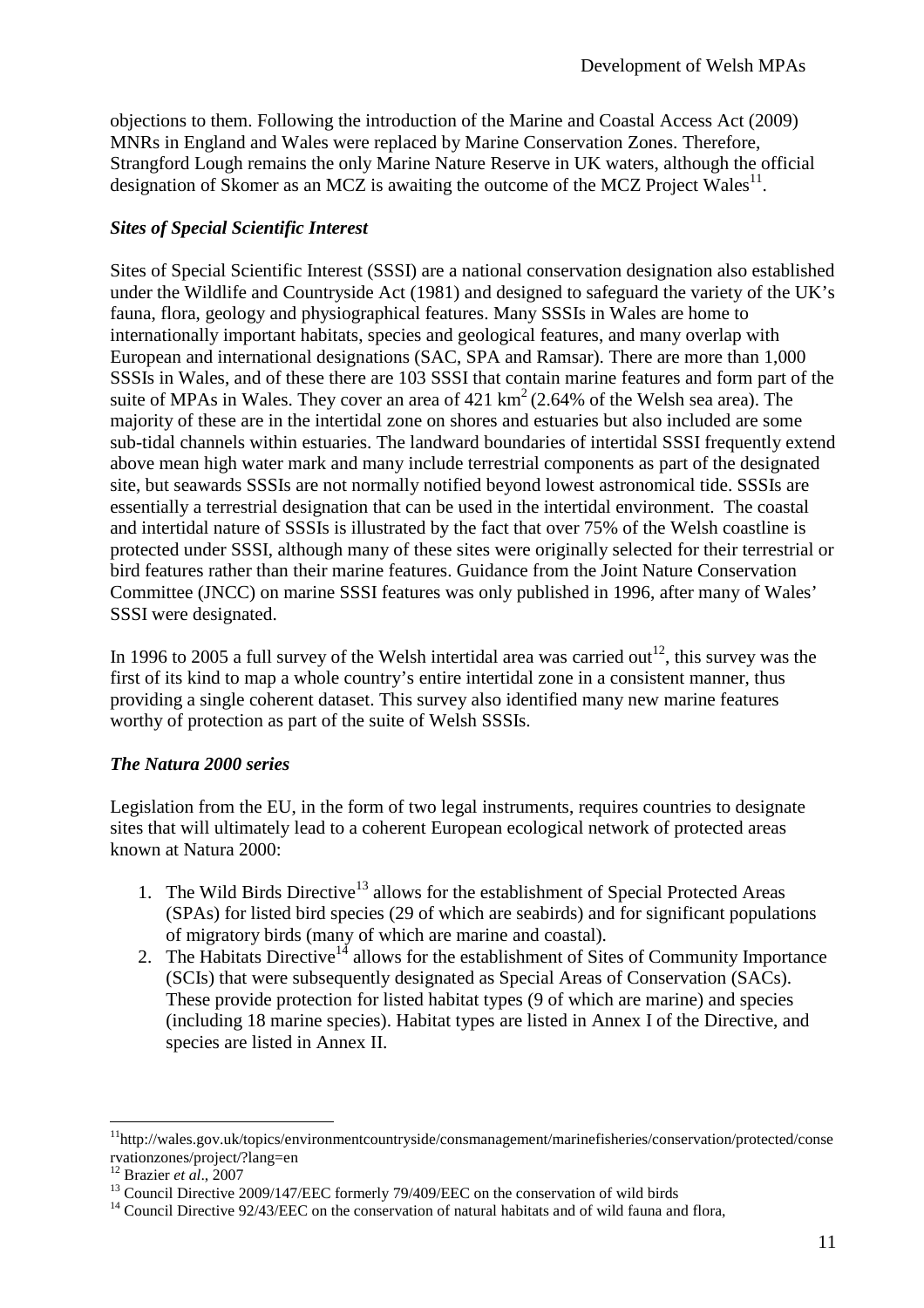Natura 2000 sites are selected on the basis of their importance for species and habitats according to criteria in both Directives. Article 3 of the Habitats Directive requires the setting up of coherent ecological networks of SACs and this, with the SPAs classified under the Birds Directive, will form the Natura 2000 network.

The term 'European Marine Site' (EMS) includes both SACs and SPAs that are predominantly marine.

## *Marine Special Protection Areas*

Special Protection Areas (SPAs) were introduced in 1979 under the Wild Bird Directive; this was transposed into UK law under the Conservation Regulations 1994<sup>15</sup>.

The UK currently has 107 SPAs with marine components, but only three of these are entirely marine, two of which occur in Welsh waters; Bae Caerfyrddin/Carmarthen Bay SPA was classified in 2003 for its non-breeding aggregations of common scoter, and Liverpool Bay SPA was classified in 2010 for common scoter and red throated diver. Liverpool Bay is the largest SPA in Wales; it is a cross-border site with  $753.4 \text{km}^2$  of the site in Welsh waters. In Wales there are six marine SPAs which cover 8.1% of Welsh territorial waters. These SPAs were designated at various dates between 1985 and 2010. See Annex 1.1 for a list of Welsh SPAs and their corresponding features.

Work is currently underway by the JNCC and the four country nature conservation agencies to identify further SPAs with marine components.

## *Marine Special Areas of Conservation*

Special Areas of Conservation (SACs) are required under the Habitats Directive. This Directive requires EC Member States to introduce a range of measures for the protection of habitats and species listed in its Annexes. SACs with marine components are defined as those that contain qualifying marine habitats or species.

The UK has 96 marine SACS covering 4.8% of the UK territorial seas, 84 of these SACs are in inshore waters, 12 in offshore waters.

There are currently 11 SACs with marine components in Wales covering 31.4% of the Welsh sea area. Nine of the 11 Welsh SACs were designated on the  $13<sup>th</sup>$  December 2004, the last two (Dee & Severn SACs) were designated on the  $10^{th}$  September 2009. See Annex 1.1 for a list of Welsh SACs and their corresponding features.

On the land and in the sea out to 12 nautical miles the identification of SACs is the responsibility of the country conservation agencies (CCW, NE, SNH and NIEA). Beyond 12 nautical miles JNCC is responsible for the identification of SACs.

There are four marine habitats and four marine species present in UK waters away from the coast for which the European Commission has stated that additional SACs must be designated. JNCC and the country conservation agencies are currently working to identify additional sites $^{16}$ .

 $\overline{a}$ <sup>15</sup> The Conservation (Natural Habitats, &c) Regulations 1994 (as amended), now replaced by the Conservation of Habitats & Species Regulation 2010.

<sup>&</sup>lt;sup>16</sup> Taken from JNCC websites (http://jncc.defra.gov.uk/page-1445), accessed 15/12/2011.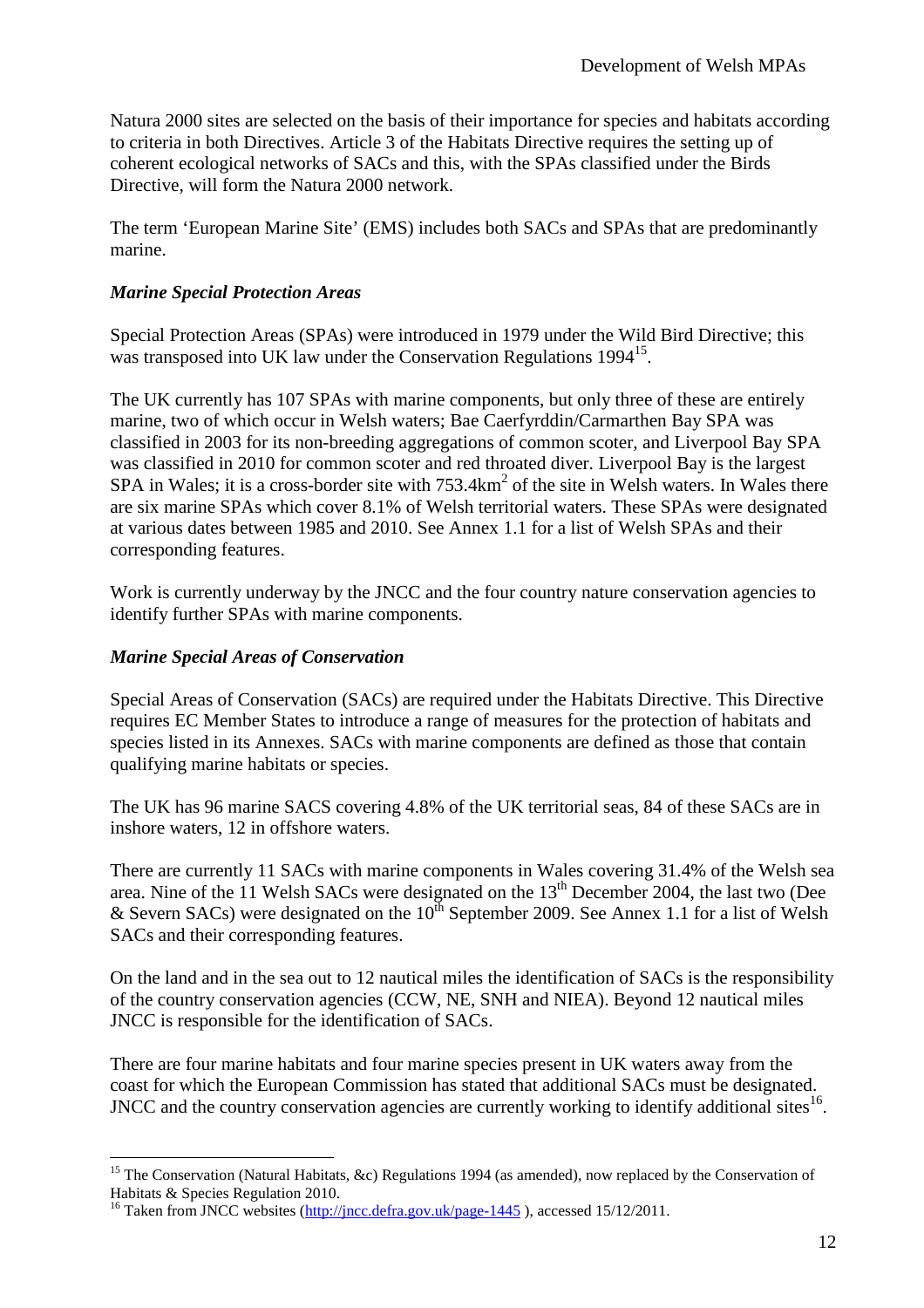## *Ramsar Sites*

Ramsar sites are designated under the Convention on Wetlands of International Importance, called the Ramsar Convention. The Ramsar Convention is an intergovernmental treaty that provides the framework for national action and international cooperation for the conservation and wise use of wetlands and their resources.

Sites proposed for selection are advised by the UK statutory nature conservation agencies, or the relevant administration in the case of Overseas Territories and Crown Dependencies, coordinated through JNCC $^{17}$ . In selecting sites, the relevant authorities are guided by the site selection criteria set out in the Convention. The UK also has a national Ramsar Committee composed of experts who provide further advice.

In the UK, the first Ramsar sites were designated in 1976. The initial emphasis was on selecting sites of importance to waterbirds within the UK, and consequently many Ramsar sites are also Special Protection Areas (SPAs) classified under the Birds Directive. Both within the UK and overseas, non-bird features are increasingly taken into account, both in the selection of new sites and when reviewing existing sites. In Wales there are four Ramsar sites that are included as MPAs in Wales, all are contained within other EMS, details can be found in Annex 1.1.

## *Marine Conservation Zones*

Marine Conservation Zones (MCZs) are a type of MPA designation created by the Marine and Coastal Access Act (2009). MCZs protect nationally important marine wildlife, habitats, geology and geomorphology. In English inshore waters and English, Welsh and Northern Irish offshore waters they have been identified by four regional Marine Conservation Zone Projects. These sites are being considered by NE and Defra and they hope to consult on the sites by the end of 2012 with a first tranche of sites being designated in 2013. The Marine Conservation Zone Project Wales was set up with the intention to designate a small number of highly protected  $MCZs<sup>18</sup>$  in order to contribute to ecosystem recovery, resilience and understanding of a more naturally functioning marine environment. The first consultation exercise on potential sites commenced in April 2012 and closed in July 2012. Following the close of this consultation Welsh Government will be considering all the responses received before deciding on the next steps, including views on whether the highly protected approach, as currently proposed, is appropriate. More information on the MCZ designation is provided in chapter 6.

## **2.2 Offshore UK MPAs**

Although not part of the Welsh MPA site series, offshore MPAs do form part of the wider UK MPA network to which Welsh MPAs contribute.

## *Offshore SACs and SPAs*

The Offshore Marine Conservation Regulations 2007 apply to the offshore area beyond 12 nautical miles from the UK coast. These Regulations enable the designation and protection, as SACs and SPAs, of areas that host certain important habitats and species in the offshore marine

 $\overline{a}$ <sup>17</sup> Taken from the JNCC website  $(\frac{http://jnc.defra.gov.uk/page-161})$  accessed 16/03/2012.

<sup>&</sup>lt;sup>18</sup> A highly protected site is where all depositional and extractive activity is excluded, as is any other damaging or disturbing activity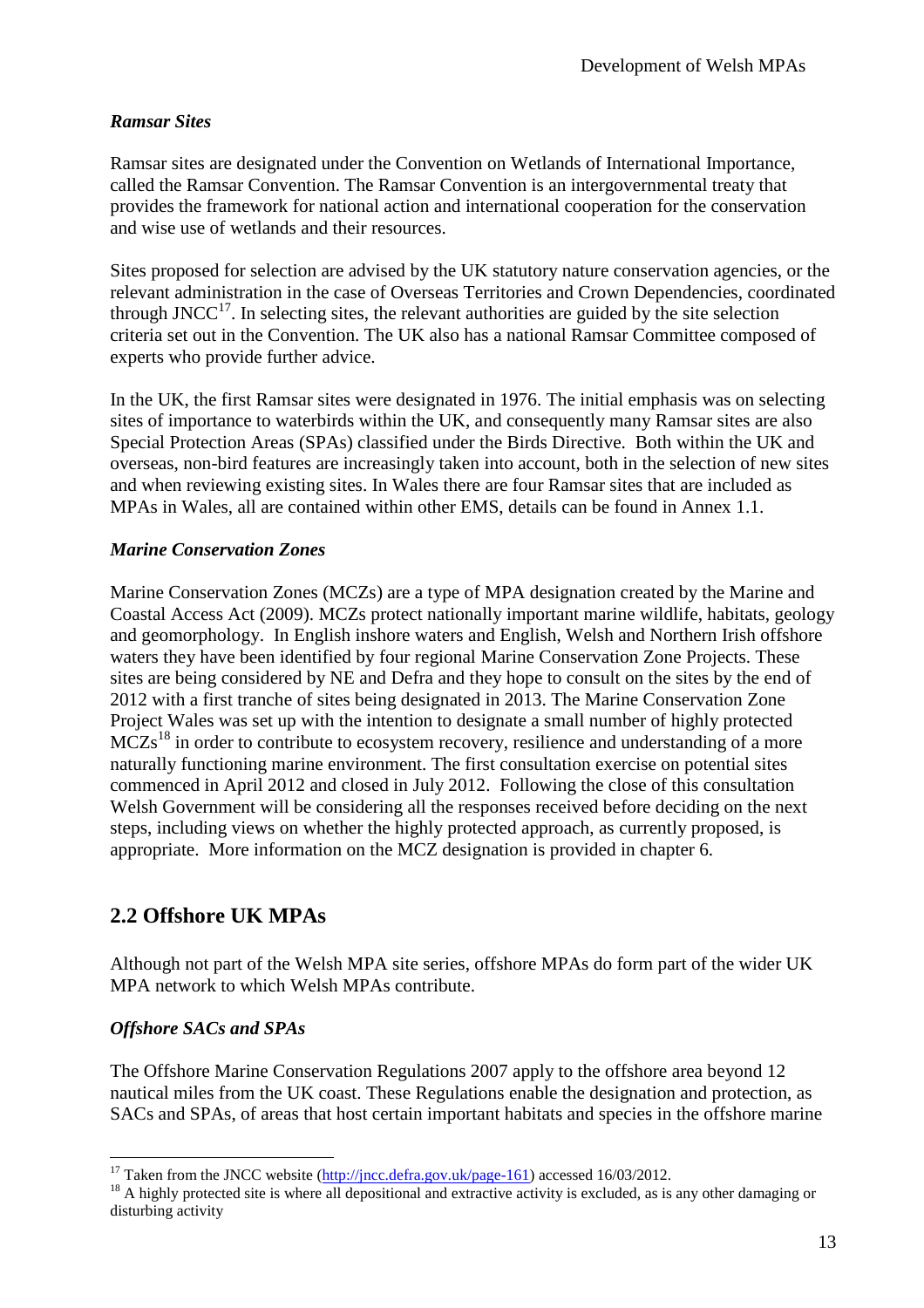area. JNCC are the statutory conservation body with responsibility for designating offshore SACs and SPAs. The number of offshore SACs is currently twelve however there is an ongoing process of SAC identification in the UK offshore region. JNCC has identified Areas of Search where additional SACs may be sited, following further survey work or analysis of data gathered through survey already conducted.

## *Offshore MCZs and Scottish MPAs*

Identification of MCZs in English, Welsh and Northern Irish offshore waters (beyond 12 nautical miles) was co-ordinated by the four regional MCZ projects in order to contribute to regional and UK MCZ networks.

Two projects were adjacent to Welsh waters:

- The Irish Sea Conservation Zones Project this covered 40% of the Irish Sea, including waters beyond the Welsh 12 nm territorial limit to the north of Wales, and to the West of Wales between Welsh and Irish territorial waters. It did not include any of Welsh territorial waters.
- Finding Sanctuary this covered the south east of English waters, including the Bristol Channel and western approaches adjacent to the 12 nm limit of Welsh territorial waters.

Both of the above projects identified sites adjacent to Welsh waters.

Scotland has a Marine (Scotland) Act giving Scottish ministers the power to designate Marine Protected Areas in Scottish inshore waters (out to 12 nm), and the Marine and Coastal Access Act can be used to designate MPAs for Scottish offshore waters (beyond 12 nm). Marine Scotland, SNH and JNCC therefore work together to identify MPAs for Scottish offshore and inshore waters.

Northern Ireland also has a Marine Bill currently going through their legislature which will allow Northern Ireland ministers to designate marine protected areas in Northern Ireland territorial waters.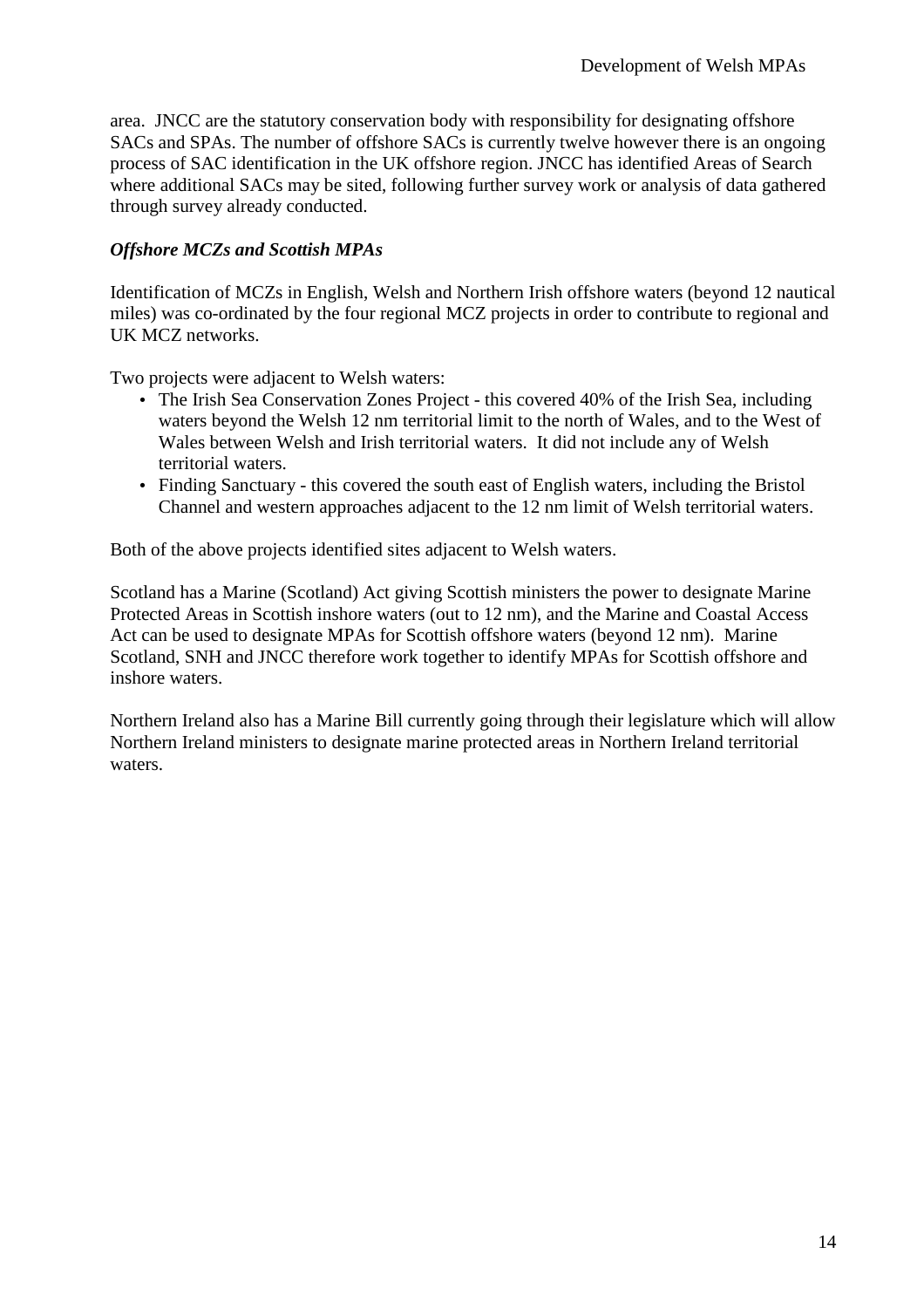# **3. THE CURRENT SUITE OF WELSH MPAs**

Summary information on Welsh MPAs is detailed in Box 1 and a map of Welsh MPAs is provided in Figure 1. Information on how summary statistics have been derived is supplied in Annex 1 (Box 1.1). Although each MPA exists as an independently qualifying site, in practice many of the sites are overlapping<sup>19</sup> reflecting the differing objectives and frameworks governing the site selection processes for the different designations. A list of all EMS in Wales, their area and features is supplied in Annex 1.1. A list of all SSSIs considered to be MPAs in Wales is supplied in Annex 1.2 and a list of SSSI marine features currently found on Welsh sites is supplied in Annex 1.3.

| Box 1: Summary of coverage by MPAs in Welsh Seas (MHW to 12 nm) |                           |  |  |  |  |
|-----------------------------------------------------------------|---------------------------|--|--|--|--|
| <b>Number of sites</b>                                          |                           |  |  |  |  |
| <b>SAC</b>                                                      | $= 11$                    |  |  |  |  |
| <b>SPA</b>                                                      | $= 6$                     |  |  |  |  |
| <b>SSSI</b>                                                     | $= 103$                   |  |  |  |  |
| Ramsar                                                          | $= 4$                     |  |  |  |  |
| <b>MNR</b>                                                      | $= 1*$                    |  |  |  |  |
| <b>Total number of MPAs</b>                                     | $= 125$                   |  |  |  |  |
| Area of Welsh seas under designation                            |                           |  |  |  |  |
| Welsh seas (MHW - 12nm limit)                                   | $=15,942$ km <sup>2</sup> |  |  |  |  |
| <b>SAC</b>                                                      | $= 5,007$ km <sup>2</sup> |  |  |  |  |
| <b>SPA</b>                                                      | $= 1,314$ km <sup>2</sup> |  |  |  |  |
| <b>SSSI</b>                                                     | $= 421 \text{ km}^2$      |  |  |  |  |
| Ramsar                                                          | $= 240$ km <sup>2</sup>   |  |  |  |  |
| <b>MNR</b>                                                      | $= 13 \text{ km}^2$       |  |  |  |  |
| <b>Total MPA network</b>                                        | $= 5,592$ km <sup>2</sup> |  |  |  |  |
| Percentage of Welsh seas under designation                      |                           |  |  |  |  |
| <b>SAC</b>                                                      | $= 31.41\%$               |  |  |  |  |
| <b>SPA</b>                                                      | $= 8.08\%$                |  |  |  |  |
| <b>SSSI</b>                                                     | $= 2.64\%$                |  |  |  |  |
| Ramsar                                                          | $= 1.21\%$                |  |  |  |  |
| <b>MNR</b>                                                      | $= 0.08\%$                |  |  |  |  |
| <b>Total MPA network</b>                                        | $= 35.08%$                |  |  |  |  |
| *MNR will become an MCZ as part of the MCZ Project Wales        |                           |  |  |  |  |

<sup>&</sup>lt;sup>19</sup> The figures in Box 1 have taken these overlapping sites into account.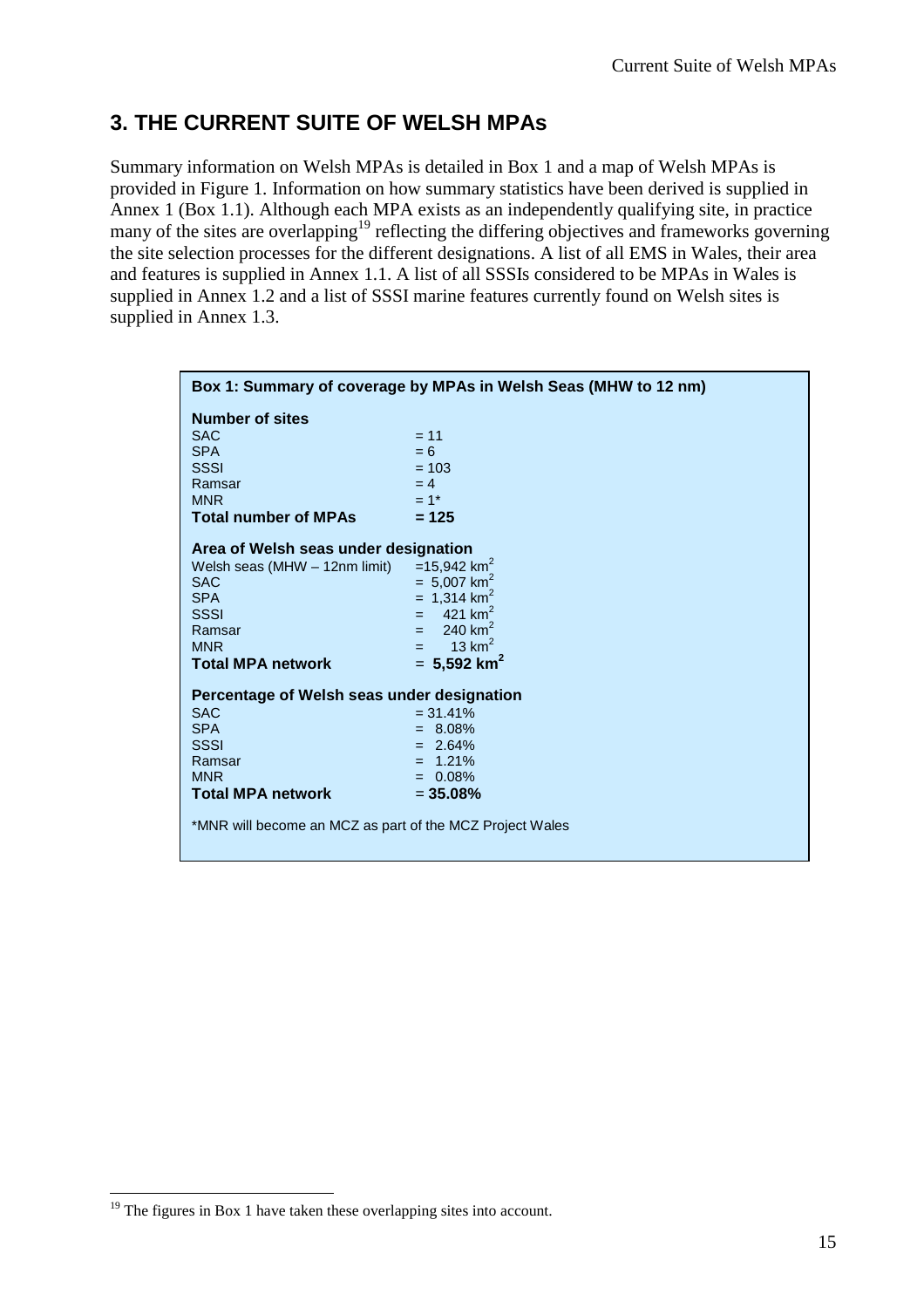

**Figure 1:** Map of Marine Protected Areas in Wales<sup>20</sup>.

<sup>&</sup>lt;sup>20</sup> Summary statistics and maps are based on Cartesian measurements, full details in Jones *et al.*, (in prep).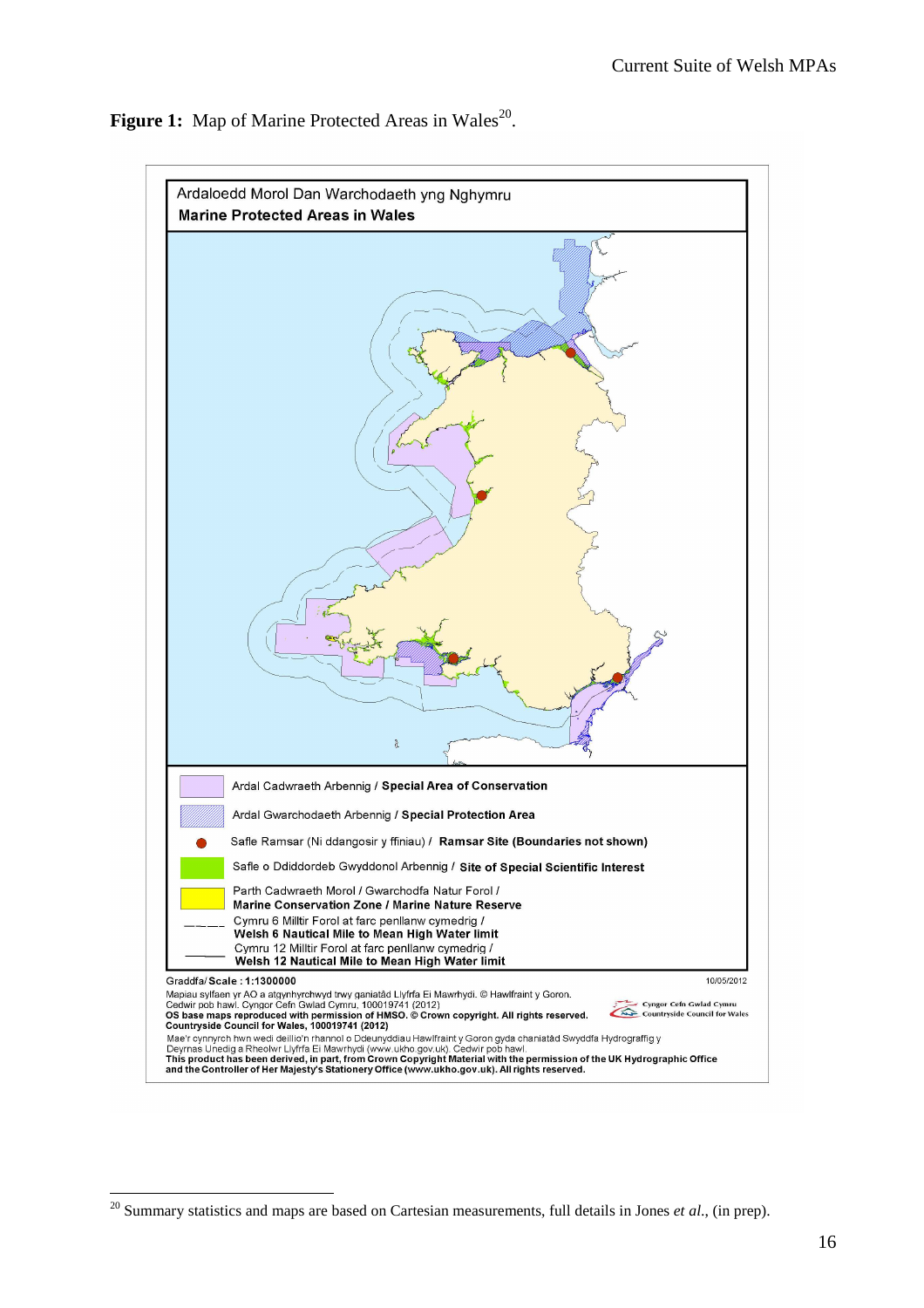# **4. THE CURRENT CONDITION OF WELSH MPAs**

The aim of this section is to provide an overview of the current condition of the existing suite of MPAs in Wales.

The different types of MPA in Wales have been selected in response to the aims of the legislation under which they have been established. Collectively these sites contain a wide variety of differing marine habitats and species. Although designated under varying pieces of legislation, the overall intention is to maintain, restore and/or enhance the biological/ecological interests of each site including the supporting biological, chemical and physical structures and processes.

The condition and future prospects of any MPA can be described (i) in terms of the condition of the habitats and species it supports and whether these are as they should be; and (ii) in terms of the security of management of a site, i.e. whether those habitats and species are under threat from poorly managed or unregulated activities or whether they are considered to be adequately safeguarded and therefore under secure management.

Monitoring, surveillance and surveys, as well as other non-systematic methods (e.g. observations during site visits) are used to gather information about the state of habitats and species on MPAs as well as on the activities that may affect them. The different data-collecting activities often referred to collectively as "monitoring" are detailed in Box 2.

#### **Box 2: Definitions of monitoring activities**

**Monitoring** is a focused activity that aims to collect just enough information to draw conclusions about feature condition and to inform management.

**Surveillance** is concerned with the detection of change and the description of trends, and generally involves collection of more data at repeated intervals. It is a less focused activity than monitoring.

**Survey** is a one-off exercise to describe the quantity and distribution of a resource, and has a lesser requirement for repeatability than the two preceding activities.

In addition to these, we could add other activities such as experimental management and research.

## **4.1 Favourable Conservation Status**

The aim of the Habitats Directive is the maintenance, or, where appropriate the restoration of the 'favourable conservation status' of habitats and species features for which SACs and SPAs are designated (see Annex 1.1 for a list of N2K sites and their features).

In the broadest terms, 'favourable conservation status' (FCS) means a feature is in a favourable condition and all the things needed to keep it in favourable condition (e.g. management measures and legislation) are in place for the foreseeable future. CCW considers that the concept of favourable conservation status provides a practical and legally robust basis for conservation objectives for Natura 2000 and Ramsar sites. The definition of FCS from the Habitats Regulations (2010) for habitats and species are as follows: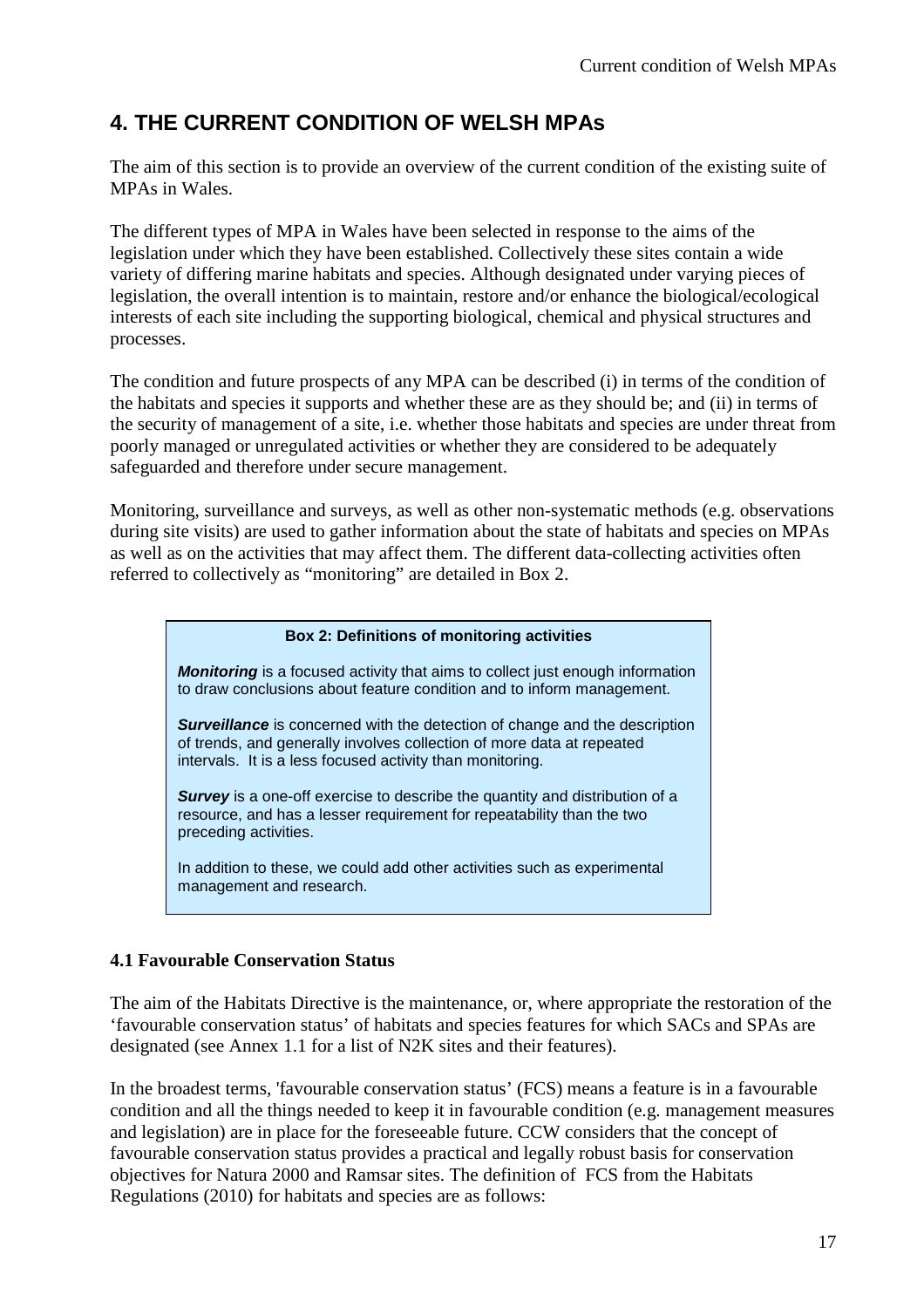## *Habitats*

"The conservation status of a natural habitat is the sum of the influences acting on it and its typical species that may affect its long-term natural distribution, structure and functions as well as the long term survival of its typical species. The conservation status of a natural habitat will be taken as favourable when:

- its natural range and areas it covers, within that range, are stable or increasing
- the specific structure and functions that are necessary for its long-term maintenance exist and are likely to continue to exist for the foreseeable future
- the conservation status of its typical species is favourable

## *Species*

The conservation status of a species is the sum of the influences acting on the species that may affect the long-term distribution and abundance of its populations. The conservation status will be taken as 'favourable' when:

- population dynamics data on the species indicate that it is maintaining itself on a long-term basis as a viable component of its natural habitats
- the natural range of the species is neither being reduced nor is likely to be reduced for the foreseeable future
- there is, and will probably continue to be, a sufficiently large habitat to maintain its populations on a long-term basis"

## **4.2 Monitoring of MPAs**

Monitoring, surveillance and survey are used to proactively gather information about the state of habitats and species on MPAs and also on the activities that may affect them. Without this work we are unable to determine whether important habitats and species are in favourable condition and whether management is working.

Monitoring is also required by CCW to deliver information against a number of drivers/ obligations under:

- the Habitats Directive, the Birds Directive and the Ramsar Convention
- the UK Biodiversity Action Plan
- the Water Framework Directive (e.g. reporting on 'protected areas')
- the Common Standards Monitoring Agreement between UK agencies and JNCC
- reporting against the Wales Environment Strategy and other State of the Environment reporting such as the 2010 'Charting Progress2' under the UK Marine Monitoring & Assessment Strategy

Changes to the Habitats Regulations (England & Wales) in 2010 imposed a new duty on CCW to, among other things, assess how and to what extent surveillance of the conservation status of each relevant habitat and species needs to be carried out, having regard to:

(i) whether a habitat or species is a priority natural habitat type or priority species (ii) the conservation status of the habitat or species

CCW would then need to advise the Welsh Ministers as to the need for such surveillance. The impact of this change to marine work in CCW is being assessed.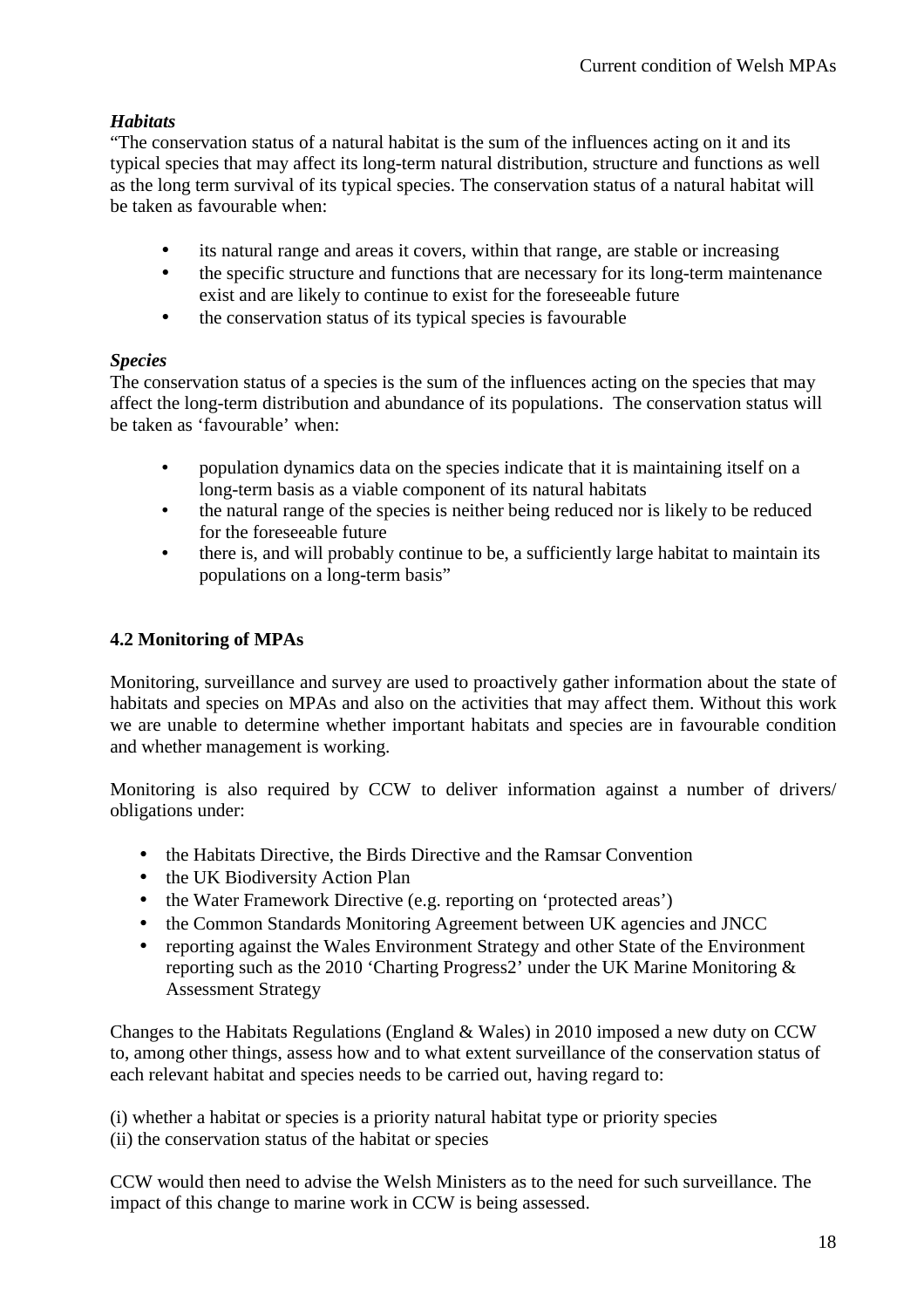Unless monitoring is conducted to an appropriate scientific standard there is little credibility in assertions about site condition and our ability to affect the management actions of partners is compromised. CCW employs Common Standards Monitoring (CSM) techniques across the EMS series in Wales in order to ensure inter-comparability of monitoring results and to facilitate condition reporting. CSM is a nationally accepted approach that employs standardised methods to assess the condition of habitat, species and geological features using a set of agreed criteria.

## **4.2.1 European Marine Sites**

Member states are required to report to Europe every 6 years on the conservation status of features on all EMSs; the most recent reporting round was in 2007. Information about the conservation status of Welsh EMS features is provided to JNCC who report to Europe on behalf of the UK. Figure 2 details the situation regarding the condition and conservation status of marine site features (habitats and species) on marine SACs and SPAs in Wales in 2007. Overall, of the marine species and habitats that were assessed 53% of species features and 46% of habitat features were reported as being in favourable condition. Of the habitats and species that were assessed for status 100% of species and 79% of habitats were reported as being in unfavourable status (meaning there were not under secure management to maintain or improve their condition).

**Figure 2:** Condition and conservation status of Marine SAC and SPAs habitat and species features in 2007.



## **4.2.2 Skomer Marine Nature Reserve (MNR)**

The conservation status of MNR features is assessed according to performance indicators set out in the site management plan. MNR features differ from those in EMS in that they are selected and assessed in a similar way to those on National Nature Reserves and they are at a different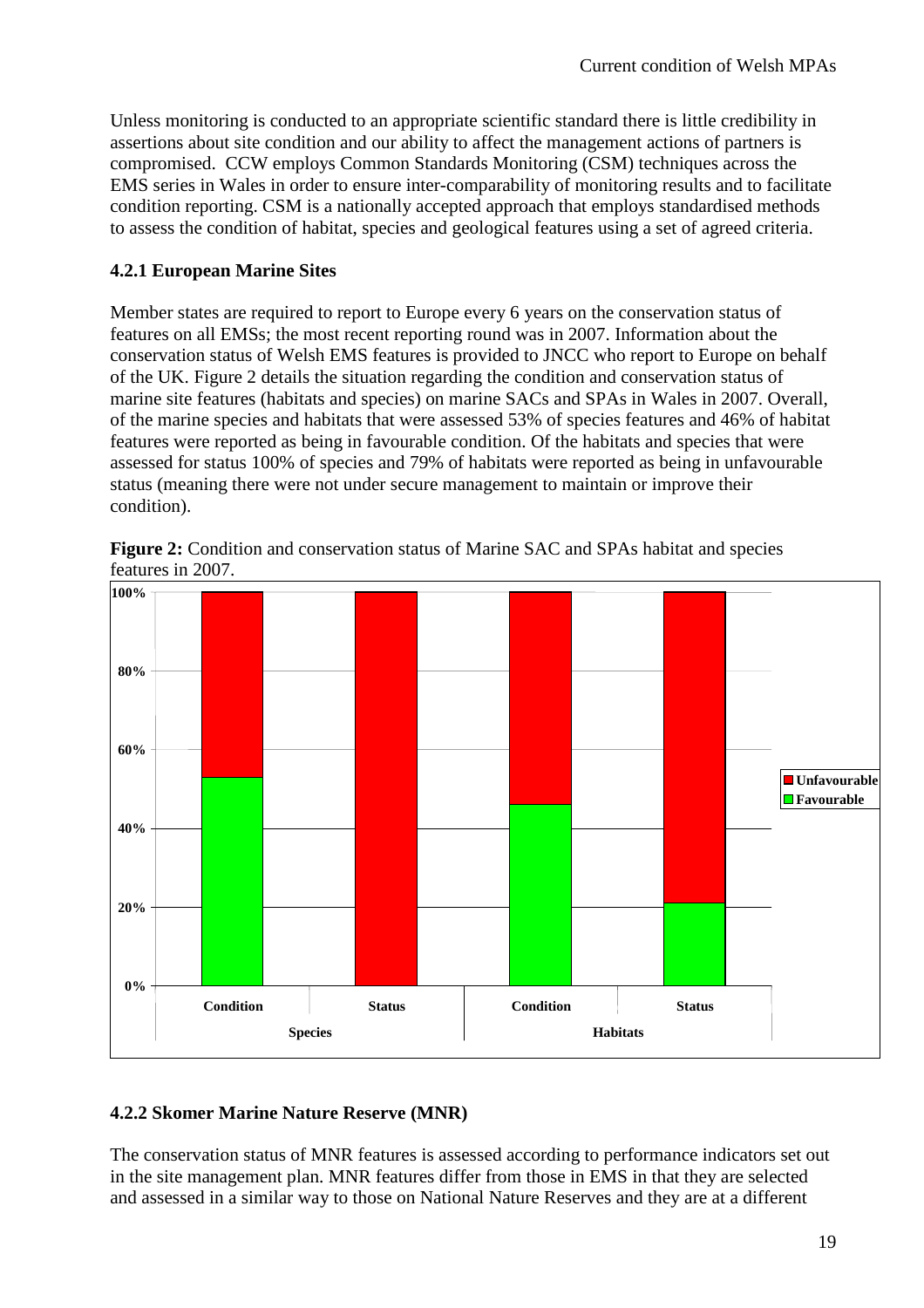scale (except for species such as the Atlantic grey seal). MNR monitoring data and conservation status assessments are also used to help determine the condition and conservation status of EMS features for the surrounding Pembrokeshire Marine SAC of which the Skomer MNR forms part. See Table 2 for a list of MNR features and their current condition, overall 35% of features are in favourable condition, 10% in unfavourable condition (declining) and 55% unknown.

| Favourable                            | <b>Unfavourable</b>   |    | <b>Unknown</b>                  |
|---------------------------------------|-----------------------|----|---------------------------------|
| 1. Infaunal sediment communities      | 1. Pentapora foliacea |    | Rocky reef faunal communities   |
| 2. Epifaunal mixed sediment           | populations           | 2. | Algal communities associated    |
| communities                           | 2. Lusitanian         |    | with major sublittoral habitat  |
| 3. Zostera marina population          | anthozoan             | 3. | Littoral communities on bedrock |
| 4. Atlantic grey seal population      | populations           |    | shores                          |
| 5. Sponge species at or near limit of |                       | 4. | Littoral communities on boulder |
| distribution and/or nationally rare   |                       |    | shores                          |
| or scarce Sponge assemblages          |                       | 5. | Rock-pool communities           |
| 6. Nudibranch species assemblages     |                       | 6. | Nationally rare and scarce      |
| 7. Pecten maximus population          |                       |    | hydroid populations             |
|                                       |                       | 7. | Echinus esculentus population   |
|                                       |                       | 8. | Algal species of recognised     |
|                                       |                       |    | importance                      |
|                                       |                       | 9. | Territorial fish assemblages    |
|                                       |                       |    | 10. Harbour porpoise population |
|                                       |                       |    | 11. Algal and invertebrate      |
|                                       |                       |    | communities associated with     |
|                                       |                       |    | Zostera marina population       |

**Table 2:** List of features of Skomer MNR and their condition.

## **4.2.3 Sites of Special Scientific Interest (SSSI)**

Where SSSIs overlap with EMSs and the same marine habitats and/or species are encompassed by both designations, information about the marine features is collected through a single programme of monitoring. However, there are many SSSI with marine features out-with EMS and monitoring the condition and conservation status of all of these in Wales is a challenge. Currently CCW monitors marine SSSI features as far as resourcing allows, employing a risk based approach in prioritising monitoring activities and working collaboratively with other organisations undertaking marine monitoring work (such as the Environment Agency) in order to maximise monitoring capacity.

In 2006 a 'Rapid Review' was undertaken to assess the condition of Welsh SSSIs. This process used the best available information for features, combined with CCW officers' professional judgement. The review data has not been broken down for all marine SSSI features, however intertidal habitat was reported on. Overall, 47% of SSSIs in Wales (marine and terrestrial) have been assessed to a high level of confidence and of these 32% are judged to be in favourable condition and 68% in unfavourable condition. In the review, 73% of the intertidal habitat was in favourable condition. It should be noted that the most recent information used for assessing some of the sites dated as far back as 2000.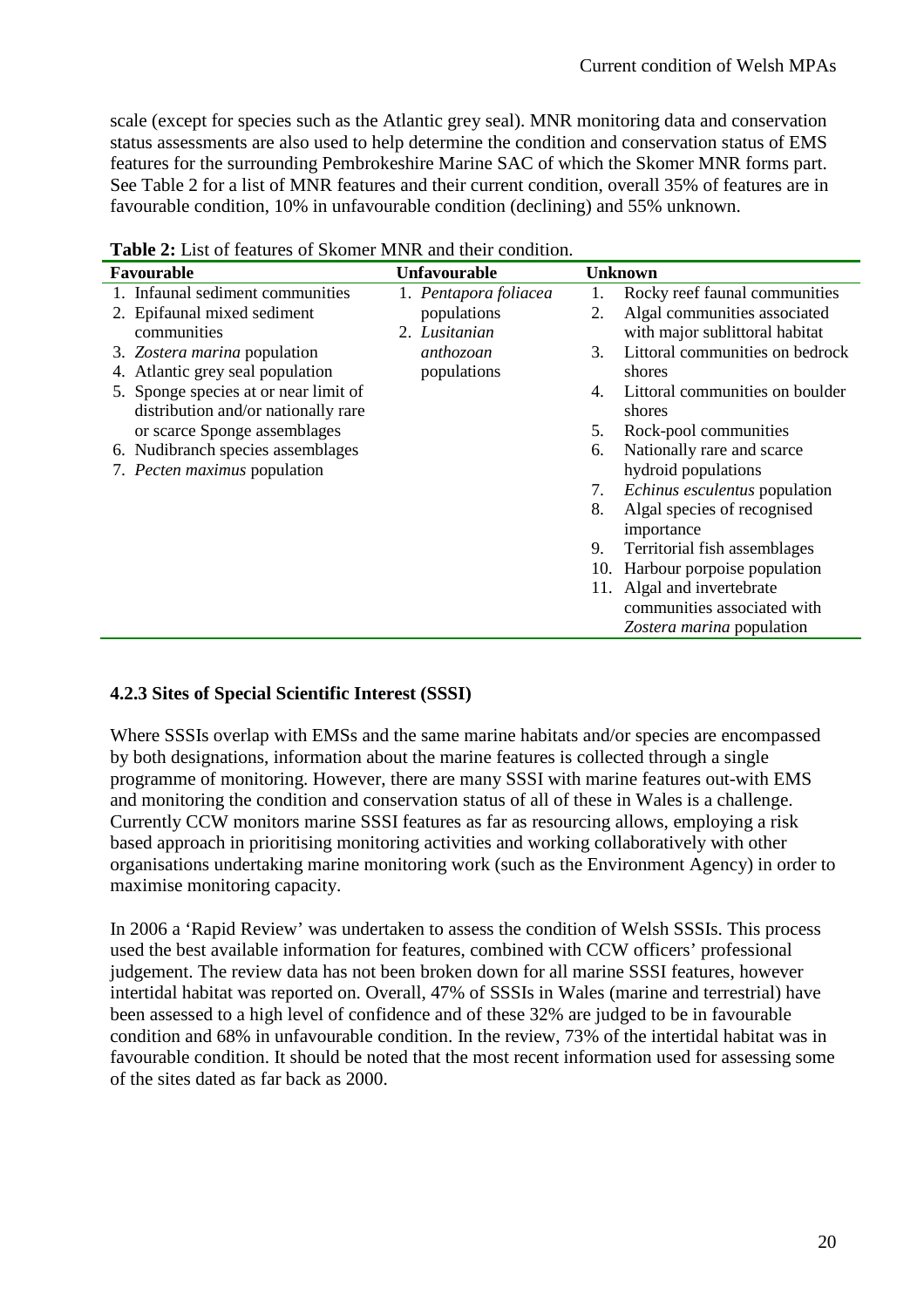## **5. CURRENT MANAGEMENT OF WELSH MPAs**

The aim of this section is to provide an overview of the current management of the existing suite of MPAs in Wales.

In general the aim of site management is to maintain, restore and/or enhance the biological/ecological interests of the site and this includes the supporting biological, chemical and physical structures and processes. How this is achieved with different designations is directly influenced by the legislative framework relevant to each type of designation.

Many factors have an influence on the management of the MPAs raising ongoing challenges that site management needs to address. These include:

- the strong influence of factors external to sites
- limited knowledge of the natural state of marine ecosystems and of species dynamics
- limited awareness of MPAs and the role they play in protecting the marine environment
- practical and physical constraints of working on and under the sea, including health and safety considerations,
- specialist expertise and resources required to gather information in the marine environment
- resources to delivery effective management
- varied and widespread activities, the aspirations of which may be in conflict to the objectives of an MPA
- limitations and gaps in the existing legislative framework

Regulation and management of the marine environment is based on an historic principle of recognising the rights and opportunities of 'third parties' to exploit marine resources and use marine space, rather than being based on a system of land/resource ownership. This means that the constituency of potential stakeholders in any given MPA is typically broad, hard to define and extends well beyond the local area.

Legislation, government policy and customary practices that apply to the open sea and the intertidal zone can be quite different from those on land above the limit of tidal influence. For example, there is often open access across the shore together with the public right to fish and collect bait, as well as a public right of navigation at sea. Land, including the seabed is generally owned/occupied by large public bodies such as Local Authorities or Crown Estate, but 'third party' activities in these areas are frequently not under the control of these bodies.

Management of MPAs also has to address overlapping legislative requirements for activities in adjacent terrestrial areas that may affect MPAs. For example, the development control process on land and terrestrial land use policies such as Local Development Plans (LDPs) and the Wales Spatial Plan (WSP), agricultural land use controls and legislation specific to the wide range of different activities that may occur within or adjacent to a MPA, all of which have a variety of specific legislative controls.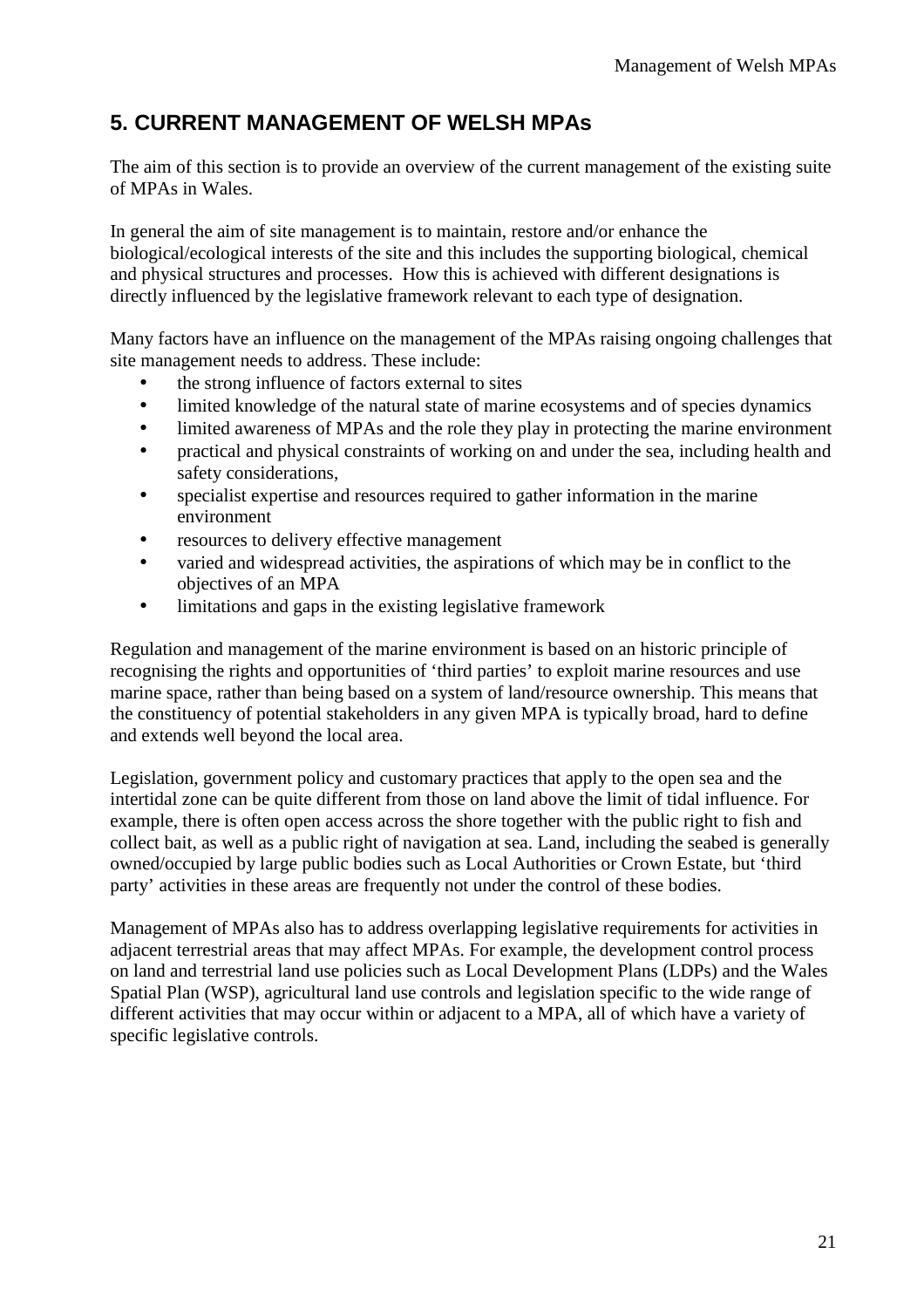## **5.1 European Marine Sites - Management structures and processes**

### *EMS – General provisions of the Habitats Regulations*

EMSs include both SACs and SPAs that are predominantly marine. There are 17 EMS in Wales comprising 11 SACs and 6 SPAs (Annex 1.1). These designations overlap in a number of areas, and adjacent or overlapping EMS are usually managed together. The Habitats Regulations  $2010^{21}$  transpose the EU Habitats Directive into UK law and this is the principal legislation under which European sites are managed. Under WG policy, Ramsar sites are managed in the same way as SACs and SPAs.

A European Marine Site as defined by the Habitats Regulations is a 'European site which consists of, or so far as it consists of, marine areas'. The Regulations define a 'marine area' as any land covered (continuously or intermittently) by tidal waters or any part of the sea in or adjacent to Great Britain up to the seaward limit of territorial waters (see also DETR, 1998). The landward boundary is not defined precisely in the Regulations but should be considered the limit of intermittent cover by tides at the extreme top of the shore.

Coastal areas of EMSs above the low water mark and/or within local planning authority boundaries are also notified as SSSIs. In these areas both SSSI legislation and the Habitats Regulations apply, together with development control legislation under the town and country planning system. Subtidal areas of EMSs in Welsh waters are managed primarily through measures under the Habitats Regulations.

The Habitats Regulations set out the legal duties of statutory bodies in relation to EMSs; specific provisions for management of EMS are provided in Regulations 35-38. There is a legal duty (Regulation 9) on all statutory authorities (competent authorities) to exercise their functions so as to secure compliance with the requirements of the Habitats Directive i.e. they have to work so as to achieve favourable conservation status for features covered under the Directive. Competent Authorities are defined under Regulation 7 with their function and duties detailed under Regulation 9. In relation to EMS a sub-set of competent authorities with specific roles in relation to the marine environment are identified (Regulation 6) with specific responsibilities in relation to EMS, these bodies are termed relevant authorities (RA) (Box 3). All relevant authorities are competent authorities, but there are other competent authorities with responsibilities for carrying out or regulating activities within EMS, that are not relevant authorities (e.g. WG, UK government departments).

One of the key measures in the Habitats Regulations for safeguarding EMSs is the requirement for competent authorities to undertake an assessment of any activity or operation (plan or project) that may adversely affect the European site. This is a legal requirement that applies to all EMSs. The assessment is made in view of the conservation objectives for each EMS. Conservation objectives are set out in 'Regulation 35 advice' given by CCW, along with advice as to operations which may damage or disturb the features for which the EMS is designated.

The conservation objectives and advice on operations are also relevant to the development of Management Schemes for EMSs and the assessment of ongoing activities within and outside of the site.

<sup>&</sup>lt;sup>21</sup> The Conservation (Natural Habitats, &c) Regulations 1994 (as amended), now replaced by the Conservation of Habitats & Species Regulation 2010.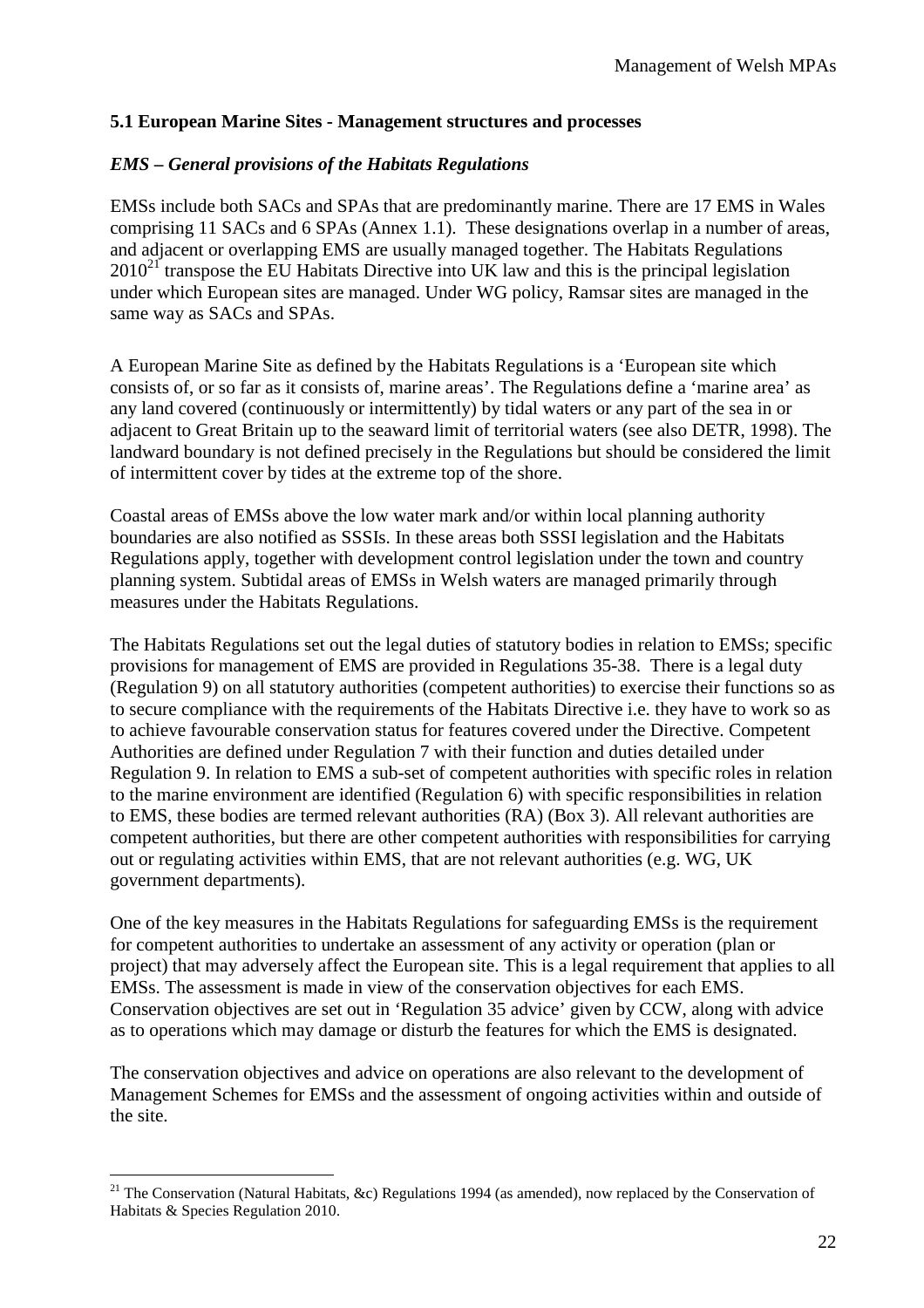#### **Box 3: Competent authorities and relevant authorities:**

The term **competent authorities** includes any statutory body or public office exercising legislative powers – whether on land or sea.

The term **relevant authorities** is intended to identify certain of the competent authorities with local powers or functions which have, or could have, an impact on the marine area within or adjacent to a European marine site.

## *EMS – Assessment of plans and projects*

There is a requirement under the Habitats Regulations that any activity or operation that may damage or degrade a European site undergoes assessment by the competent authority to determine whether or not it can proceed. This requirement is addressed through Regulations 61 – 67 ('General provisions for protection of European sites and European offshore marine sites').

Under Regulation 61 of the Habitats Regulations, an appropriate assessment must be undertaken by competent authorities in respect of any plan or project which:

a. either alone or in combination with other plans or projects is likely to have a significant effect<sup>22</sup> on a European site, and

b. is not directly connected with or necessary to the management of the site for nature conservation.

This assessment is made in view of that site's conservation objectives.

## *EMS – Conservation Objectives*

CCW has a duty to provide advice on the conservation objectives for EMS and on what activities and operations may cause deterioration or disturbance to the features of interest of the MPA. This advice is provided in what are referred to in Wales as 'Reg 35 packages' because the advice is provided in accordance with Regulation 35 of the Habitats Regulations. These documents provide information about the site and its features, together with the conservation objectives and advice on activities and operations. This provides competent authorities with the framework against which they can initiate an assessment of the 'significance' of any plans or projects (and ongoing operations or activities) proposed for the site. This is a starting point for assessing impacts, a process that generally involves further discussion and consultation between the competent authorities and the Countryside Agency for specific plans and projects, or within the context of management scheme development for ongoing activities. The Reg 35 documents for the five of the seven largest EMS in Wales were standardised and re-released in  $2009^{23}$ .

## *EMS Management schemes*

 $\overline{a}$ 

Management schemes may be established under Regulation 36 of the Habitats Directive which states "The relevant authorities, or any of them, may establish for a European marine site a management scheme under which their functions (including any power to make byelaws) are to be exercised so as to secure in relation to that site compliance with the requirements of the Habitats Directive." There is no set structure or process for the establishment of management

 $22$  In this context, the word 'significant' refers to whether or not there is a likelihood of the plan or project having an affect on the European site.

<sup>&</sup>lt;sup>23</sup> http://www<u>.ccw.gov.uk/landscape--wildlife/protecting-our-landscape/special-sites-project/regulation-35-</u> advice.aspx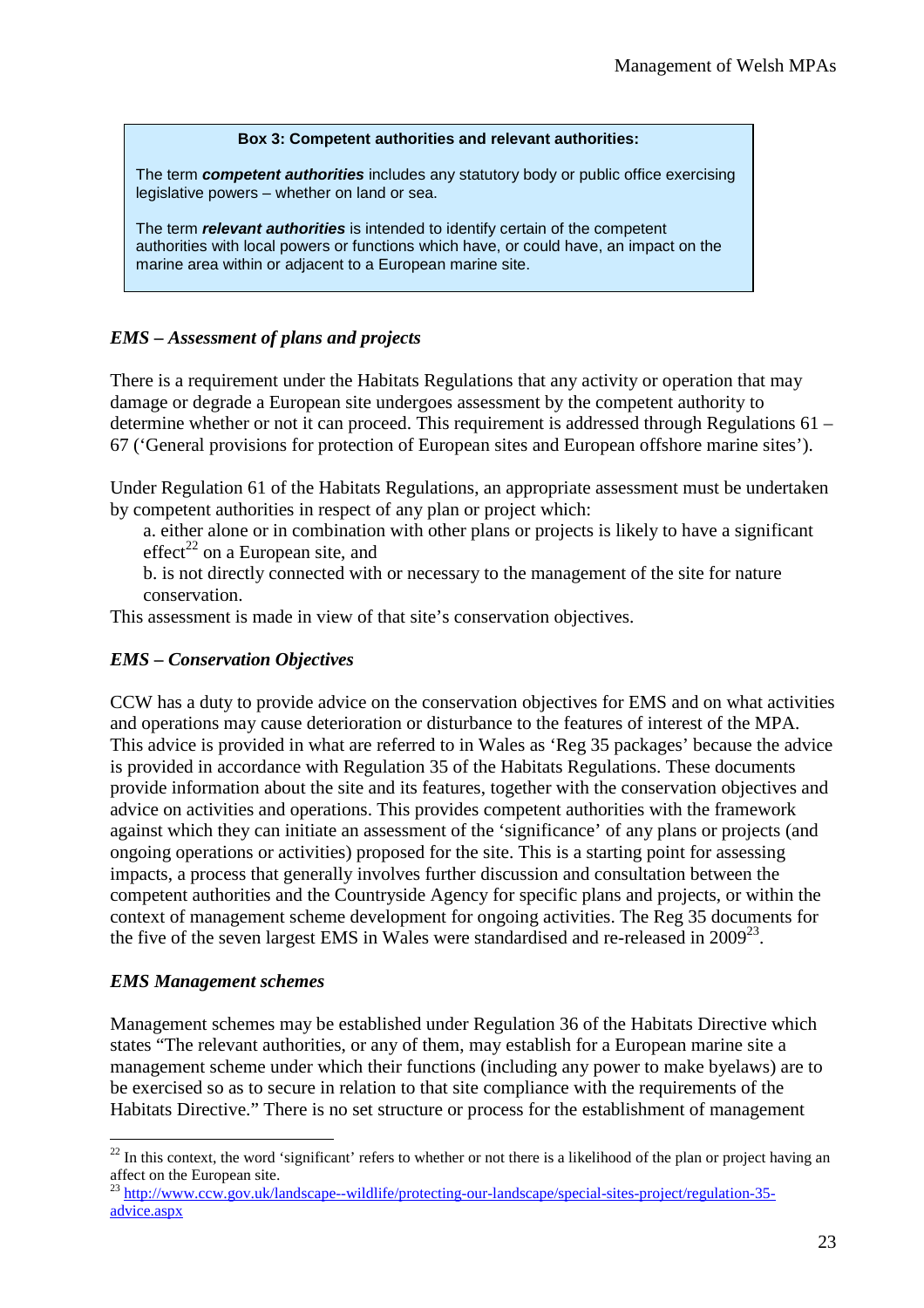schemes within the UK, although guidance was produced on the establishment of management schemes in England and Wales<sup> $24$ </sup>. Subsequently, the UK Marine SACs Project (1997-2001) trialled management schemes on several of the new SACs in the UK (including two sites in Wales) and prepared best practice guidance for the establishment of management schemes (EN *et. al.* 2001<sup>25</sup>). The sites in Wales with management schemes in progress or underway are encouraged to use this best practice guidance.

Establishing management schemes is optional for relevant and competent authorities under the Habitats Regulations and Offshore Habitats Regulations. The Regulations place a general duty on all statutory authorities exercising legislative powers to perform these in accordance with the Habitats Directive. Management schemes set the framework for managing activities to achieve the site's objectives. Management schemes are informed by the conservation objectives and aim to establish measures that correspond to the ecological requirements of the site. An EMS management scheme should be the best means to achieve this through providing a framework for management and promoting cooperative working with other relevant/competent authorities, especially on large or complex sites. However, it is optional and this approach has not been adopted on the Dee Estuary or Menai Strait EMS.

In general, where management schemes have been developed for EMS in Wales, the process involved reviewing the status and extent of existing activities, assessing if and how these may affect the site features and determining whether existing management of those activities is sufficient to safeguard the EMS. Management actions are then identified as appropriate. The management scheme should also consider the requirements for monitoring, participation of stakeholders and requirements for awareness raising and interpretation at a site level. Actions identified in management schemes may fall to one or more of the RAs, or other competent authorities and sometimes to non-statutory bodies (e.g. voluntary agreements with recreational users). Where a management scheme exists RAs are obliged under Reg 36(1) to exercise their functions under the scheme to secure the requirements of the Habitat Directive. There can be only one statutory management scheme for each EMS. If a management scheme is established it provides the legal framework for the actions of RAs insofar as they affect the conservation objectives of EMS, it should therefore be endorsed by all RAs as well as competent authorities that are not also RAs but who have responsibilities in the marine environment. It should also be endorsed, as far as possible, by all parties involved in the process of developing the scheme.

The management of the EMS is the joint responsibility of all RAs - there is no onus on any one authority to take a lead role. It is not a statutory requirement for RAs to participate in a management scheme, although in practice in Wales the RAs for a site have become involved where relevant authority groups (RAGs) have been formed and management schemes developed. Some RAs participate only as corresponding members. It is in the interests of an RA to participate in the management scheme process in that it helps to demonstrate fulfilment of the requirement on them to exercise their functions in such a way as to secure compliance with the Habitats Regulations 2010 (Regulation 9).

The EMS in Wales with management schemes are identified in Table 3. Each management scheme is in varying stages of completion or review.

On the cross-border sites of the Dee SPA/SAC, Severn SPA/SAC and Liverpool Bay SPA, site management has developed to address the potentially differing requirements of Welsh and

 $^{24}$  DETR (1998).

 $25$  EN, SNH, CCW, EHS (DoE(NI)), JNCC & SAMS (2001).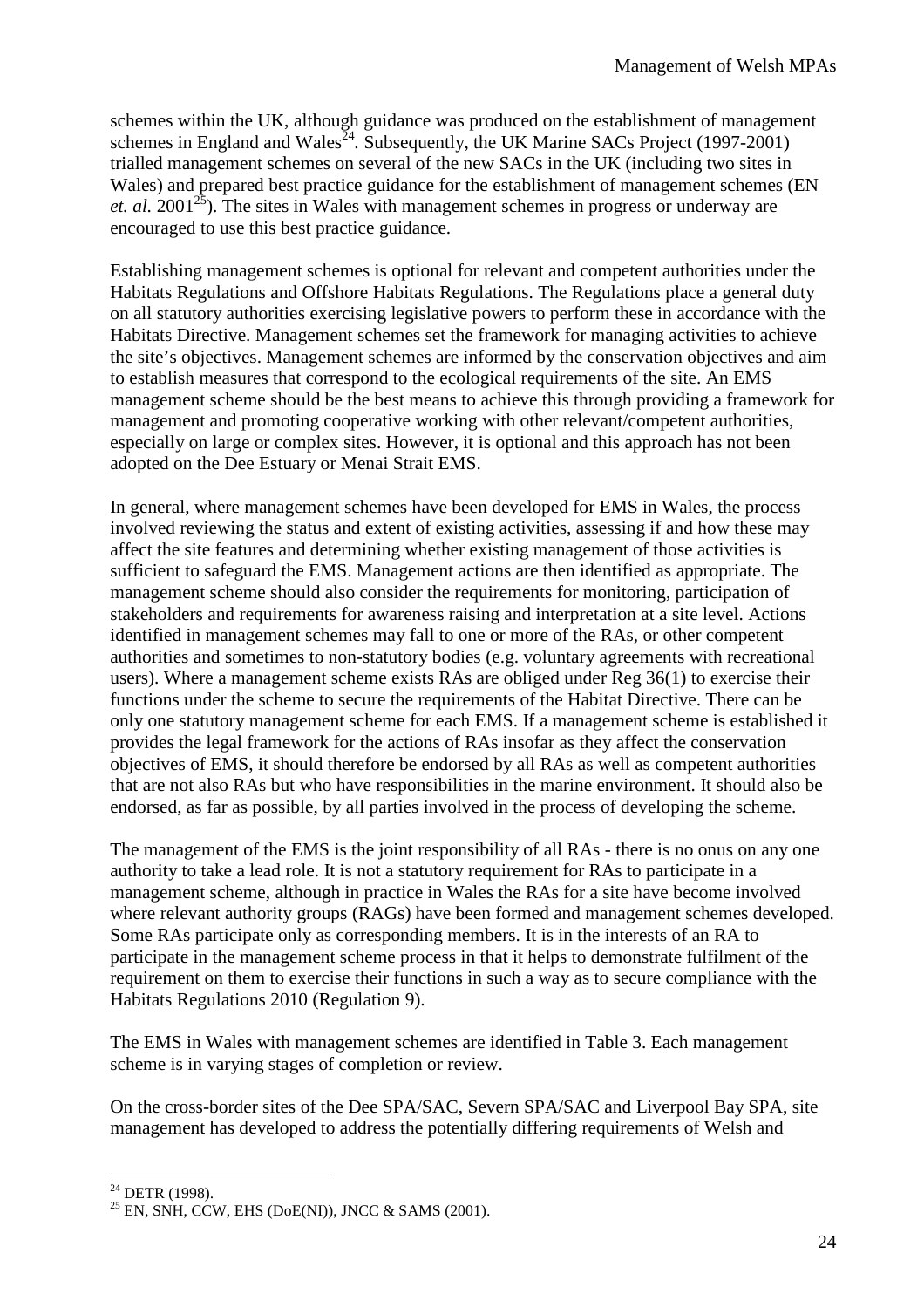English administrations. With the Severn, for example, there is already a structure and existing groups in place that provide an appropriate management structure for this large and complex site.

Regulation  $37^{26}$  provides a mechanism to set up a management scheme on a site that does not have one: "The appropriate authority (Welsh ministers in Wales) may give directions to the relevant authorities or any of them, as to the establishment of a management scheme for a European marine site". To date this has never happened in Wales.

The existing EMS RAGs have been in place for a number of years and were established to assist communication between the relevant authorities for a site, and to agree how these authorities wanted to work together to implement their statutory duties under the Habitats Regulations and involve others in the management of the site. Where management schemes are in place, the RAG has been the body responsible for establishing them. A summary of the current management for the Welsh EMSs is provided in Table 3 which summarises which of the EMS in Wales have Reg 35 packages and Reg 36 management schemes as well as European Marine Site (EMS) officers. EMSs contain overlapping sites therefore the 17 EMS in Wales combine into the eight sites detailed in Table 3 (See Annex 1.1 for details). All Ramsar sites with marine features are contained within the EMSs listed in Table 3.

Liverpool Bay SPA has only recently been designated and no decision has been made on whether a management scheme and the supporting RAG is needed for this site. Four of the eight sites have management schemes in place at least to a draft stage; the management scheme for the Severn is being updated to include the SAC features. The management scheme for Pen Llyn a'r Sarnau SAC is being updated to include new features. Carmarthen Bay has not yet published their management scheme although it is out to public consultation and should be published soon.

| <b>Table 5:</b> Carlotte management on Webin Ends sites |                    |                    |                                    |                              |                                    |                                                  |                                                    |                    |
|---------------------------------------------------------|--------------------|--------------------|------------------------------------|------------------------------|------------------------------------|--------------------------------------------------|----------------------------------------------------|--------------------|
| <b>Site Name</b>                                        | $\text{Reg } 35^1$ | $\text{Reg } 36^2$ | $\mathbf{R}\mathbf{A}\mathbf{G}^3$ | Date<br><b>RAG</b><br>formed | <b>EMS</b><br>officer <sup>4</sup> | $1^{\rm st}$<br><b>EMS</b><br>officer<br>in post | <b>Current</b><br><b>EMS</b><br>officer in<br>post | FT/PT <sup>5</sup> |
| Dee Estuary                                             | Yes                | No                 | N <sub>0</sub>                     | N/A                          | N <sub>0</sub>                     | N/A                                              | N/A                                                | N/A                |
| Menai Strait &                                          | Yes                | No                 | $\mathrm{No}^6$                    | $2002 -$                     | N <sub>0</sub>                     | N/A                                              | N/A                                                | N/A                |
| Conwy Bay                                               |                    |                    |                                    | 2005                         |                                    |                                                  |                                                    |                    |
| Pen Llŷn a'r                                            | Yes                | Yes <sup>7</sup>   | Yes                                | 1996                         | Yes                                | 2003                                             | 2003                                               | FT                 |
| Sarnau                                                  |                    |                    |                                    |                              |                                    |                                                  |                                                    |                    |
| Cardigan Bay                                            | Yes                | Yes                | Yes                                | 1996                         | Yes                                | 2003                                             | 2011                                               | PТ                 |
| Pembrokeshire                                           | Yes                | Yes                | Yes                                | 1999                         | Yes                                | 2000                                             | 2000                                               | PТ                 |
| Marine                                                  |                    |                    |                                    |                              |                                    |                                                  |                                                    |                    |
| Carmarthen Bay                                          | Yes                | No <sup>8</sup>    | Yes                                | 1999                         | Yes                                | 2000                                             | 2006                                               | PT                 |
| & Estuaries                                             |                    |                    |                                    |                              |                                    |                                                  |                                                    |                    |
| Severn Estuary                                          | Yes                | Yes <sup>7</sup>   | Yes                                | 1996                         | Yes                                | 1996                                             | 2009                                               | PT                 |
| Liverpool Bay                                           | Draft              | No                 | N <sub>o</sub>                     | N/A                          | N/A                                | N/A                                              | N/A                                                | N/A                |
|                                                         |                    |                    |                                    |                              |                                    |                                                  |                                                    |                    |

#### **Table 3:** Current management on Welsh EMS sites

<sup>1</sup> Conservation Objectives  $\frac{2}{3}$  Management scheme  $\frac{3}{3}$  Relevant Authority Group

<sup>4</sup> European Marine Site Officer <sup>5</sup>Full Time/Part Time EMS office <sup>6</sup>There was a RAG but it is no longer active <sup>7</sup> Under review  $8$  In draft and under consultation  $9$  Site designated on the 20<sup>th</sup> of August 2010, draft conservation guidance available.

In practice within a management scheme, any management action has to be agreed to by the relevant authority which would undertake it, giving each authority a power of veto on any actions attributed to it by the RAG. There is currently no independent mediation process if there

 $\overline{a}$ <sup>26</sup> The Conservation of Habitats and Species Regulation 2010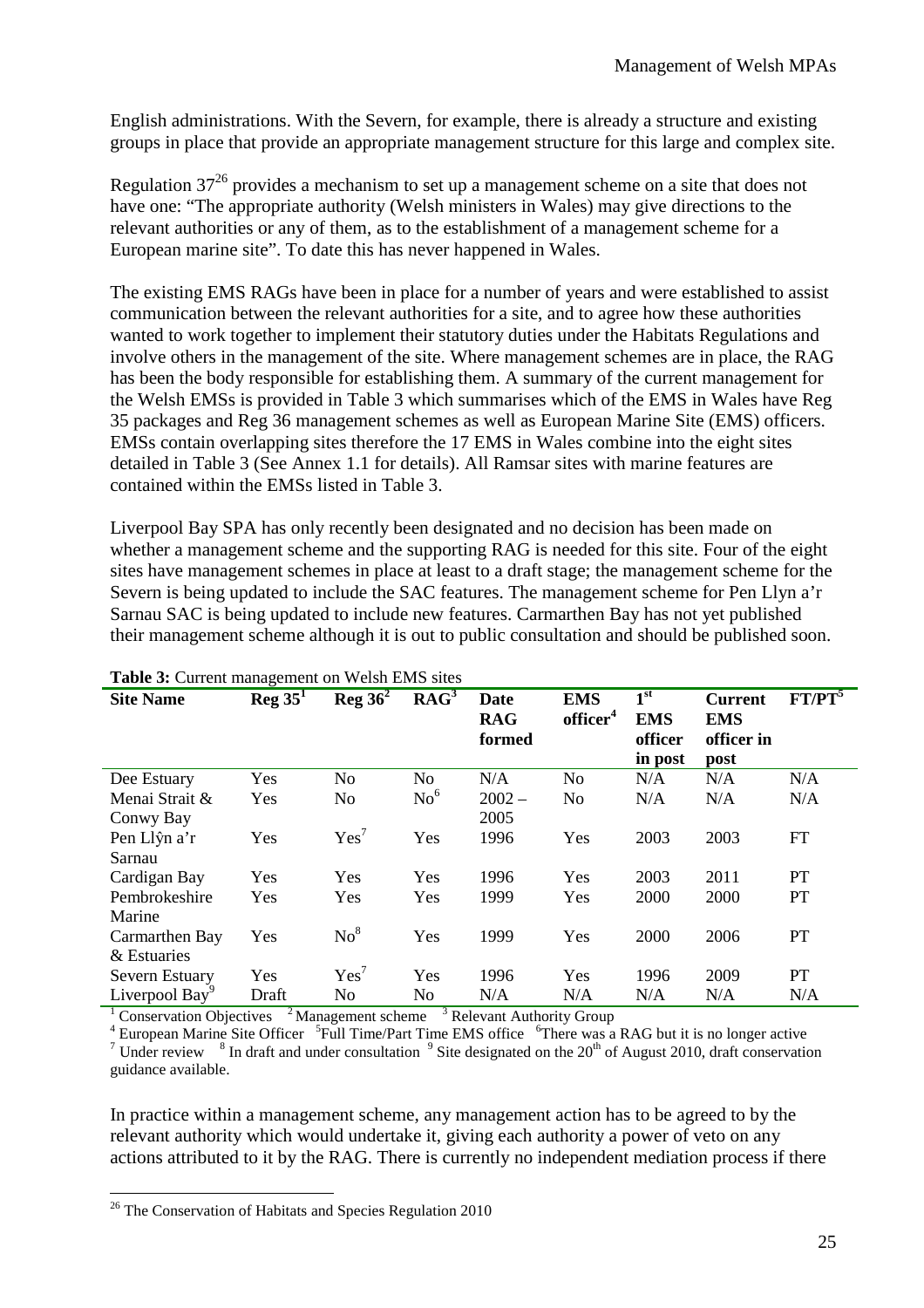is disagreement about the need for specific actions and actions may be removed from a management scheme or diluted in order for the relevant authority concerned to agree to it. The requirements for monitoring (including compliance monitoring), participation of stakeholders and for awareness raising and interpretation at a site level are also included within the management scheme. Management schemes provide a mechanism (and clear documentation) for statutory bodies to identify what needs to be done to implement their statutory duties under the Habitats Regulations.

## *Advisory and Liaison Groups*

In addition to the establishment of RAGs, several of the EMS in Wales also have some sort of advisory/liaison group structure to facilitate the involvement of non governmental organisations, user groups and the public in EMS management. The arrangements vary from site to site and may include general public meetings at key stages.

### *CCW's role in relevant authority groups and management schemes*

CCW played a lead role in the development of management schemes for Pen Llŷn a'r Sarnau SAC and Cardigan Bay SAC (pilot sites under the UK Marine SACs Project 1997-2001). These pilot management schemes and the supporting structures of relevant authority groups and advisory/liaison groups became part of the established management structures and have continued to the present time. CCW regional officers also played major roles in helping set up other RAGs and still sit on all RAGs and Liaison Groups.

## *Role of EMS Officers in EMS management*

The EMSs with RAGs and management schemes have also had a funded EMS officer in post to facilitate the work of the RAG, any advisory or liaison groups that have been established, and to develop the management scheme and assist implementation of site management. The current situation regarding EMS officers on the 8 large EMS in Wales is summarised in Table 3 above.

EMS officers are funded by contributions from one or more of the relevant authorities for a site, sometimes with additional external funding. The EMS officer posts have been recruited by the RAGs to support and facilitate development and implementation of management schemes. CCW has been part-funding these posts to a varying extent for more than 10 years and a separate review<sup>27</sup> brings together information on CCW's involvement. The EMS officers have been instrumental in taking forward specific projects in support of site management with greatest progress on sites with full-time EMS officers (Cardigan Bay & Pen Llŷn A'r Sarnau). Although due to funding constraints Cardigan Bay no longer has a full time EMS officer.

Experience from managing EMS across the UK indicates that it is very difficult, if not impossible to maintain management groups such as the RAGs and advisory/liaison groups, or undertake development of a management scheme without proper support and funding (see example from the Blackwater Estuary EMS in Box  $4^{28}$ ).

 $\overline{a}$  $27$  CCW (2010).

<sup>&</sup>lt;sup>28</sup> Example taken from SQW consulting (2009).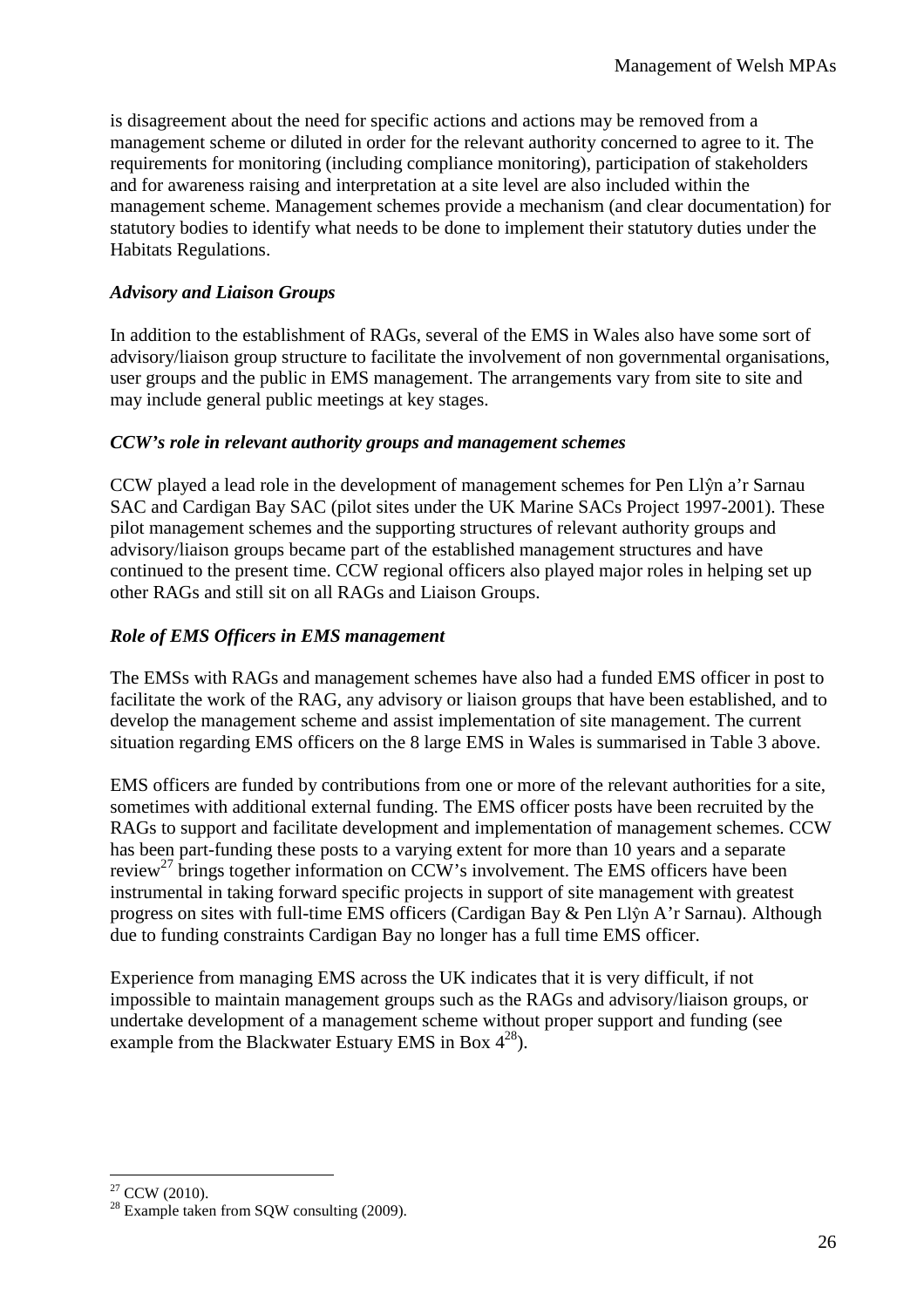#### **Box 4: Blackwater Estuary Management Plan**

The Blackwater Project ran between 1992 and 2005. Its aim was to promote the sustainable use of the estuary and the surrounding landscape. One of the main outputs of the project was the Blackwater Estuary Management Plan and Action Plan. It was published in 1996 and signed up to by 70 stakeholder organisations with an interest in and a responsibility for management of the estuary.

It was regarded as an extremely successful endeavour and although it was not a statutory document it had sufficient local engagement and ownership to drive action.

However the end of the project funding by the local authority meant that the implementation phase of the plan was never taken forward as intended which has been frustrating for many of the local stakeholders who put so much into the project.

## *Funding of EMS Officers*

EMS officers are funded by contributions from one or more of the relevant authorities for a site, sometimes with additional external funding (e.g. Objective 1 funding was secured for initial employment of the Pembrokeshire Marine EMS officer). As the statutory nature conservation body in Wales, CCW has contributed to the funding of all the EMS officers in Wales, with the relative proportion varying between sites depending on the contributions from other relevant authorities.

In financial year 2009/10, CCW's contribution towards EMS officer funding was £72,500 dropping to approximately £55,000 in 2010/11. Other significant funders of the EMS officer posts include the Environment Agency Wales (EAW) and the relevant local authorities. The EMS Officers are usually hosted by one of the site's relevant authorities other than CCW.

Various local authorities have indicated to the officers that funding for financial year 2012/2013 is not secure. It is anticipated that in kind contributions (e.g. hosting an EMS officer) will remain static but will not be sufficient to retain the EMS officers in post. If it falls to CCW to fund the majority of these posts it may reduce the perception of independence of the posts. Currently the EMS officers are not involved in any management of other MPAs e.g. SSSIs or Ramsars. Funding of EMS officers from 2010 to 2012 is detailed in Table 4 & 5.

In England there are 30 SACs and 38 SPAs (with marine components). There are nine EMS officer posts in England based at some of the larger sites. Natural England (NE) have 34 internal staff<sup>29</sup>, which they call EMS staff, to give management advice on EMS and do some work on SSSI consents and Habitat Regulations Appropriate Assessments. CCW currently has 6 regionally based staff whose work is primarily focussed on the management of one or more EMS (including casework).

Natural England (NE) fund RAG EMS officers to a maximum of £5K per year per site. The average time for EMS officers to produce the management plan for the site is 18 months<sup>29</sup>. The North East Kent EMS management scheme did take five years to complete<sup>30</sup> this was related to issues from when the site was designated.

 $\overline{a}$ <sup>29</sup> Sarah Wiggins, MPA Management Advisor, NE, *pers. comm*.

 $30$  Roberts, T. (2011).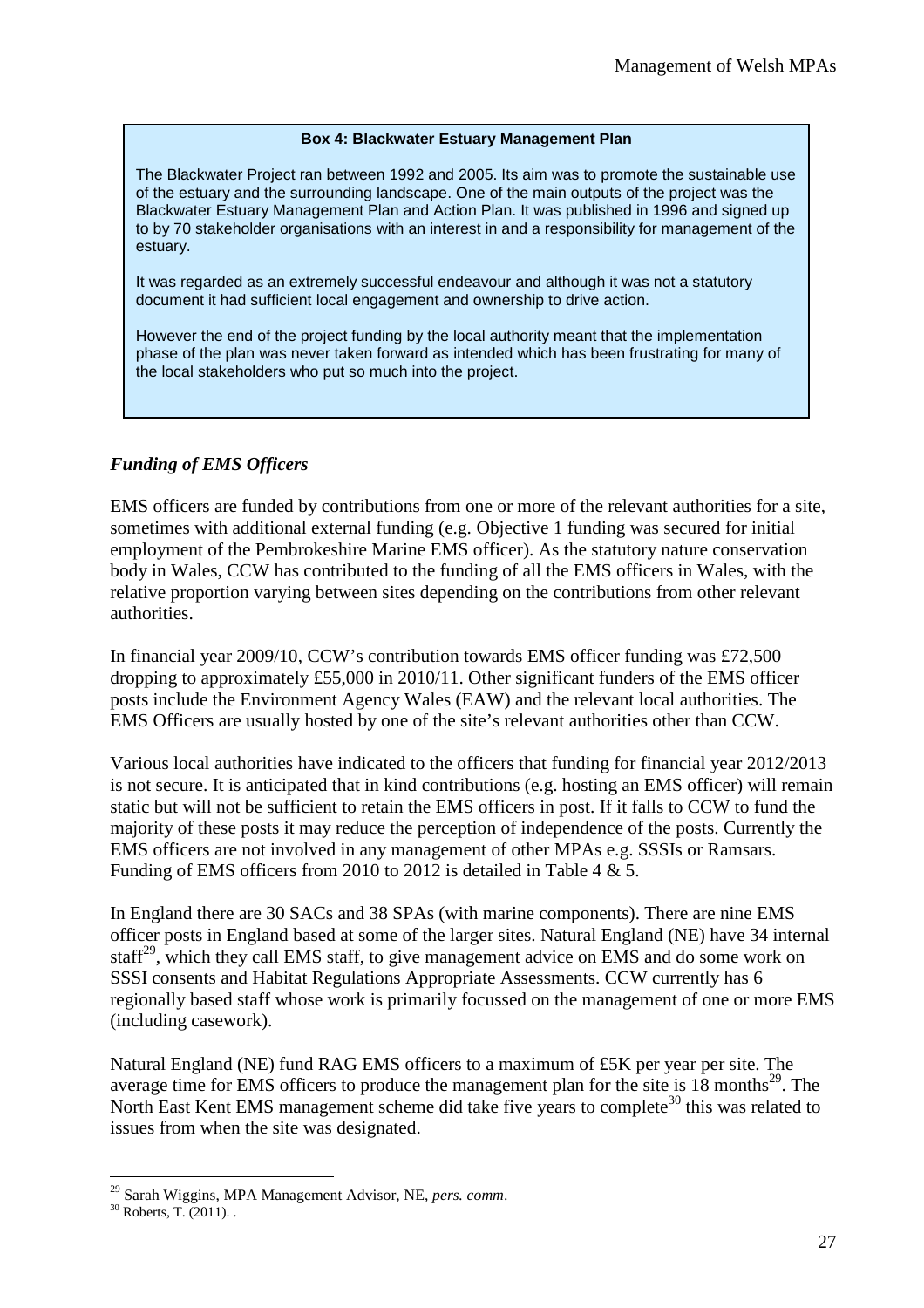Previously CCW carried out a  $SWOT<sup>31</sup>$  analysis of EMS officers<sup>32</sup>. This found that EMS officers have had a lot of success in awareness raising for their sites with relevant/competent authorities, user groups and the general public and that they have been key in co-ordinating and facilitating their RAGs and any advisory/liaison groups for the site. In summary, their main strengths were local knowledge, independence and co-ordinating role with the main weaknesses including lack of security of funding and management plans being too long and taking too long to prepare. Main opportunities of the posts included independence, saving CCW staff time and facilitating coordination of management across the EMS network. While threats included (besides funding) a lack of clear accountability in terms of prioritisation of work programmes and focus on work as well as a potential to complicate the picture if different approaches were taken between different EMS officers. Although this SWOT analysis was carried out for EMS officers some of the issues highlighted may be more an issue for RAGs to address rather than the individual EMS officer.

| Based on figures supplied by the EMS officer or RAG. |                                                     |                                |                       |  |  |  |  |  |  |
|------------------------------------------------------|-----------------------------------------------------|--------------------------------|-----------------------|--|--|--|--|--|--|
| <b>Site Name</b>                                     | <b>Total cash</b><br>funding <sup>1</sup> (2009-10) | % of total cash<br>paid by CCW |                       |  |  |  |  |  |  |
| Dee Estuary                                          | N/A                                                 | N/A                            | N/A                   |  |  |  |  |  |  |
| Menai Strait & Conwy Bay                             | N/A                                                 | N/A                            | N/A                   |  |  |  |  |  |  |
| Pen Llŷn a'r Sarnau                                  | £48,485                                             | £24,000                        | $49.5\%$ <sup>2</sup> |  |  |  |  |  |  |
| Cardigan Bay                                         | £30,500                                             | £13,500                        | 44%                   |  |  |  |  |  |  |
| Pembrokeshire Marine                                 | £26,350 <sup>3</sup>                                | £15,000                        | 57%                   |  |  |  |  |  |  |
| Carmarthen Bay & Estuaries                           | £12,500 <sup>4</sup>                                | £7,000                         | 56%                   |  |  |  |  |  |  |
| Severn Estuary                                       | £21,132                                             | £1,000                         | 4%                    |  |  |  |  |  |  |
| Liverpool Bay                                        | N/A                                                 | N/A                            | N/A                   |  |  |  |  |  |  |
|                                                      |                                                     |                                |                       |  |  |  |  |  |  |

*<sup>1</sup>There are reserves at some sites from when the EMS officer post was not filled or worked part-time. These reserves are running out at most sites although it varies from site to site.* 

*2 £24,000 or 49.5% funding from CCW, as part of grant in aid to Gwynedd Council. This round of grant funding runs out in March 2011.* 

<sup>3</sup> *Plus in kind contributions from Milford Haven Port Authority* 

<sup>4</sup> Plus in-kind contributions from the City and County of Swansea – hosting EMS Officer

|              | <b>Table 5:</b> Funding of EMS officers in financial year 2011/12.                                                                                                                                                                                                                                                                 |  |  |  |  |  |
|--------------|------------------------------------------------------------------------------------------------------------------------------------------------------------------------------------------------------------------------------------------------------------------------------------------------------------------------------------|--|--|--|--|--|
| $\mathbf{r}$ | $\mathbf{P}$ $\mathbf{P}$ $\mathbf{P}$ $\mathbf{P}$ $\mathbf{P}$ $\mathbf{P}$ $\mathbf{P}$ $\mathbf{P}$ $\mathbf{P}$ $\mathbf{P}$ $\mathbf{P}$ $\mathbf{P}$ $\mathbf{P}$ $\mathbf{P}$ $\mathbf{P}$ $\mathbf{P}$ $\mathbf{P}$ $\mathbf{P}$ $\mathbf{P}$ $\mathbf{P}$ $\mathbf{P}$ $\mathbf{P}$ $\mathbf{P}$ $\mathbf{P}$ $\mathbf{$ |  |  |  |  |  |

| Based on figures supplied by the EMS officer or KAG. |                                          |             |                                |  |  |  |  |  |
|------------------------------------------------------|------------------------------------------|-------------|--------------------------------|--|--|--|--|--|
| <b>Site Name</b>                                     | <b>Total cash</b><br>funding $(2009-10)$ | Paid by CCW | % of total cash<br>paid by CCW |  |  |  |  |  |
| Dee Estuary                                          | N/A                                      | N/A         | N/A                            |  |  |  |  |  |
| Menai Strait & Conwy Bay                             | N/A                                      | N/A         | N/A                            |  |  |  |  |  |
| Pen Llŷn a'r Sarnau                                  | £48,485                                  | £24,000     | $49.5\%$ <sup>2</sup>          |  |  |  |  |  |
| Cardigan Bay                                         | £13,250 <sup>3</sup>                     | £8,750      | 66%                            |  |  |  |  |  |
| Pembrokeshire Marine                                 | £20,000 <sup>4</sup>                     | £5,000      | 25%                            |  |  |  |  |  |
| Carmarthen Bay & Estuaries                           | £9,500 <sup>5</sup>                      | £7,000      | 74%                            |  |  |  |  |  |
| Severn Estuary                                       | £21,132                                  | £1,000      | 4%                             |  |  |  |  |  |
| Liverpool Bay                                        | N/A                                      | N/A         | N/A                            |  |  |  |  |  |

<sup>1</sup>*There are reserves at some sites from when the SAC officer post was not filled or worked part-time. These reserves are running out at most sites although it varies from site to site. 2*

 *£24,000 or 49.5% funding from CCW, as part of grant in aid to Gwynedd Council. This round of grant funding runs out in March 2012, it is unlikely if the grant is taken forward that the other RA funding will be enough to draw down the full CCW grant.* 

*<sup>3</sup>Cardigan Bay has run out of reserves and the funds available are not enough to hire an EMS officer, a temporary member of staff based with CCW has been hired from September 2011 until March 2012.* 

<sup>4</sup> Plus in kind contributions from Milford Haven Port Authority

*<sup>5</sup> Plus in-kind contributions from the City and County of Swansea – hosting EMS officer* 

<sup>&</sup>lt;sup>31</sup> Strategic planning method used to evaluate the Strengths, Weaknesses/Limitations, Opportunities, and Threats

<sup>&</sup>lt;sup>32</sup> EMS officer Review, CCW internal report January 2010.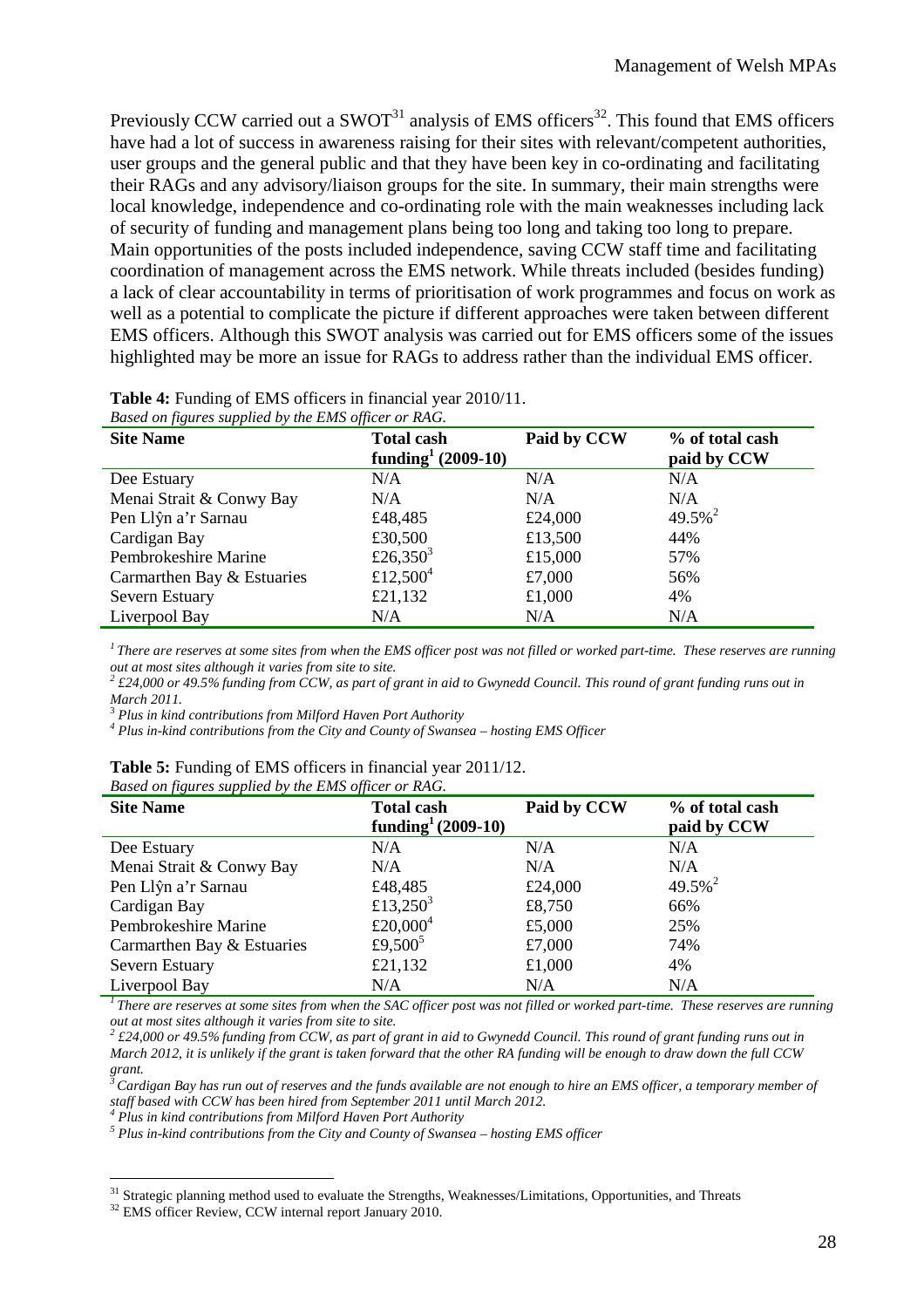## *Welsh Group of European Marine Sites*

In the absence of any Wales-level coordination of EMS management, the Welsh EMS officers established a working group in October 2006 which they called the Welsh Group of European Marine Sites or GEMS. CCW marine staff directly involved in EMS management were invited to join the group. GEMS provides a forum for discussion of EMS issues and joint working between sites, where appropriate.

Whilst the group has provided a forum for exchange of ideas and information between EMS officers and CCW that does not exist through any other mechanism, it has not been able to address the issue of improving consistency of dealing with common management issues on sites. The major exception to this is the role that GEMS played in instigating the Marine Education Framework Project to try and establish a Wales-wide framework for the development of future educational material to share existing resources and make them widely available to teachers at all levels. This work was led by CCW's Marine Biodiversity Officer, Aethne Cooke, as part of CCW's education work.

## **5.2 Sites of Special Scientific Interest – Management Structures & Processes**

All SSSIs in Wales are designated (notified) by CCW under the Wildlife and Countryside Act (1981) as amended. Each SSSI is protected by law<sup>33</sup> from damage through development, unsuitable management or activities. They are also protected through working partnerships and agreements with owners and others who use the sites. The land within intertidal SSSIs in Wales is mainly owned by the Crown Estate but it is often leased out to other individuals and organisations, and in some areas is under private ownership. Public access is generally permitted in the intertidal zone (that is, the area exposed between high and low tide) where it is owned by the Crown Estate. The land above mean high water mark in intertidal SSSIs is generally under private land ownership.

Sympathetic conservation management is essential if the value of the site is to be maintained in the long-term. CCW must inform landowners exactly where every SSSI is, explain why it is protected and provide information about the potentially damaging operations (PDOs) for the site. Each site has a Site Management Statement (SMS), prepared by CCW that is sent to the owner/occupier and sets out the management aspirations for the site. Landowners and occupiers are legally required to consult CCW if they wish to undertake activities or operations that are potentially damaging to the special interest of the site, and there is a legal system in place relating to the consenting of these activities. CCW staff will discuss any application with owners and occupiers, and give guidance that allows them to achieve their goals whilst avoiding damage to the site. The majority of applications are approved, either because no actual harm will be caused by the proposal in question, or because effective mitigation has been agreed. If harm cannot be avoided a consent may have to be refused. However, the requirement on land owners / occupiers in relation to PDOs does not cover third party activities. In order to stop third party damage CCW would have to prove reckless or intentional damage to the feature and this is very difficult if there are a number of people undertaking the damaging operation.

Statutory authorities also have legal duties towards the protection of SSSIs if they are undertaking activities or operations that may affect the features of the site. The Countryside and Rights of Way Act 2000 placed a duty on all public bodies to take reasonable steps consistent with the proper exercise of their functions, to further the conservation and enhancement of the features for which an SSSI has been notified. This duty applies to government departments, local

 $\overline{a}$ <sup>33</sup> 1981 Wildlife and Countryside Act (as amended) (http://www.legislation.gov.uk/ukpga/1981/69).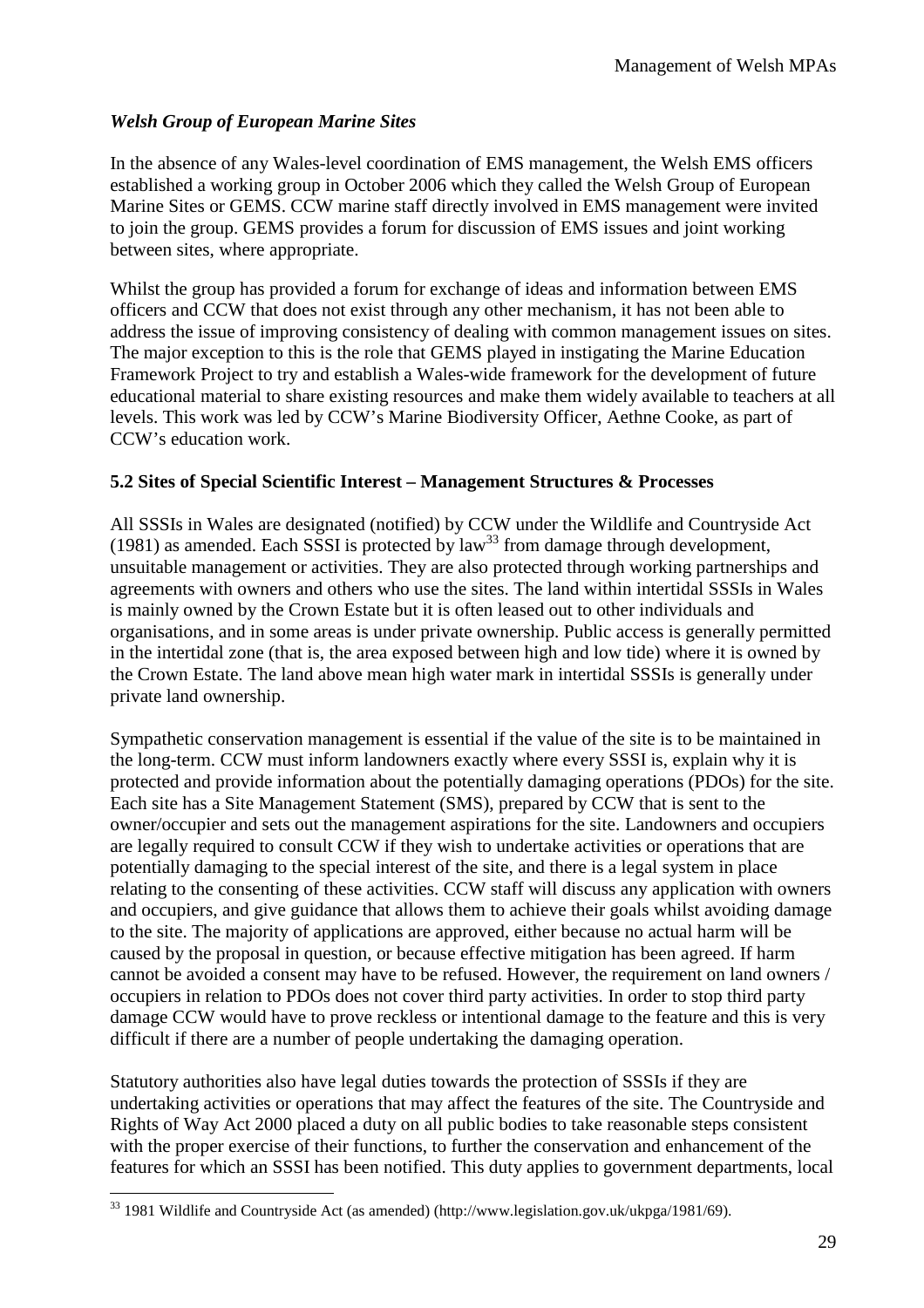authorities, statutory undertakers (that is, utilities such as privatised water or electricity companies) as well as other organisations undertaking a public role such as port authorities, the Crown Estate and the Environment Agency – collectively they are known as Section 28G Authorities. This duty also applies where statutory authorities are authorising others to undertake activities or operations that may affect an SSSI.

CCW is formally consulted on a wide range of planning applications and other proposed developments and activities that may affect SSSIs. CCW will recommend ways in which the development may be altered to ensure that there is no harm to the site's special features. In extreme cases, if harm is unavoidable, CCW may lodge an objection to the proposal. Bodies such as the Sea Fisheries section of WG, can license commercial shellfish collection within SSSI but due to the complex nature of legislation, permissions and licenses covering the shore, preventing or stopping damage to features is not a straightforward process. Therefore, it is frequently necessary to take a different approach to the protection and management of intertidal SSSIs. Positive conservation management on these sites is a big challenge and can only be achieved using a multi-agency approach to issues such as sustainable harvesting, engaging stakeholders and raising public awareness.

The system of consultation and consents laid out in law to ensure that SSSIs are protected from damage by inappropriate operations and developments relies on co-operation and strong working partnerships with owners, occupiers, planning authorities, utility companies and other users.

## **5.3 Management of Skomer Marine Nature Reserve**

Skomer, as Wales only MNR, has a long-term vision for the site and a management plan. Management of the MNR is undertaken by a team of two full-time, one part-time and one seasonal member of staff (six months of the year) based at the site. This team is responsible for MNR management planning, carrying out or commissioning all monitoring work for the MNR, including biological and compliance monitoring, and maintaining a high visibility presence at the reserve through weekend patrols as well as during the course of routine fieldwork. The long-term research and monitoring underway at Skomer MNR is a key focus of the site management. The data that is collected is helping inform our understanding not only of the MNR habitats and species, but also of those in the wider MPA series in Wales and elsewhere in the UK.

A number of positive management measures have been implemented to help protect some of the special features of the reserve. Specific fisheries byelaws prohibiting beam trawling, dredging or the taking of scallops by any means have resulted in an increase in scallops and possibly links to very high quality sediment communities found in the MNR.

As part of the zoning around the island visitor moorings have been provided to encourage no anchoring in North Haven (*Zostera marina* bed) and there is a code of conduct prohibiting anchoring in the rest of the MNR other than South Haven. There has been an increase in Zostera extent and density since designation, which is believed to be linked to the anchoring zonation.

The Skomer MNR team are also involved in public awareness with an exhibition about the MNR next to the MNR office, regular contact with local users and through giving talks and presentations. The Skomer team members are member of the Pembrokeshire Marine Code Group (Box 5).

An important part of the management structure for the MNR is the Skomer MNR Advisory Committee which has members drawn from 29 different marine organisations, relevant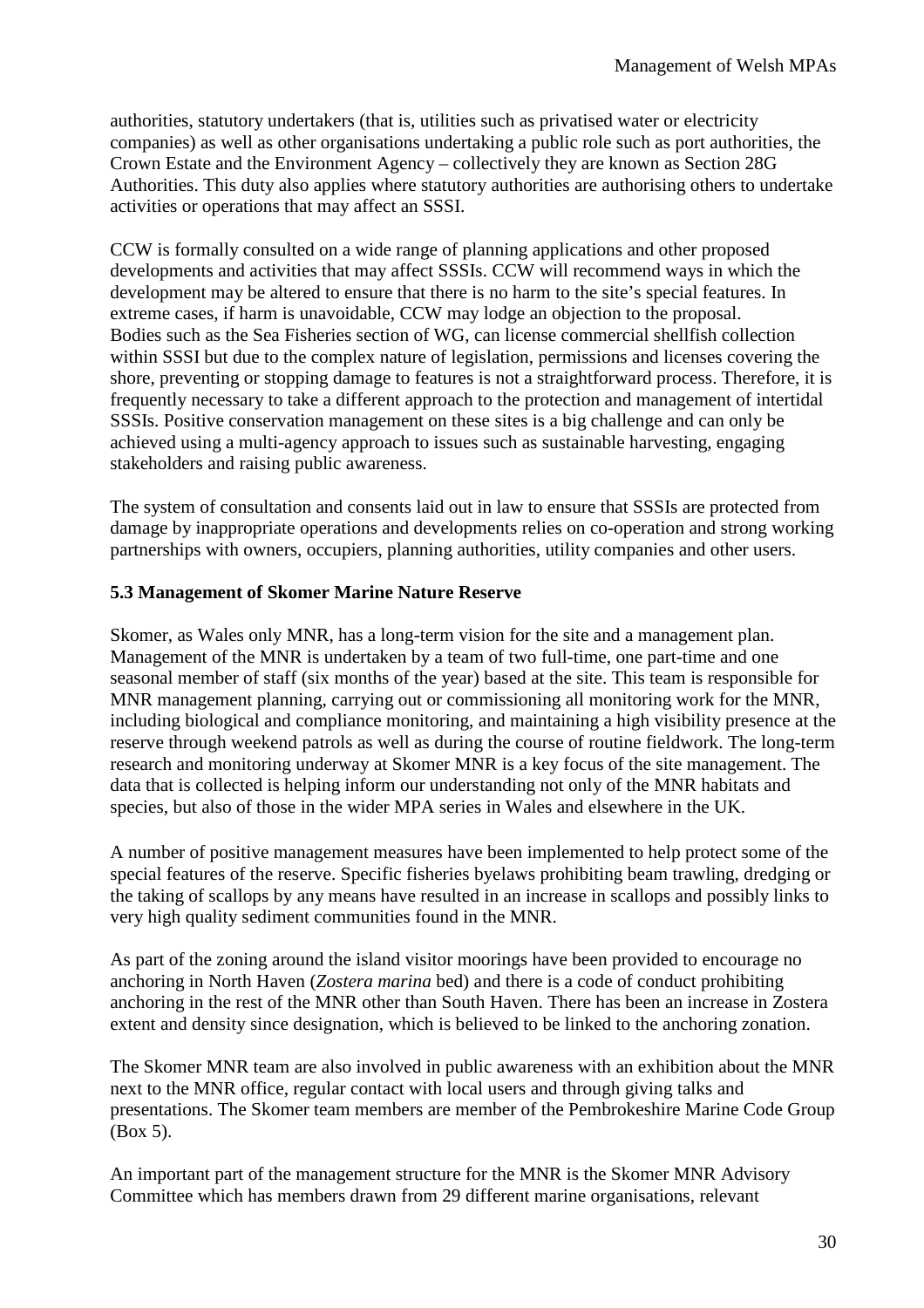authorities, competent authorities, wildlife trusts, yachting organisations, the Crown Estate and universities. The Advisory Committee role is  $34$ :

- To provide CCW with advice and information on all aspects of the MNR.
- To discuss with CCW, and advise on, the management of the MNR.
- To provide a forum whereby any concerns, anxieties or opinions about the MNR may be brought to the attention of the CCW.

#### **Box 5: The Pembrokeshire Marine Code**

The Pembrokeshire Marine Code Group was developed by local operators and other organisations in Pembrokeshire working closely with the Pembrokeshire Coast National park Authority and the National Trust. These organisations were all concerned about the long-term management of the area and the development of high standards of practice. They recognised that sustainable use must be a key theme in marine recreational activities and education. All those who sign up to the Marine Code agree to conform to appropriate safety legislation. The Pembrokeshire Marine Code exists in addition to legislation as a voluntary agreement. The code has been agreed on by all major local wildlife tour boat operators, sub aqua diving organisations, jet ski organisations, sailors and sea kayakers working and enjoying the Pembrokeshire coast.

In Pembrokeshire, there are wildlife habitats which are particularly sensitive to disturbance. The code has a system of zones and restrictions which are aimed at protecting marine life especially dolphins, porpoise, seals and seabirds around the Pembrokeshire coast. The specific areas and times are clearly marked on maps available on the Pembrokeshire Marine Code Website (http://www.pembrokeshiremarinecode.org.uk), they also have an Activities Liaison Officer to co-ordinate their ongoing work.

The Key message of the Marine Code Group is to raise awareness of the importance of the natural environmental and to encourage others to protect it. They aim to minimise disturbance and encourage users to leave the site in a better state than when they first arrived (where possible).

## **5.4 Management of Marine Conservation Zones**

The MCZ Project Wales commenced in 2009 with a view to identifying and designating a small number of highly protected sites within Welsh waters. No MCZs have been designated in Wales to date, although Skomer will become an MCZ following the repeal of MNR legislation through the Marine and Coastal Access Act (2009).

Public Authorities are under a duty in the Act to exercise their functions in a way that furthers the conservation objectives of MCZs. The Act provides additional management powers, for example the use of Nature Conservation Orders to manage otherwise unregulated activities within sites. More information on specific tools to manage MCZs is provided in section 6 (New tools and systems). CCW will be providing further separate advice on the management of MCZs as the MCZ Project Wales progresses. However it is worth mentioning that the responsibilities of relevant authorities and competent authorities (named public authorities in the Act) under the Marine Act are laid out under section 125 "General duties of public authorities in relation to MCZs", and section 126 "Duties of public authorities in relation to certain decisions." Specific duties for CCW are covered under section 127 "Advice and guidance by conservation bodies".

 $\overline{a}$ <sup>34</sup> CCW (1993).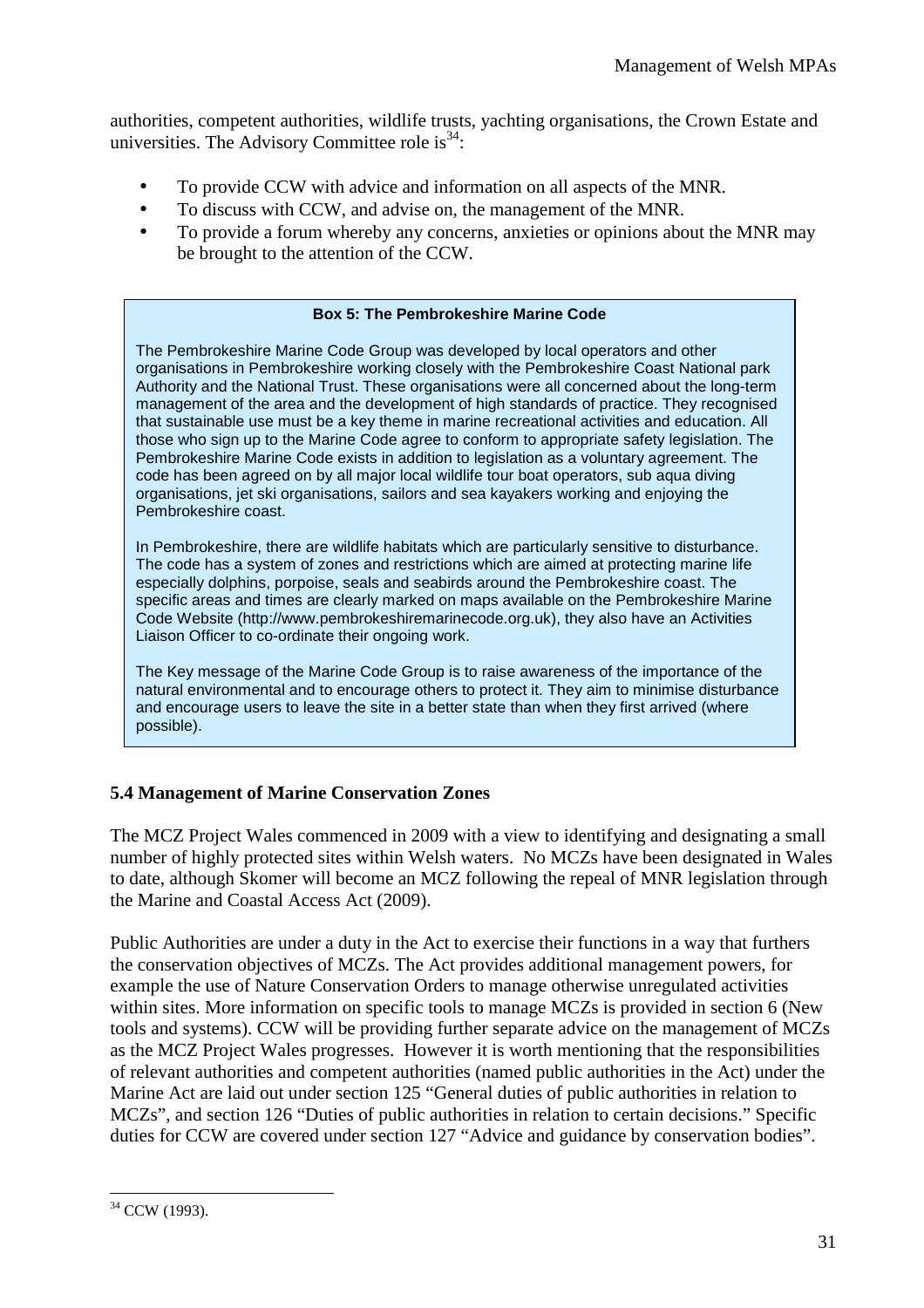## **5.5 Biodiversity Duty**

In addition to specific duties and responsibilities under the legislation pertaining to the different MPA designations, under Section 40 of the Natural Environment and Rural Communities (NERC) Act (2006), there is a further duty on public bodies to have regard to conserving biodiversity. In relation to this a number of habitats and species of principle conservation importance have been identified for which statutory bodies must have specific regard. These habitats and species are listed (referred to as the Section 42 list) and include a number of marine habitats and species that may also be designated features of MPAs. The biodiversity duty under the NERC Act applies generally to the territorial waters and land area of Wales.

## **5.6 Current MPA Management Tools**

Managing all protected sites in Wales is a difficult task, it is a complex area of work and various systems and tools are needed to help deliver effective site management. CCW has number of systems that it uses to manage sites, particularly SSSI where CCW has direct management responsibilities, including contacts, casework and consents databases. This section, however, focuses on two approaches used to tackle management issues on marine sites: the Special Sites Project and the Natural England EMS Risk Review.

## *The Special Sites Project*

The overall aim of the Special Sites Project is to develop CCW and partner organisations' capacity to manage an efficient and effective programme of works and policy change that will deliver Outcome 21 of the Wales Environment Strategy <sup>35</sup>. This is a long term programme of work, with implementation extending over some 20 years.

Action to achieve these targets is led jointly by CCW and WG, with partnership input expected from a wide range of other organisations in the public, voluntary and private sectors as well as individual landowners / managers.

To help achieve the Outcome 21 targets CCW has developed an "Actions Database" to record CCW's recommendations about the management needs of protected areas in Wales. For the purpose of management each site has been sub-divided into a set of "management units". These detailed unit-by-unit proposals include actions for CCW and partner organisations to deliver favourable or recovering condition of features. In this context an organisation's "actions" can be a mix of regulatory mechanisms (e.g. putting conditions on consents) or direct action on the ground.

Input of data for marine sites into the actions database is ongoing following some delays to adapt the database for marine site requirements. This included the addition of a marine management risk category specifically for use with marine sites to identify when there is a high risk of something occurring on the site (e.g. due to insufficient existing regulatory mechanisms) and the potential for damage to a feature of the site if the activity occurred.

 $\overline{a}$ <sup>35</sup> Environment Strategy for Wales; Outcome 21: Sites of international, Welsh and local importance are in favourable condition to support the species and habitats for which they have been identified.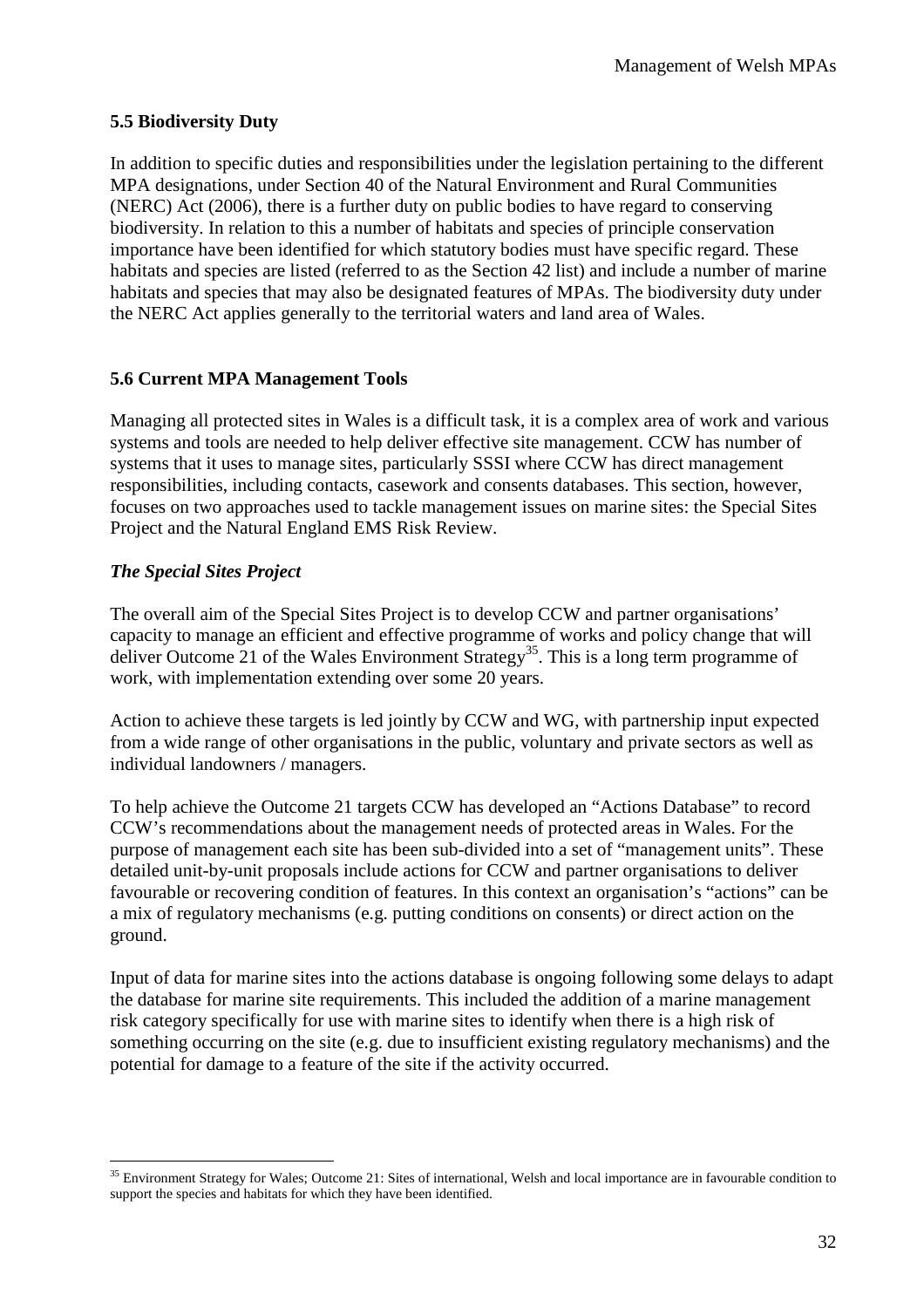There is work still to be done to ensure consistency of actions to address issues common across the suite of marine sites in Wales; this will be addressed through a programme of work over the next 18 months to two years.

European Marine Sites and their underpinning SSSIs form the largest part, by area, of the existing suite of MPAs in Wales. The summary of actions for the  $EMS<sup>36</sup>$  therefore provides a useful indication of key issues that need to be addressed across a large proportion of the Welsh MPAs in order to bring these sites into appropriate conservation management (Box 6).

It is important that links are made between the Actions Database and any EMS management scheme (MS) action plans. There are some differences such as the fact that MS action plans also include actions for awareness raising which the Actions Database does not. However, any immediate actions impacting features on the site for a relevant or competent authority should, if possible, be entered in the database. However, the Actions Database reflects the priorities set by CCW while the MS action plans reflect the view of the RA involved in the scripting of the action plan.



- 5. New development and activities
- 6. Climate change

## *Natural England Risk Review*

At the end of November 2010 Natural England released their EMS Risk Review<sup>37</sup>. This review was commissioned by Defra to provide a strategic review of risks from all ongoing activities within European marine sites, in order to identify and prioritise action required to ensure site features are maintained or restored to favourable condition. The activities considered in the review ranged from commercial (e.g. fishing, dredging, aggregate extraction, land based effluents etc) to recreational (e.g. bait digging, angling, walking etc). The purpose of the risk review was to provide Defra with evidence of where appropriate steps needed to be taken to avoid deterioration of natural habitats and species, and avoid significant disturbance of the species for which the sites had been designated.

The main findings of the risk assessment were as follows:

- There are a large number of ongoing activities that have potential to pose a risk to EMS, but the vast majority do not cause a high level of risk to site features.
- The level of the risk relates to an activity's potential to damage the site, the frequency or intensity of the activity, and the extent to which management controls are in place.
- From reviewing 957 site-based activities in England, only 18 (2%) were identified that

 $\overline{a}$  $36$  Adapted from a paper to CCW's internal MPA Working Group 2010

<sup>37</sup> Coyle & Wiggins (2010)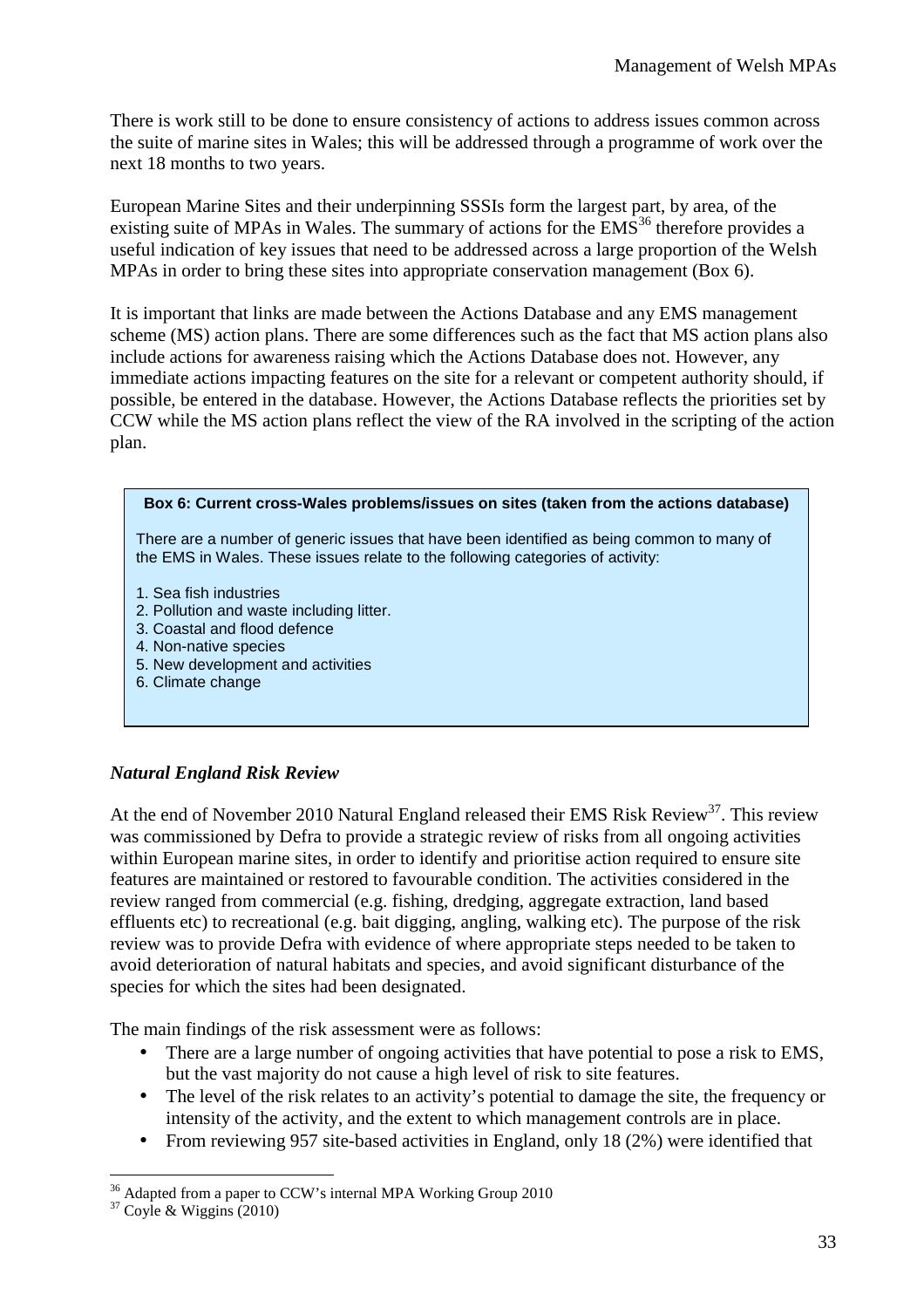could pose a high risk to sites, and therefore may require additional measures to mitigate the risk.

• Most activities (66%) were recorded as posing a low risk suggesting that either the activity had a low harm potential, was not taking place, or was well managed.

CCW has considered the option of completing a similar review for Welsh EMS but has concerns over the Natural England review (e.g. management options had to be available before activities could be identified as high risk and in-combination effects of activities were not considered) and the static nature of such a report. Consequently CCW is focussing its limited resources on improving the Actions Database to support delivery of effective MPA management, and to address issues of action prioritisation and consistency through this route. CCW also feels that the Actions Database approach will be more useful in the future for addressing measures identified through the Water Framework Directive and Marine Strategy Framework Directive. The Actions Database is a live system that can be added to as new issues arise and can show when actions to improve management on the sites have been completed.

## **5.7 Awareness and understanding of MPAs**

Numerous studies have shown that positive conservation management of a protected area (marine or terrestrial) can be assisted by improving awareness and understanding about the area, the reasons for protecting it and its management needs.

To achieve this, information has to be supplied to a broad range of interests that may encompass casually interested parties at one end of the scale, and those involved in delivering site management (who require highly detailed technical information) at the other. Information about what wildlife lives within the area will be useful for the former, whilst the latter will need a more detailed understanding of the site together with a working knowledge of the relevant legislation and its implementation.

The key to achieving positive conservation through awareness and understanding depends on having the appropriate information and being able to deliver it effectively to those who need it. MPAs often have extensive underwater areas that are neither readily viewed nor visited by most of the Welsh population. This creates a unique challenge requiring ongoing and innovative approaches in order to maintain a useful level of awareness and understanding.

Several statutory and non-statutory organisations and groups are involved to some degree in awareness raising in relation to the marine environment in Wales, both in a general sense but also specifically in relation to individual MPAs. This may be at a national level, e.g. Wales-wide campaigns or at a very local level, e.g. rock pooling events run by local authorities in relation to a specific MPA. Whilst any communication between parties involved with MPAs provides an ongoing opportunity for raising awareness and understanding, the majority of more organised activity has focussed mostly on the larger EMS.

The RAGs, advisory/liaison groups and work of the EMS officers currently provide particular opportunities for raising awareness and understanding about individual MPAs and wider issues relating to the Welsh marine environment. Where EMS officerss are in place there has generally been some proportion of their work focussed on raising awareness and understanding about all aspects of MPA management such as the wildlife of the site, the role and statutory responsibilities of different organisations and the impact of different activities on the site.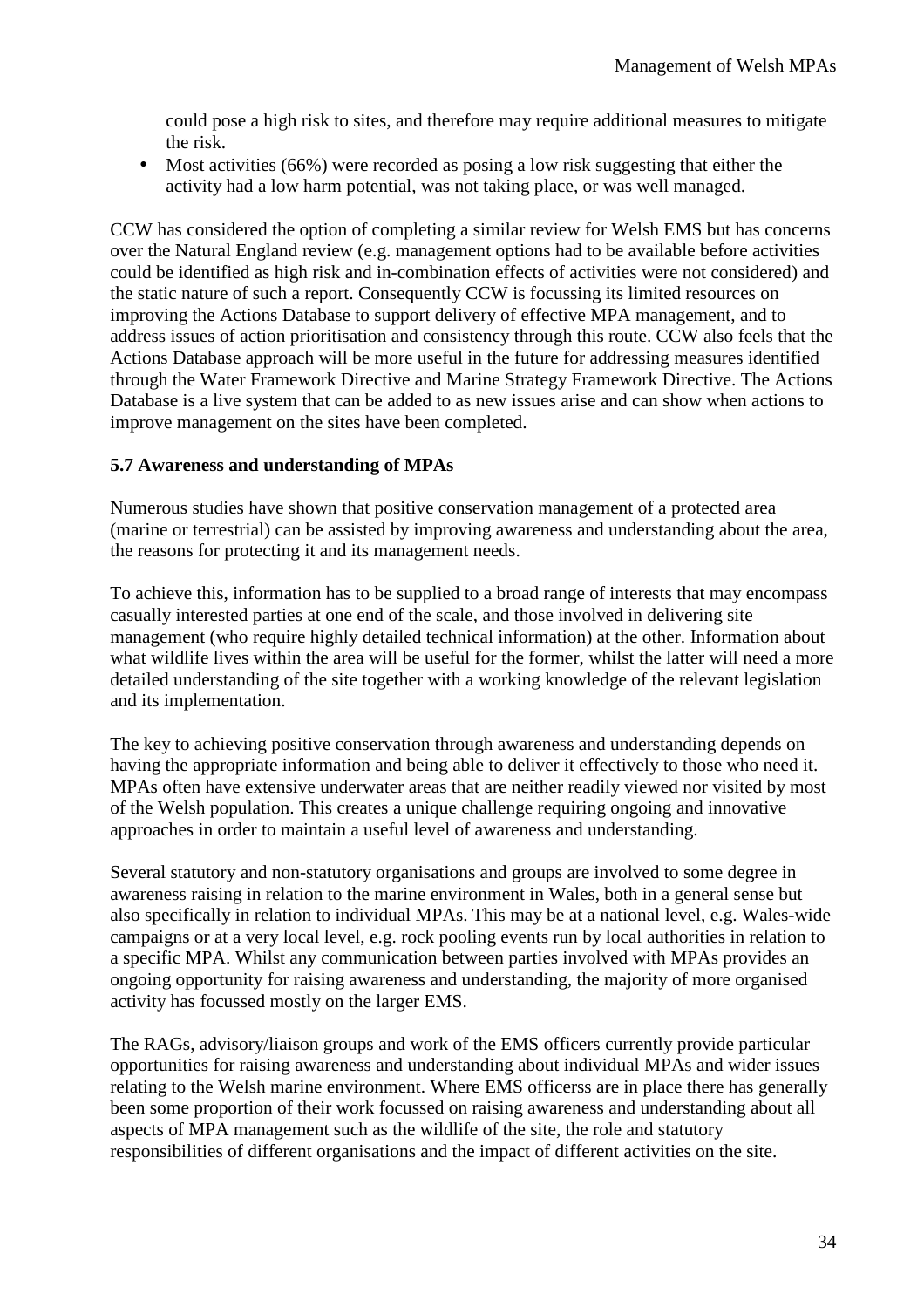In addition, individual management authorities are often involved in awareness raising activities as part of a regional or national corporate interpretation programme. The focus of this is often quite generic and not necessarily focussed on addressing understanding of specific MPA issues. Awareness and understanding is also promoted through some marine-related industries, such as wildlife watching trips and tours, and other sea-based activities.

The main focus of the MPA awareness raising and understanding work to date has tended to be raising awareness with the general public, user groups and others about the marine wildlife that exists and is protected by the EMS and, to some extent, about the value of this wildlife and the marine environment to Wales, Welsh businesses and society in general. The experience of management authority staff, advisory/liaison groups, EMS officers, and others involved in EMS management has been that most people have very little understanding of Welsh marine wildlife and are often astonished to learn that there is something there that is interesting, colourful and worth looking after. Whilst the hidden nature of the marine environment can act as a barrier to raising awareness and understanding, it is also one of the things that can engage people – the lure of the hidden undersea and the secrets therein.

A European report on the public perceptions of Europe's seas found that there needs to be a wider social engagement beyond the limited "stakeholder" approach. It also found a big difference between the perceived threats on the seas by the general public and the actual threats as highlighted by scientists<sup>38</sup>. This shows that there needs to be more strongly focussed campaigns highlighting the most serious threats to the marine environment.

Currently, there is no strategic programme for raising awareness and understanding about MPAs in Wales, and no general consensus on the importance that this work has in delivering effective site management at all levels. Nevertheless, a number of successful projects aimed at raising awareness and understanding amongst different groups have been undertaken on specific MPAs. Examples of these include:

- The Code of Conduct for Recreational Boating produced for Cardigan Bay EMS (supported with funding through the Crown Estate's Marine Stewardship Programme).
- The Pen Llŷn a'r Sarnau 'Living Coasts Living Seas Project', funded through Interreg IIIa which implemented a variety of awareness raising projects and investigated the effectiveness of the different approaches used.
- Biodiversity training run day within Gwynedd Council to raise awareness about environmental legislation and responsibilities of management authorities such as the Council for, amongst other things, EMSs and SSSIs.
- The Pen Llŷn a'r Sarnau SAC's 'Turning Tide' project aimed at raising awareness about the impact of litter in the marine environment and on SAC features, and encouraging positive action by local groups. Project run in conjunction with Keep Wales Tidy, Tidy Towns initiative, Marine Conservation Society and local action groups.
- Marine education framework project: initiated by the Group of European Marine Sites (GEMS) to establish a central resource of marine-related educational material for teachers. Initial engagement with teachers is complete. Work is ongoing to establish an easily accessible web-based repository for curriculum-linked marine educational resources.

<sup>38</sup> Potts *et al*., (2011)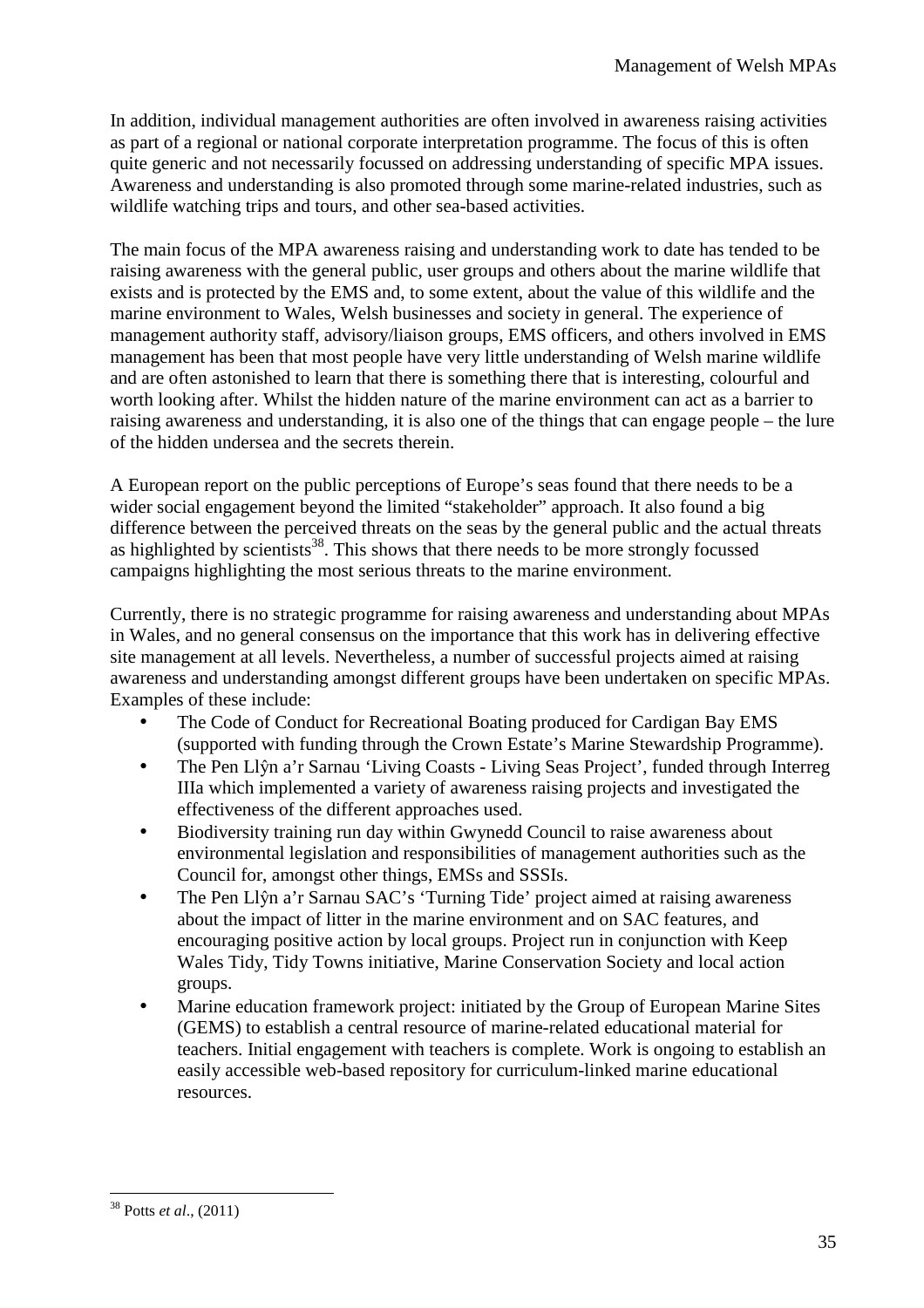# **6. NEW TOOLS & SYSTEMS**

It is currently a time of rapid evolution in the means and approaches to management of the wider marine environment. Four key new systems / approaches are discussed below that will affect, and be affected by, the way in which we plan for and execute MPA network management, these include:

- Marine spatial planning
- The Living Wales Programme
- The design and implementation of Marine Strategies to deliver the Marine Strategy Framework Directive
- Marine and Coastal Access Act new MPA management tools

All the above, either overtly, or implicitly, are moving towards a more ecosystem based approach to marine environment/resource/activity management. Well-managed MPA networks can play an important role in contributing to delivery of an ecosystem based approach to management of our seas.

## *Marine spatial planning*

Section 44 of the Marine and Coastal Access Act (2009) introduces a system of marine planning for England, Wales and UK offshore waters. The purpose of the marine planning system is to contribute to achieving sustainable development in the UK marine area. Marine planning is considered a key part of delivering the vision shared by the UK administrations of having 'clean, healthy, safe, productive and biologically diverse oceans and seas'.

The main components of the marine planning system are:

- 1. The UK Marine Policy Statement, which sets the framework for
- 2. Marine Plans.

In Wales, the Welsh Assembly Government is responsible for the development of marine plans both in the Welsh inshore region (out to 12 nautical miles) and offshore region (beyond 12 nm).

The UK Marine Policy Statement (MPS) was published in March 2011 by the UK Government and devolved administrations. The MPS will facilitate and support the formulation of Marine Plans, ensuring that marine resources are used in a sustainable way in line with the high level marine objectives (Box 7) and thereby<sup>39</sup>:

- Promote sustainable economic development.
- Enable the UK's move towards a low-carbon economy, in order to mitigate the causes of climate change and ocean acidification and adapt to their effects.
- Ensure a sustainable marine environment which promotes healthy, functioning marine ecosystems and protects marine habitats, species and our heritage assets.
- Contribute to the societal benefits of the marine area, including the sustainable use of marine resources to address local social and economic issues.

 $\overline{a}$ <sup>39</sup> HM Government *et al*., (2011).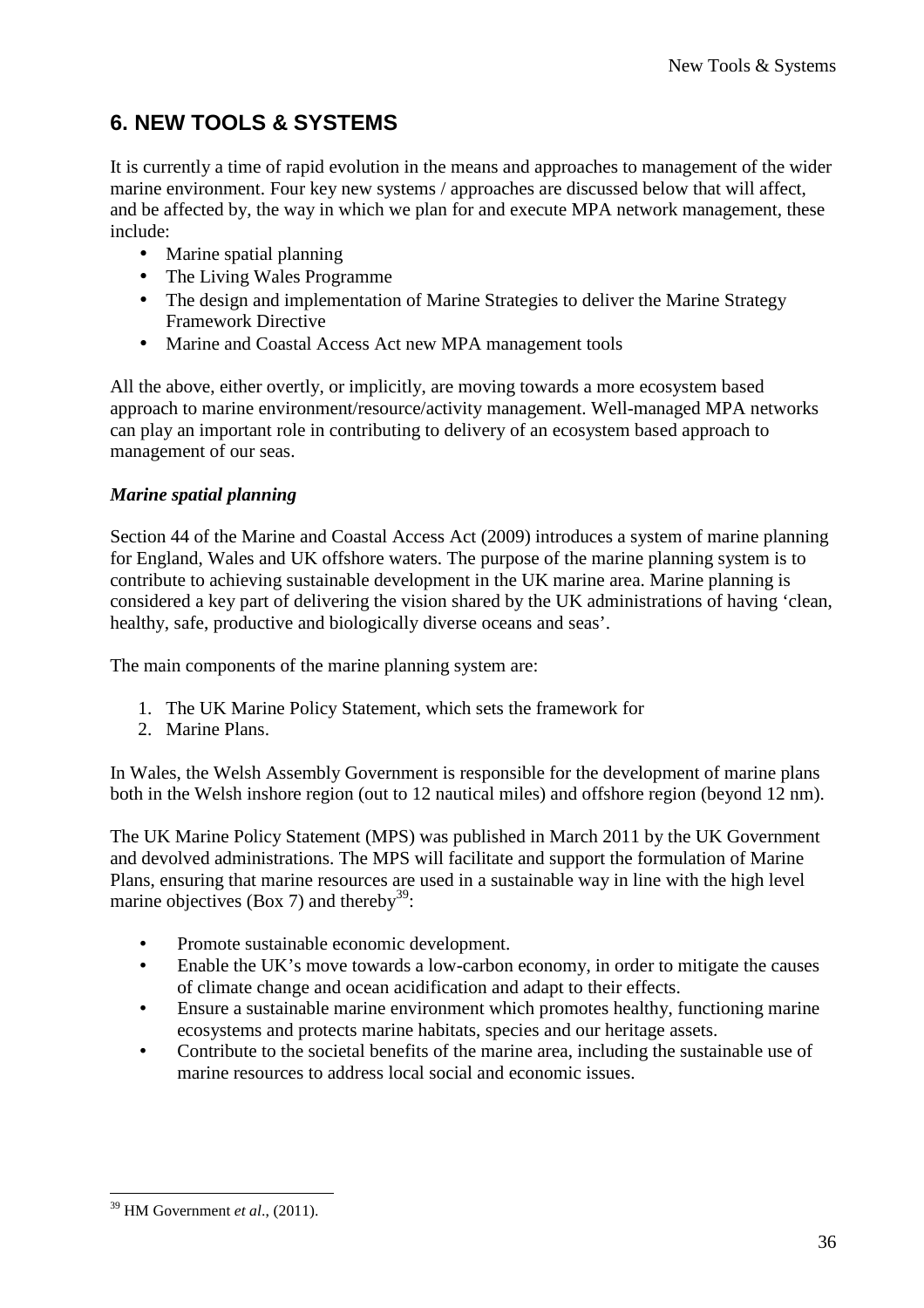The UK Marine Policy Statement is intended to also deliver the UK high level marine objectives. Securing a well-managed MPA network links to the delivery of a number of the high level objectives, as illustrated in Box 7.

Publication of the UK Marine Policy Statement is followed by the development of the first round of Marine Plans from April 2011. This process is being led in England by the Marine Management Organisation (MMO). In Wales guidance is being developed that will indicate how Welsh Government intends to deliver marine planning in the waters under its jurisdiction.

The marine area is extremely crowded in terms of existing activities and the pressure and competition for space is only going to increase. Marine planning will enable organisations to balance and integrate the vast range of competing activities and aspirations. We can then take informed decisions about the development of our sea area and our priorities, based on shared understanding, a common baseline and sound evidence $40$ .

#### **Box 7: UK High level marine objectives: objectives that link to MPA network management**

#### **Ensuring a strong, healthy and just society**

- People appreciate the diversity of the marine environment, its seascapes, its natural and cultural heritage and its resources and act responsibly.
- The marine environment plays an important role in mitigating climate change.

#### **Living within environmental limits**

- Biodiversity is protected, conserved and where appropriate recovered and loss has been halted.
- Healthy marine and coastal habitats occur across their natural range and are able to support strong, biodiverse biological communities and the functioning of healthy, resilient and adaptable marine ecosystems.
- Our oceans support viable populations of representative, rare, vulnerable, and valued species.

#### **Promoting good governance**

• The use of the marine environment is spatially planned where appropriate and based on an ecosystems approach which takes account of climate change and recognises the protection and management needs of marine cultural heritage according to its significance.

#### **Using sound science responsibly**

 $\overline{a}$ 

- Our understanding of the marine environment continues to develop through new scientific and socio-economic research and data collection.
- Sound evidence and monitoring underpins effective marine management and policy development.
- The precautionary principle is applied consistently in accordance with the UK Government and devolved administrations' sustainable development policy.

#### **Marine planning and links to MPA management**

The UK Marine Policy statement states that "a healthy marine ecosystem is fundamental to supporting sustainable development, thus ensuring wide social and economic benefits". The statement also advises marine planners to take account of the UK commitment to securing an

<sup>&</sup>lt;sup>40</sup> MMO website: http://marinemanagement.org.uk/news/press/101028.htm accessed 19/12/11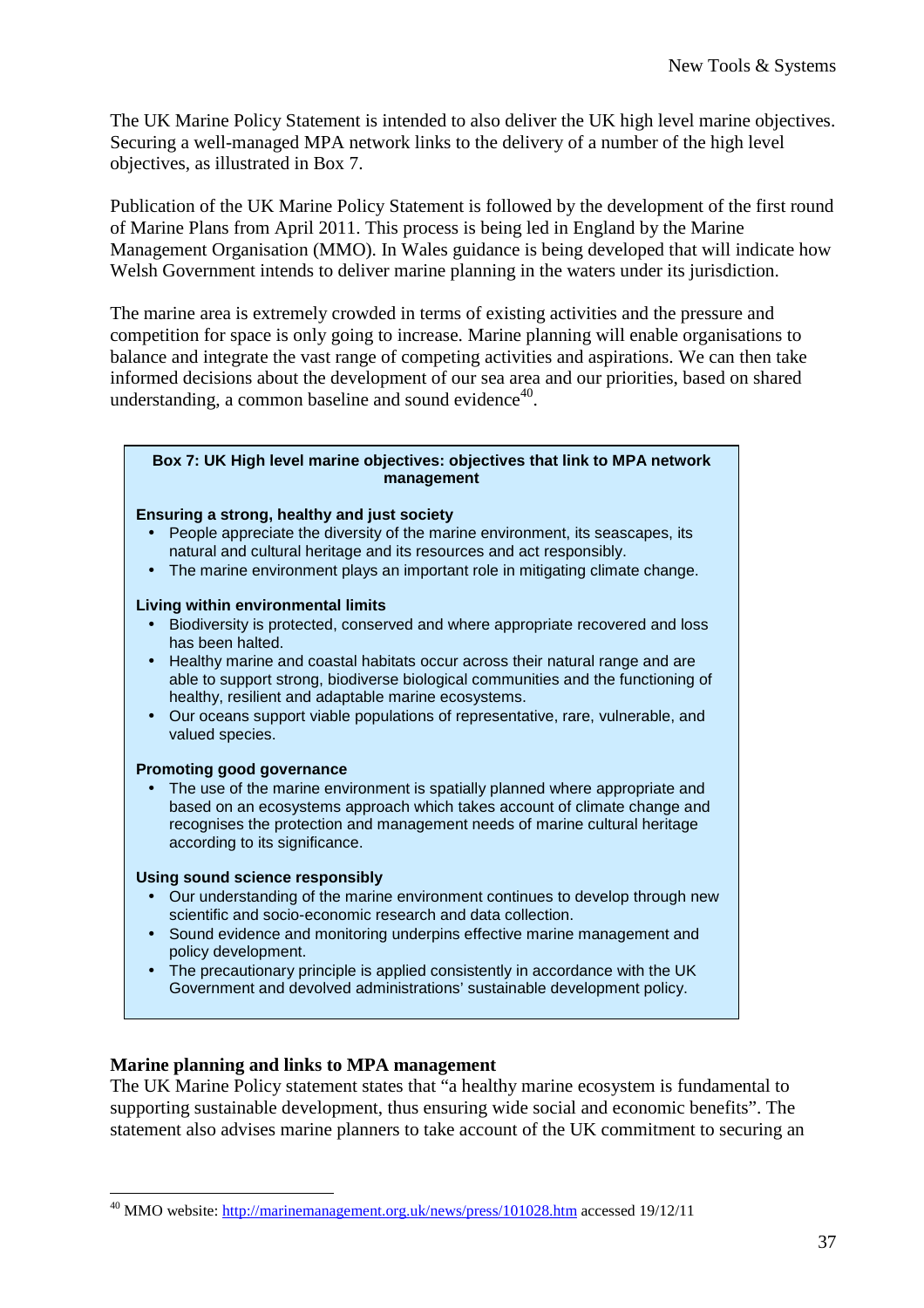ecologically coherent MPA network in developing marine plans, and to take account of MPA features in designing sustainable development polices that in turn inform location of activities. Clearly, MPAs and the commitment to securing a UK network are seen to be an integral part of the marine planning process and the one can benefit the other if designed and implemented correctly.

To ensure the process of managing our Welsh MPAs is fully integrated into the Welsh marine planning process it will be important that:

- 1. MPA management takes account of the principles for marine planning and engages with all relevant sectors in designing management measures.
- 2. Designing MPA management measures is done at a national scale where possible rather than on a site by site basis as this approach will integrate more readily with a strategic marine planning system and the setting of marine planning policies.
- 3. The suite of Welsh MPAs have clear objectives that can proactively inform the marine planning process, rather than mainly reacting to marine planning policies.

## *The Living Wales Programme*

The Living Wales Programme is intended to provide a framework for sustainable land and marine management in Wales based on an ecosystem approach. The principles of the new framework, set out in the consultation document<sup>41</sup>, are:

- to secure sustainable and integrated management of land and water by making the longterm health of ecosystems and the services they provide central to decision making; and, by doing this
- to make optimum use of our finite land and water resources and ensure Wales' natural and cultural capital assets are maintained and enhanced

The Living Wales Programme further identifies fives areas of work needed to deliver the principles of the programme, which are covered by five work streams as follows:

- 1. **Evidence base**: Developing a stronger evidence base for our ecosystems so that we have a better basis for decisions that fully reflect risks, opportunities and limits.
- 2. **Value of ecosystems and services**: Ensuring that our dependence on the natural environment and the value of ecosystems, and their services, are fully reflected in the decisions that we make as government and society.
- 3. **Refreshing regulatory and management approaches**: updating our regulatory and management approaches to deliver the new approach.
- 4. **Refreshing partnership mechanisms**: Redesigning our partnership mechanisms around the new approach.
- 5. **Refreshing institutional arrangements**: Refreshing our institutional arrangements for regulating the environment and delivering improvements to ensure that they support an integrated, sustainable approach.

As already stated, strategic management of Welsh MPAs at the national level, considering wider ecosystem health and ecosystem services provided by well-managed sites, feeds directly into the delivery of an ecosystem-based approach to management. There is therefore a direct link between securing an ecologically coherent and well-managed UK network of MPAs and delivery

 $\overline{a}$  $41$  WAG (2010)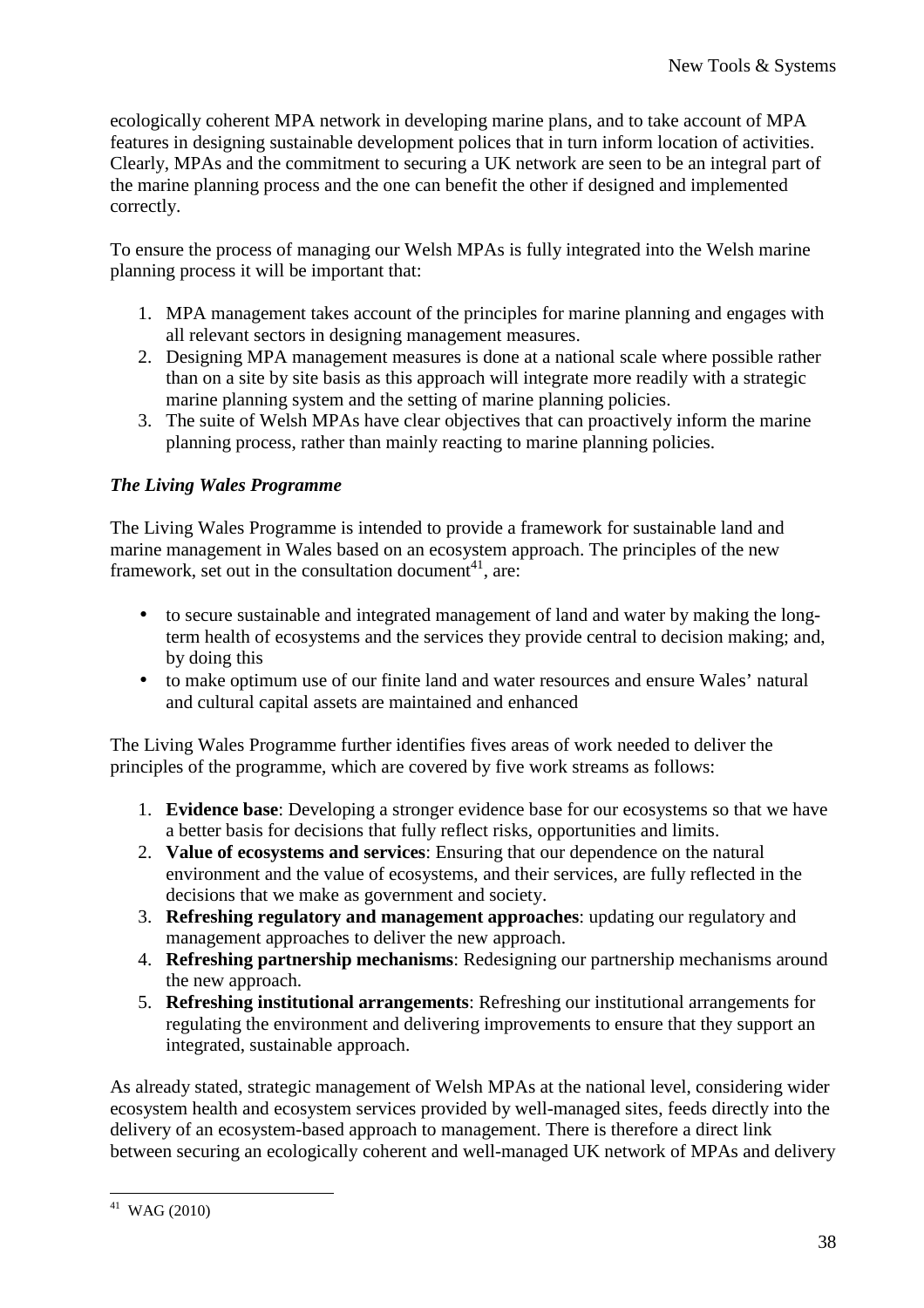of the Living Wales Programme. This link creates an opportunity to embed an MPA network management framework within the Living Wales Programme delivery structures.

## *Marine Strategy Framework Directive - Marine Strategies*

The aim of the Marine Strategy Framework Directive is to secure "Good Environmental Status" (GES) of the European marine environment by 2020. Achievement of GES will be assessed against eleven wide ranging high level descriptors of GES, which are described in broad terms in the Directive.

The Directive sets out eleven high level descriptors of  $GES<sup>42</sup>$ . These include:

- Making sure populations of fish and shellfish are within safe biological limits.
- Maintaining the biological diversity of marine habitats and species .
- Limiting contaminants to the marine environment to levels which do not cause pollution.

The Directive is seen as a 'sister' directive to the Water Framework Directive which seeks to secure Good Ecological Status for inland and coastal waters. However, the two Directives apply at very different scales: the Water Framework Directive requires Good Ecological Status to be secured on individual water bodies, the Marine Strategy Framework Directive requires members states to take necessary steps to secure Good Environmental Status across all member state marine waters as one area.

A Statutory Instrument<sup>43</sup> transposing the Marine Strategy Framework Directive into UK law came into force on 15 July 2010 and puts in place a clear legal framework to enable the Marine Strategy Framework Directive to be implemented in the UK.

The key requirements of the Directive are as follows:

- An initial assessment of the UK's marine waters by July 2012.
- A determination of the characteristics of GES in UK waters by July 2012.
- Targets and indicators setting for GES by July 2012.
- Monitoring programmes established by July 2014.
- Programmes of measures to deliver GES designed by Dec 2015 and implemented by Dec 2016.

The assessment, targets, indicators and programme of measures are to be developed as part of a requirement to prepare **marine strategies** in order to deliver the aims of the Directive. In the UK, there will be one marine strategy for UK marine waters and the Secretary of State has responsibility for creation of the UK strategy.

The Directive places a strong emphasis on regional co-operation and requires Member States sharing a marine region to cooperate to ensure that the measures required to achieve the objectives of the Directive are coherent and coordinated across the marine region.

#### **MSFD links to MPA management**

Establishing a network of MPAs is specifically identified in the Directive as one of the spatial measures necessary as part of the programme of measures in member states marine strategies to

<sup>&</sup>lt;sup>42</sup> http://archive.defra.gov.uk/environment/marine/documents/legislation/msfd-descriptors.pdf

<sup>43</sup> Marine Strategy Regulations (2010).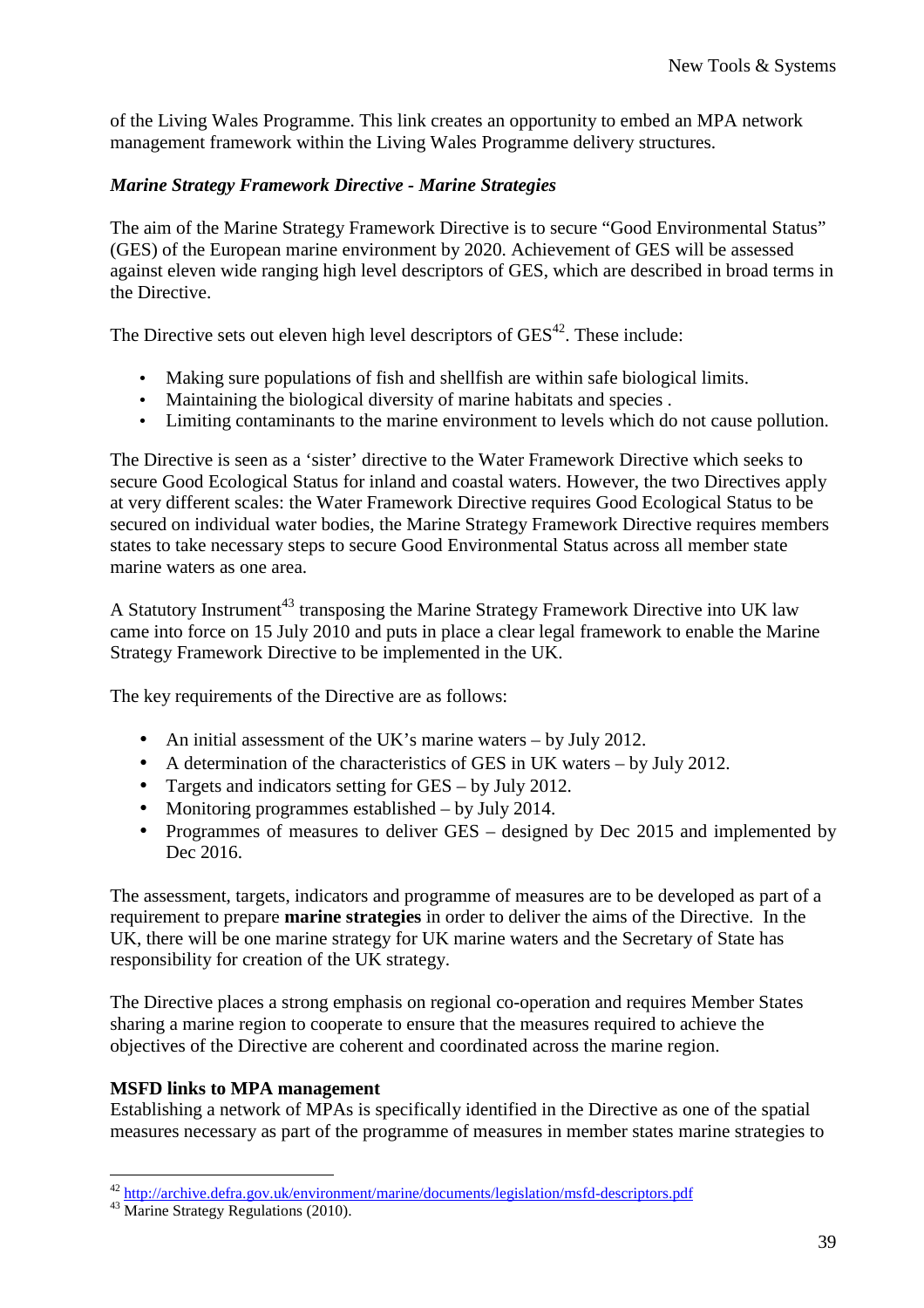deliver GES. Securing an ecologically coherent well-managed UK MPA network is therefore central to the UK making good progress towards achieving GES.

Given the overt link described above, the Directive presents a clear opportunity to embed strategic MPA network management requirements in key aspects of the UK MSFD marine strategy, including objectives and targets for GES, and the programme of measures. It is also clear that making the best use of available tools to improve MPA management will also assist in achieving GES for UK waters.

Delivery of the Directive and the UK Marine Strategy will also have direct implications at a Welsh level as the UK Marine Strategy Regulations (2010) specify that devolved administrations must provide the Secretary of State with

- proposals for:
	- (i) the establishment of the monitoring programmes for the devolved marine area
	- (ii) the determination of a programme of measures for the devolved marine area
	- (iii) the review or update of such monitoring programmes or programme of measures
- information, including information for any review or update, to support:
	- (i) the assessment of marine waters for the devolved marine area

(ii) the determination of the characteristics of good environmental status for any area within the devolved marine area which is distinct as regards its hydrological, oceanographic and biogeographic features

(iii) the development of environmental targets and indicators for any area within the devolved marine area which is distinct as regards its hydrological, oceanographic and biogeographic features

It should therefore be possible to feed national Welsh MPA management objectives directly into key elements of the UK marine strategy for delivery of the Marine Strategy Framework Directive; in particular the targets, monitoring programme and the programme of measures relevant to Welsh waters.

## *Marine and Coastal Access Act (2009) – new tools*

The Marine and Coastal Access Act (2009) (MACA) provides new tools that should help secure an ecologically coherent and well-managed network of the MPAs in the UK. The most relevant new tools include:

- the new Marine Conservation Zone designation
- orders for the protection of MCZs (and European Marine Sites)
- the new byelaw / order powers for fisheries managers which are also relevant to MPA management

These three new tools are considered in more detail below.

## **Marine Conservation Zones**

MCZs are a new designation applicable throughout UK inshore and offshore waters, apart from Northern Irish and Scottish inshore waters. In Wales, the power to designate MCZs rests with the Welsh Ministers via orders that set out the protected features and conservation objectives for the MCZ. The application of MCZs is very broad. MCZs can be designated for the purpose of conserving flora or fauna, marine habitat, or types of habitat and features of geological and geomorphological interest. Designation can be for a variety of purposes, including conserving rare or threatened flora, or more broadly to conserve diversity of flora and fauna, and this may be for conservation and / or recovery purposes.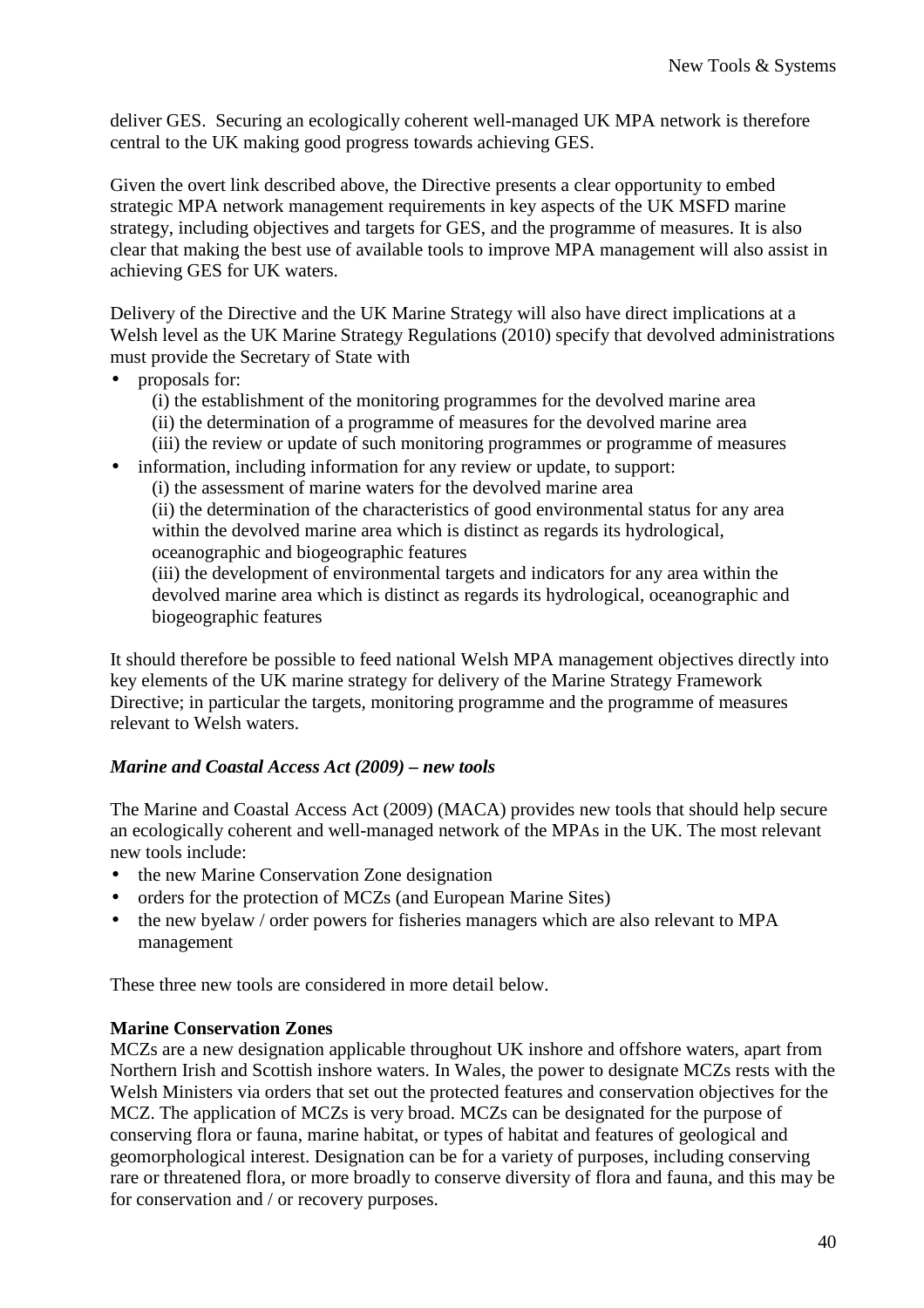MCZs therefore provide a new opportunity to conserve and assist the recovery of any elements of biodiversity considered worthy of protection. The designation is not limited by the types of species or habitats it can protect (as with SACs or SPAs), nor is it geographically confined in the marine area (as with SSSIs which do not generally extend seawards of low water, unless previously designated to a lower boundary).

The process of designating MCZs differs from other marine designations in that the designating authority has the power to take account of social and economic issues when deciding whether to designate an MCZ.

Due to the broad application of MCZs, described above, they potentially provide an opportunity to fill any gaps in the MPA network that other sites cannot cover. At present it is Welsh Government policy to use the MCZ designation to designate a small number of highly protected MCZs only. Highly protected MCZs offer a significant opportunity to learn more about the impact of removing / preventing extractive, depositional and other damaging activities from sites. In turn, this should help inform appropriate management measures on others types of MPAs.

## *Network creation and reporting duty*

MCZ provisions also bring together, for the first time in UK legislation, the various marine designations for the purpose of creating a network of conservation site (i.e. Marine Protection Areas), including MCZs, marine SACs, marine SPAs and the marine component of any Ramsar sites and SSSIs (MACA section 123). Authorities with the power to designate MCZs are required to do so to contribute to the creation of a network, that:

- Contributes to the conservation and improvement of the marine environment in the UK marine area.
- Protects the range of features present in the UK marine area.
- Reflects that fact that the conservation of a feature within the network may require the designation of more that one site for that feature.

Associated with this duty to create the network, the MACA also requires designating authorities to report every 6 years (starting with a first report no later than December 2012) on the degree to which they have met the objectives for the network (MACA section 124). The reporting duty also requires a report on the MCZs that have been designated, the extent to which their conservation objectives have been met, and what further work may be needed to meet those objectives.

This new approach, integrating MCZs with other designations, illustrates the policy shift towards considering individual marine designations as component parts of a wider UK MPA network. The network creation and reporting duty provide a new opportunity to consider management of the whole MPA network alongside consideration of ecological coherence in terms of designations.

#### *Duties of public authorities in relation to MCZs*

Protection of MCZs shares some similarities with other designations. Protection is primarily through the adherence to conservation objectives which are to be set out in the designating order. Public authorities are required to exercise their functions (including determining decisions on the activities of others e.g. issuing permits, licences etc) in a way that furthers or, where this is not possible, least hinders the conservation objectives of any MCZ. This is similar, although not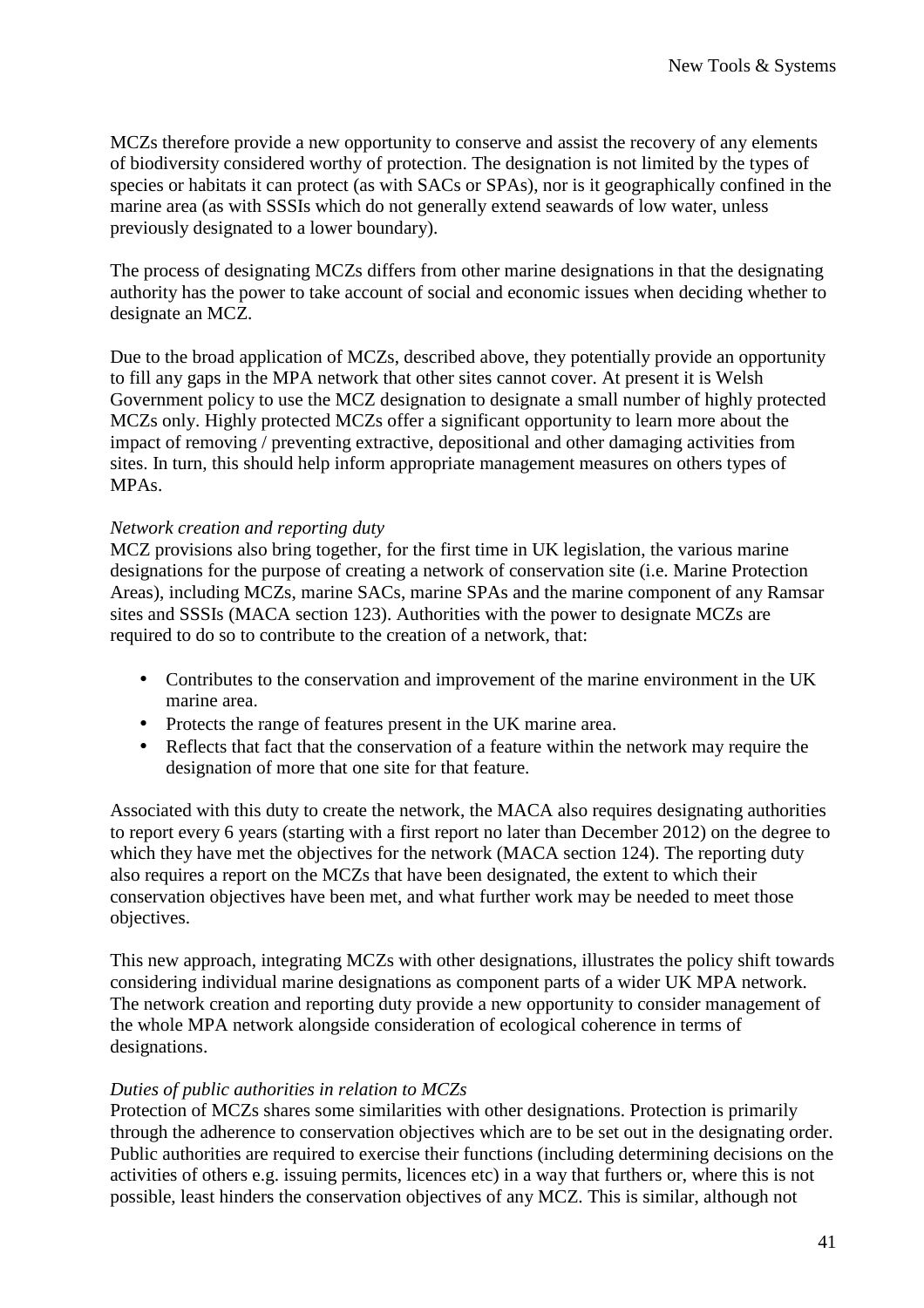identical to the process for SACs and SPAs. Where an impact is anticipated, the authority must inform the conservation body (CCW).

Conservation bodies have the power to issue any advice on a variety of matters including those that affect achievement of the conservation objectives, how conservation objectives may be furthered, and affects mitigated. This provides CCW with the valuable opportunity to provide formal pro-active management advice rather than advising reactively on activities as they occur. Currently unlicensed activities can be managed via Conservation Orders, which are discussed later.

## **Orders for the protection of MCZs**

Associated with the provisions in the MACA for MCZ designations are provisions for orders for the protection of MCZs (byelaws outside Wales). Welsh Minsters have the power to put orders in place (section 138). CCW has the power to advise on the use of orders by virtue of its power to advise on how conservation objectives may be furthered and matters capable of damaging or otherwise affecting MCZ features (Section 127).

The MACA also revokes CCW's byelaw powers in relation to European sites, and instead extends WG's MACA conservation order powers to marine SACs and SPAs as well. MACA conservation orders cannot, however, be used in relation to SSSIs.

The intention is that the main mechanism for the protecting of MCZs will be via the duties on public authorities in carrying out their functions<sup>44</sup> and in authorising the actions of others through licensing and consenting regimes. As these types of activities are considered the most likely to be capable of significantly hindering a site's ability to meet its objectives. However, it is recognised that unregulated activities can also impact on biodiversity and may hinder the achievement of conservation objectives for MCZs. The purpose of conservation orders is therefore to be able to control or prohibit those activities which are potentially harmful and which would otherwise be left unregulated.

Conservation orders allow regulators to control potentially harmful unregulated activities, including:

- Anchoring and speed of all vessels.
- Access of recreational vessels.
- Entry and movement of people, vehicles and animals.
- Any activities undertaken by people in the water and on the sea-shore.
- Taking of living and non-living natural resources.

The provisions also allow for the use of permits to lawfully undertake any of the activities that conservation orders are able to regulate. The order can also limit the number of permits.

Welsh Ministers can use the standard order-making procedures to bring in orders quickly in an emergency. The MACA also allows for interim orders to allow management of activities on site being considered for designation, but not yet designated as an MCZ (section 136). Conservation orders can apply to one site, or a group of sites.

Enforcement of conservation orders is the responsibility of the Welsh Government.

 $\overline{a}$ <sup>44</sup> Defra (2010).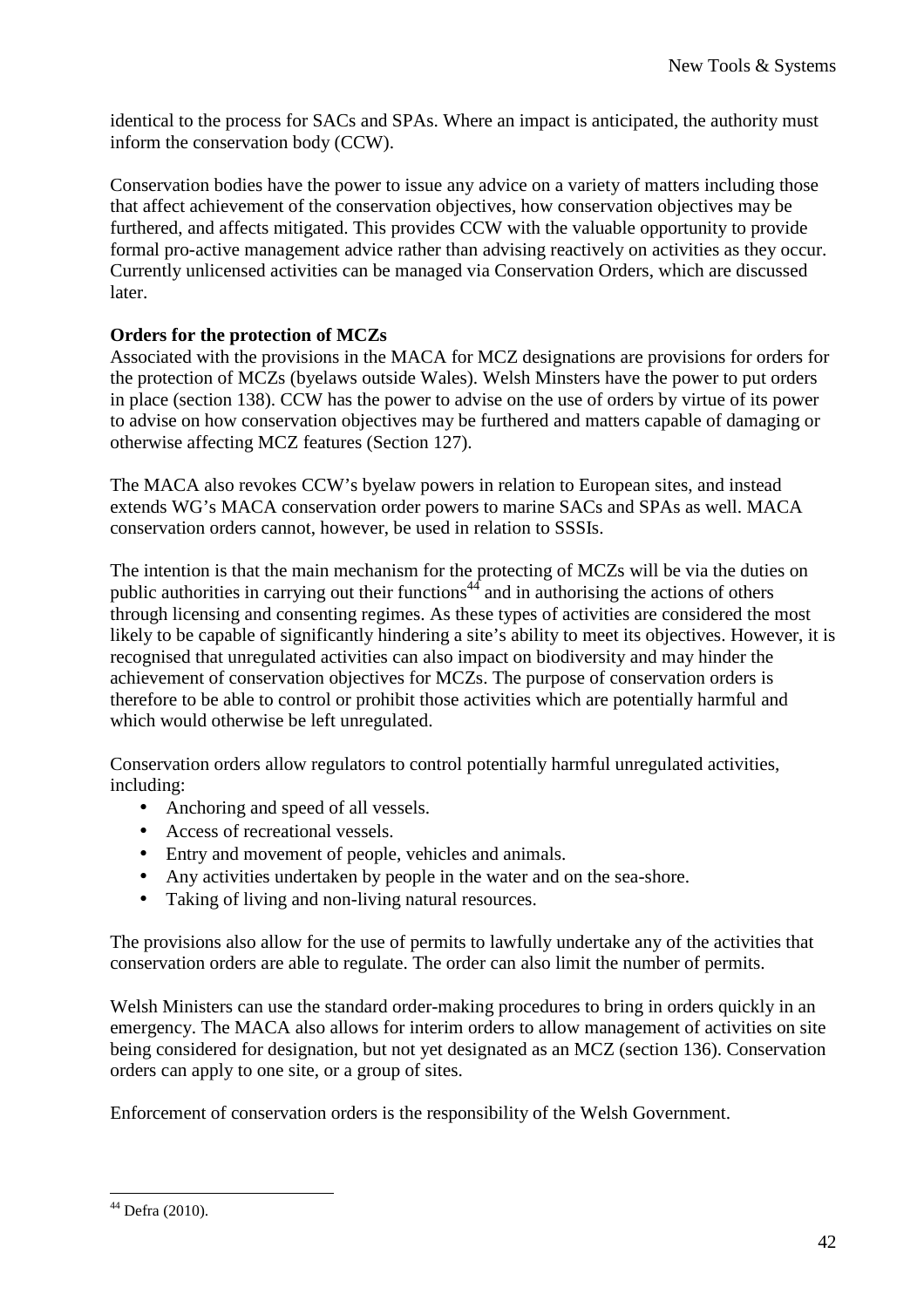### *Benefits of MACA conservation orders*

The scope of the conservation order powers allows for regulation of a wide variety of otherwise unregulated activities that can have a significant impact on particular site features.

Government guidance on using conservation orders<sup>45</sup> (and byelaws in England) advises that they should clearly state as far as possible what is being controlled and the manner in which they are being controlled. This specific nature of the orders relates to one of the improvements conservation orders offer over previous similar byelaw powers for other types of sites, in that an offence is committed if the activity prohibited in the order is committed, rather than having to prove the features of the site have been damaged or disturbed. This makes activity management more straightforward and offences easier to define.

The fact that conservation orders can be used for marine SACs and SPAs as well as MCZs means that there is one key tool for the management of unregulated activities on many (but not all) of the sites in the suite of Welsh MPAs. This could allow for the development of a far more consistent approach to site management issues.

## *Using conservation orders*

CCW commissioned advice on the use of conservation orders to achieve appropriate conservation management of  $MPAs<sup>46</sup>$ . This work illustrates that whilst conservation orders offer a useful new management tool, there are a variety on non-regulatory options that should still be considered, such as voluntary agreements, codes of conduct etc. Nevertheless, voluntary mechanisms will not always be appropriate. One of the next steps for CCW should be to lead development of advice to WG on where conservation orders could be used strategically across Welsh MPAs to address currently unregulated activities causing consistent management issues.

## **Marine Act fisheries orders**

The final new tool in the MACA that is directly relevant to the management of MPAs is the new fisheries byelaw power created for Inshore Fisheries and Conservation Authorities (IFCAs) in England. Welsh Minsters also have the power to pass orders for any of the purpose for which IFCAs can pass these new byelaws (sections 189 and 155 - 156).

Of critical importance is the fact that these byelaw powers are applicable to the "prohibition or restriction of exploitation of sea fisheries resources", and sea fisheries resources means any animals or plants that habitually live in the sea (other than certain specified fish species). The power is therefore very broad and in theory enables Welsh Minsters to control any activity seeking to exploit the sea fisheries' resource, whether it be in a designated site or not. The true scope of this power will need careful investigation, but in theory it offers a useful and wide ranging tool in the management of activities seeking to exploit features within the MPA network.

Other regulatory mechanism that the byelaw power applies to include permits, vessels, methods and gear, protection of fisheries and shellfish, monitoring of exploitation of resources and information (section 156).

<sup>45</sup> Defra (2009)

 $46$  Gubbay, 2010.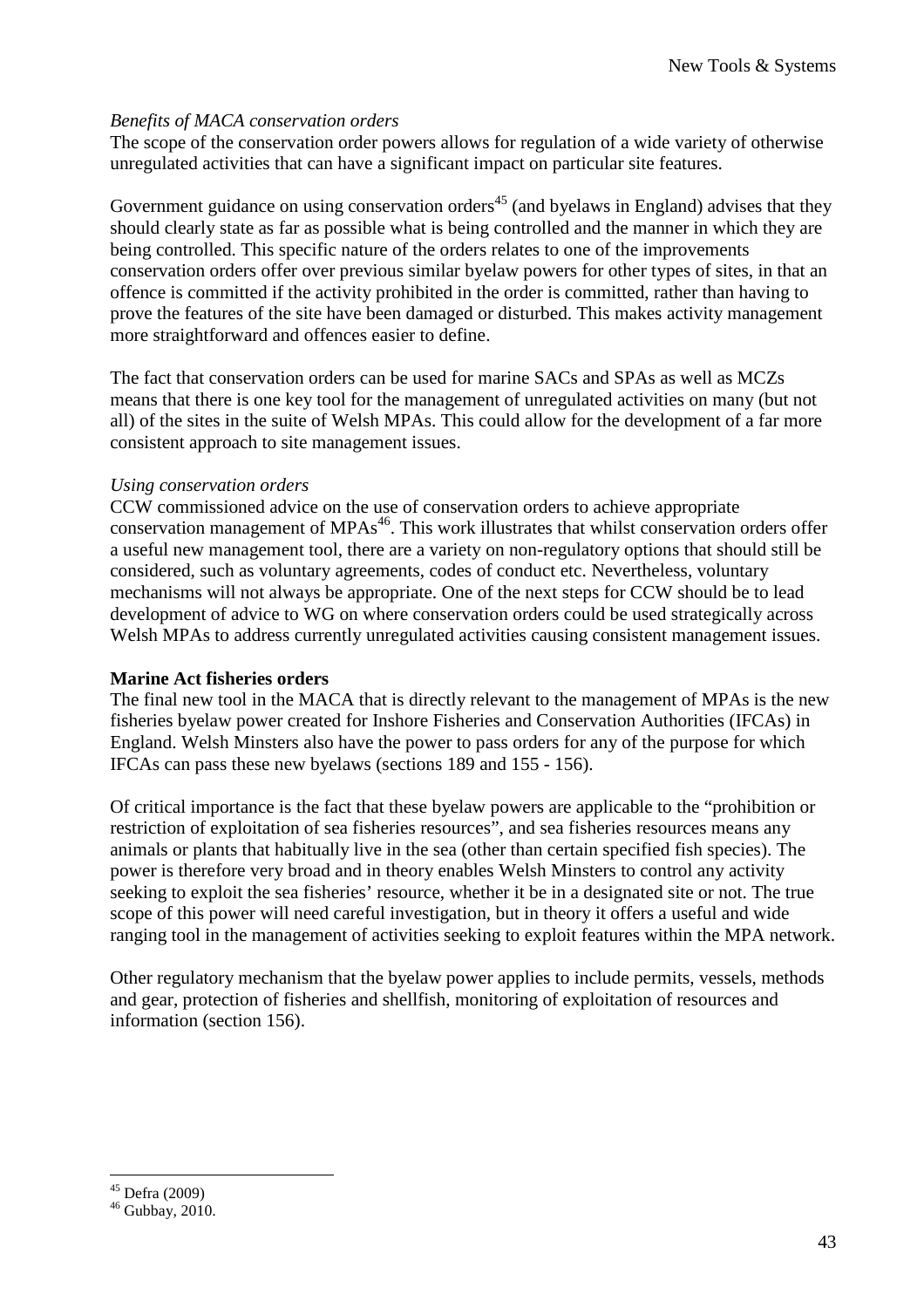# **7. SUMMARY & NEXT STEPS**

The overall aim of this report is to give an overview of the current arrangements for MPA management in Wales, the number and location of Welsh MPAs and who manages them. This is a factual desktop study to summarise what is happening in relation to MPA management in Wales today with some information on the implications of the Marine Act and wider national and European initiatives for future management.

This overview is the first of two reports produced by CCW on MPA management. The second report provides an evaluation of how Welsh MPAs are current managed together with a list of possible ways forward for how that management could be improved in the future $47$ .

Both of these reports inform advice to Welsh Government on how CCW considers management of MPAs in Wales could be improved and how all Welsh MPAs, as part of a wider UK MPA network, could be managed in a coherent, fit for purpose and cost effective way.

 $\overline{a}$ <sup>47</sup> Hatton-Ellis *et al*., (2012)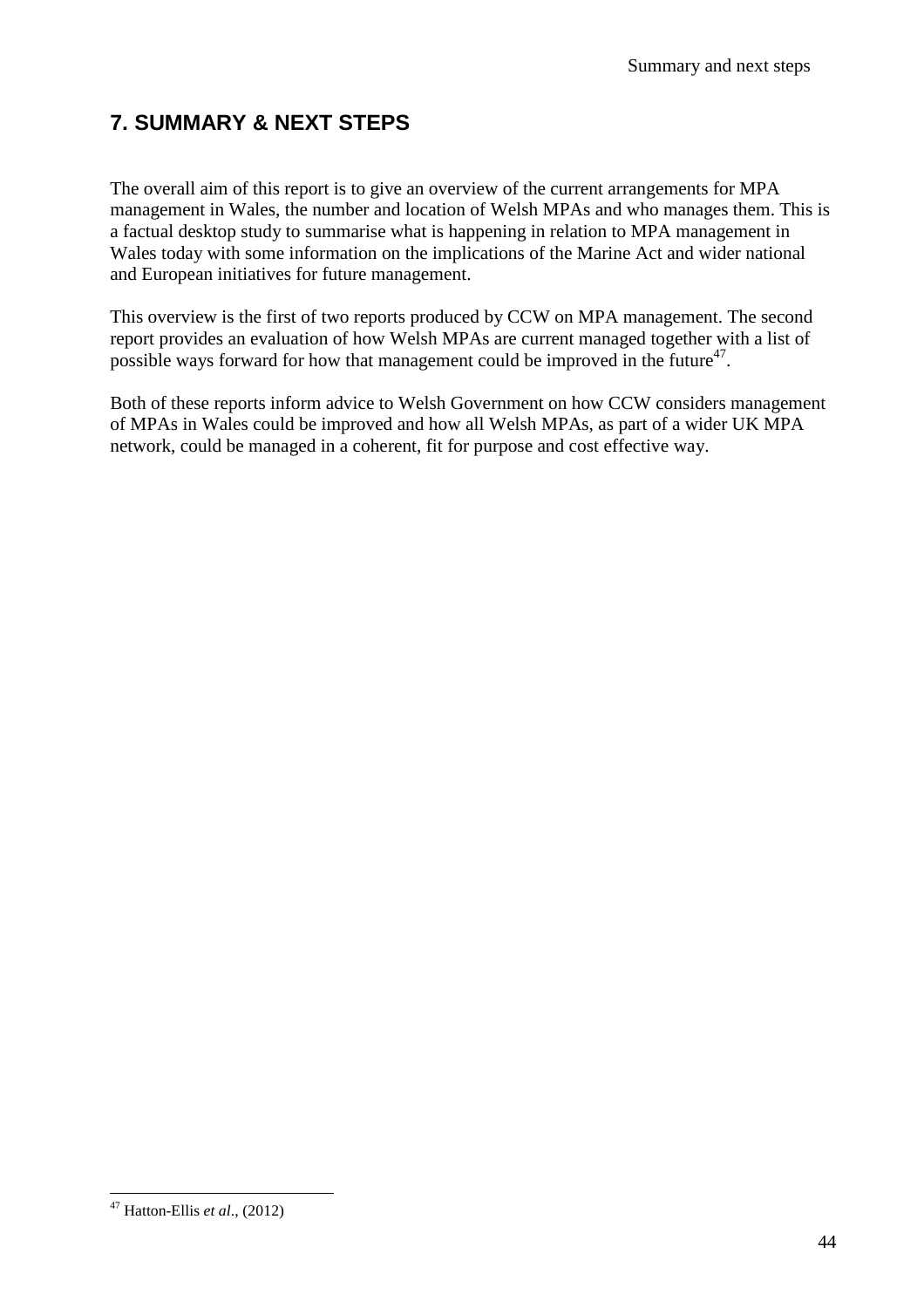## **REFERENCES**

Brazier, P., Birch, K., Brunstrom, A., Bunker, A., Jones, M., Lough, N., Salmon, L., & Wyn, G. (2007). *When the tides goes out: The biodiversity and conservation of the shores of Wales – results from a 10 year intertidal survey of Wales*. Countryside Council for Wales, February 2007, ISBN:1 86961 152 1.

CCW (1993). *Skomer Marine Nature Reserve agreed management policy.* CCW Dyfed Mid Wales Regional Report. No: 2. 13pp.

CCW (2010). *EMS officer Review*. Report to the MPA Project Board. CCW internal report January 2010.

Coyle, M.D & Wiggins, S.M. (2010). *European Marine Site Risk Review*. Natural England Research Reports, No. 038.

Defra (2010). *Guidance on the duties on public authorities in relation to Marine Conservation Zones (Note 2)*. November 2010, 25pp. *http://www.defra.gov.uk/environment/biodiversity/marine/documents/guidance-note2.pdf* 

Defra (2009) *Draft guidance on the byelaw and order making powers and general offence under Part 5 of the Marine and Coastal Access Act (Note 3)*. December 2009, 30pp.

DETR (1998). *European Marine Sites in England & Wales. A guide to the Conservation (Natural Habitats &c.) Regulations 1994 and to the preparation and Application of Management Schemes*.

EN, SNH, CCW, EHS (DoE(NI)), JNCC & SAMS (2001). *Indications of good practice for establishing management schemes on European marine sites. Learning from the UK Marine SACs Project 1996 - 2001*. 55 pp (http://www.ukmpas.org/pdf/Practical\_guidance/good\_prac1.pdf ).

Gubbay, S. (2010). *Using Nature Conservation Orders to achieve appropriate conservation management within Marine Protected Areas*. CCW Internal Briefing Paper Contract No: 183 EPG 09

Halpern, B.S., Lester, S.E., McLeod, K.L. (2010) *Placing marine protected areas into the ecosystembased management seascape*. PNAS**,** vol. 107 no. 43, pp: 18312-18317

Hatton-Ellis, M., Kay, L., Lewis, M., Lindenbaum, K., Wyn, G., Winterton, A., Bunker, A., Howard, S., Barter, G., Camplin, M. & Jones, J., 2012. MPA Management Report 2: Evaluation of current MPA management in Wales. CCW Marine Science Series No: 12/06/03, 78pp, CCW, Bangor.

HM Government, Northern Ireland Executive, Scottish Government, Welsh Assembly Government (2011). *UK Marine Policy Statement*. March 2011, London: The Stationary Office, 47pp. ISBN: 978 0 10 851043 4.

Jones, J., Hatton-Ellis. M. & Lewis, M. (in prep). *Marine Protected Areas in Welsh Sea – Area Statistics*. CCW Marine Science Series No: X, Xpp, CCW, Bangor, Wales

Potts, T., O'Higgins, T., Mee, L., Pita, C. (2011) *Public perceptions of Europe's Seas - A Policy Brief.*  EU FP7 KNOWSEAS Project. ISBN 0-9529089-3-X

Roberts, T. (2011). *North East Kent European Marine Site – governance analysis*. Pages 31-39 in P.J.S. Jones, W. Qiu and E.M. De Santo (Eds) Governing Marine Protected Areas: getting the balance right – Volume 2. Technical report to Marine & Coastal Ecosystems Branch, UNEPO, Nairobi.

SQW consulting (2009). *Who decides? A study of governance process across three coastal areas.* Final report to the East of England Coastal Initiative. August 2009 (finalised October 2009). 128 pp.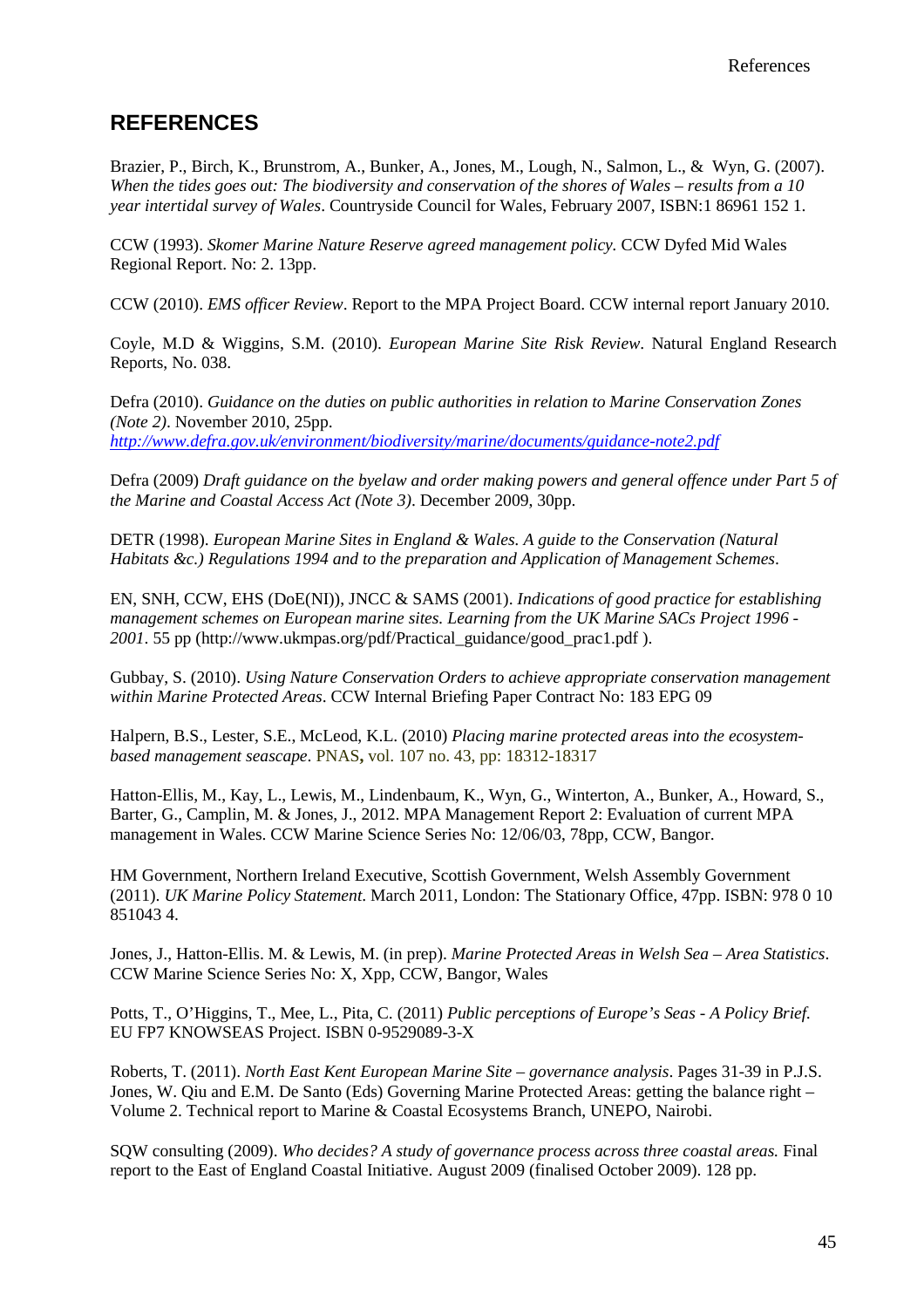Welsh Assembly Government (2009). *Protecting Welsh Seas: A draft Strategy for Marine Protected Areas in Wales.* September 2009, Welsh Assembly Government

Welsh Assembly Government (2010). *A Living Wales –A New Framework for Our Environment, Our Countryside and Our Seas*. September 2009, Welsh Assembly Government **(**http://wales.gov.uk/consultations/environmentandcountryside/eshlivingwalescons/?lang=en)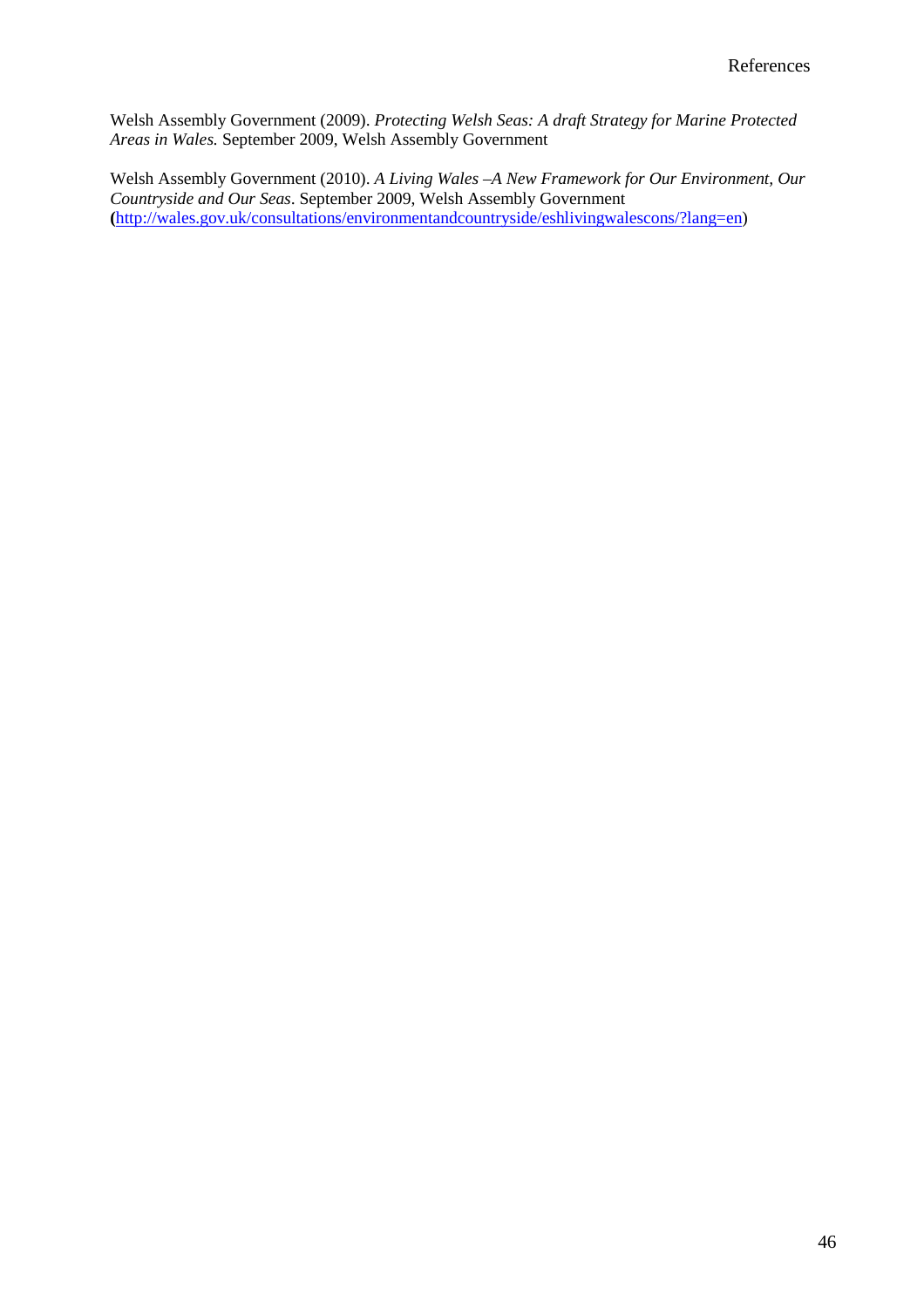## **ANNEXES**

#### **Box 1.1: Derivation of summary statistics**

The suite of EMS in Wales encompasses 125 individual sites comprising SACs, SPAs and Ramsar sites with marine components and SSSIs with marine or intertidal features. Saltmarsh as a feature of SSSIs has led to the inclusion of nine SSSI sites within the suite of MPAs that would otherwise be classified as terrestrial. Saltmarsh sites are noted in Annex 1.2. Calculations of summary statistics on page 15 of this report have not included saltmarsh SSSIs or any areas of marine SACs and SSSIs that extend shoreward above Mean High Water. Where designated sites overlap, only non-overlapping portions of SPAs and SSSIs that lie outside of SACs have been used in calculations to avoid double-counting.

Welsh waters, for the purpose of this report, have included both the intertidal region, i.e. Mean High Water to Mean Low Water, and the Welsh territorial sea region below Mean Low Water out to 12 nautical mile boundary. Cartesian areas (calculated using MapInfo GIS) rather than registered areas as shown in Annex 1.1 have been used to produce summary statistics

Further details can be found in Jones *et al*., (in prep).

**Annex 1.1:** European marine site designations, area and features.

| Name                                             | Designation | Area $(km^2)^1$ | Key Features <sup>2</sup>                       |
|--------------------------------------------------|-------------|-----------------|-------------------------------------------------|
| Bae Cemlyn / Cemlyn Bay                          | <b>SAC</b>  | 0.43            | • Coastal lagoons                               |
| Bae Ceredigion / Cardigan Bay                    | <b>SAC</b>  | 958.60          | Submerged or partially submerged<br>$\bullet$   |
|                                                  |             |                 | sea caves                                       |
|                                                  |             |                 | Sandbanks which are slightly                    |
|                                                  |             |                 | covered by sea water all the time               |
|                                                  |             |                 | Reefs<br>$\bullet$                              |
|                                                  |             |                 | Tursiops truncatus                              |
|                                                  |             |                 | Halichoerus grypus                              |
|                                                  |             |                 | Petromyzon marinus                              |
| Bae Caerfyrddin ac Aberoedd /                    | <b>SAC</b>  | 661.01          | • Salicornia and other annuals                  |
| Carmarthen Bay and Estuaries                     |             |                 | colonising mud and sand                         |
| (Contained within boundary of                    |             |                 | Atlantic salt meadows (Glauco-                  |
| SAC:                                             |             |                 | Puccinellietalia maritimae)                     |
| Bae Caerfyrddin / Carmarthen                     | <b>SPA</b>  | 334.10          | Mudflats and sandflats not covered<br>$\bullet$ |
| <b>Bay SPA</b>                                   |             |                 | by seawater at low tide                         |
|                                                  |             |                 | Large shallow inlets and bays                   |
| Burry Inlet SPA & Ramsar)                        | SPA/Ramsar  | 66.23           | Estuaries                                       |
| (Burry Inlet SPA & Ramsar have the<br>same area) |             |                 | Sandbanks which are slightly<br>$\bullet$       |
|                                                  |             |                 | covered by sea water all the time               |
|                                                  |             |                 | Petromyzon marinus                              |
|                                                  |             |                 | Alosa alosa                                     |
|                                                  |             |                 | • Alosa fallax                                  |
|                                                  |             |                 | • Lutra lutra                                   |
|                                                  |             |                 | Features of SPAs:                               |
|                                                  |             |                 | Melanitta nigra                                 |
|                                                  |             |                 | Tadorna tadorna                                 |
|                                                  |             |                 | Anas penelope                                   |
|                                                  |             |                 | Anas crecca                                     |
|                                                  |             |                 | • Anas acuta                                    |

<sup>&</sup>lt;sup>1</sup> Registered area of each SAC, SPA or SSSI (including area above MHW) taken from Natura 2000 data form: http://jncc.defra.gov.uk/ProtectedSites/SACselection/SAC\_list.asp?Country=W <sup>2</sup>

Features taken from the JNCC downloadable features lists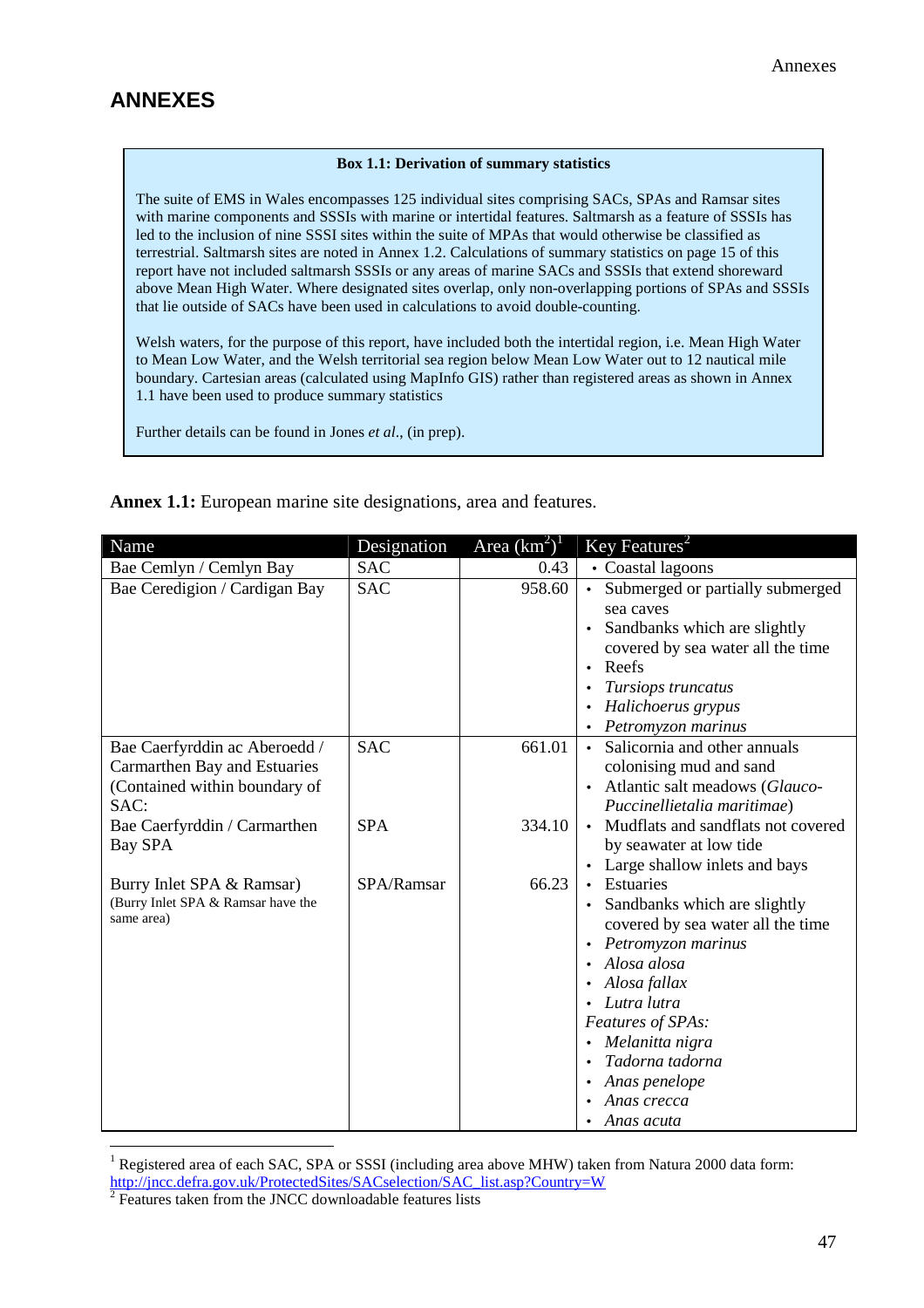| Name                                | Designation | Area $(km^2)^1$    | $\overline{\text{Key Features}}^2$   |
|-------------------------------------|-------------|--------------------|--------------------------------------|
|                                     |             |                    | • Anas clypeata                      |
|                                     |             |                    | Haematopus ostralegus                |
|                                     |             |                    | Pluvialis squatarola                 |
|                                     |             |                    | Calidris canutus                     |
|                                     |             |                    | Calidris alpina alpina               |
|                                     |             |                    | Numenius arquata                     |
|                                     |             |                    | Tringa totanus                       |
|                                     |             |                    | Waterfowl assemblage                 |
|                                     |             |                    | <b>Extra features in RAMSAR:</b>     |
|                                     |             |                    | Tringa nebularia                     |
|                                     |             |                    | Tringa erythropus                    |
|                                     |             |                    | Numenius phaeopus                    |
|                                     |             |                    | Branta bernicla bernicla             |
|                                     |             |                    | Egretta garzetta                     |
| Aber Dyfrdwy / Dee Estuary          | <b>SAC</b>  | $74.98^{3}$        | • Mudflats and sandflats not covered |
| (Total area of SAC in England and   |             |                    | by seawater at low tide              |
| Wales = $158.06 \text{ km}^2$ )     |             |                    | • Atlantic salt meadows (Glauco-     |
| (Total area of SPA in England and   | <b>SPA</b>  | 79.17 <sup>4</sup> | Puccinellietalia maritimae)          |
|                                     |             |                    | Salicornia and other annuals         |
| Wales = $142.91 \text{ km}^2$ )     |             | $79.44^{5}$        |                                      |
| (Total area of Ramsar in England    | Ramsar      |                    | colonising mud and sand              |
| and Wales = $143.02 \text{ km}^2$ ) |             |                    | Annual vegetation of drift lines     |
|                                     |             |                    | Estuaries                            |
|                                     |             |                    | Petromyzon marinus                   |
|                                     |             |                    | Tadorna tadorna                      |
|                                     |             |                    | Anas acuta                           |
|                                     |             |                    | Haematopus ostralegus                |
|                                     |             |                    | Calidris canutus                     |
|                                     |             |                    | Limosa lapponica                     |
|                                     |             |                    | Tringa totanus                       |
|                                     |             |                    | • Waterfowl assemblage               |
|                                     |             |                    | <b>Extra features of RAMSAR:</b>     |
|                                     |             |                    | • Numenius phaeopus                  |
|                                     |             |                    | Haematopus ostralegus                |
|                                     |             |                    | Numenius arquata                     |
|                                     |             |                    | Arenaria interpres                   |
|                                     |             |                    | Tringa nebularia                     |
|                                     |             |                    | Tringa erythropus                    |
|                                     |             |                    | Limosa limosa islandica              |
|                                     |             |                    | Philomachus pugnax                   |
|                                     |             |                    | Calidris alpina alpina               |
|                                     |             |                    | Phalacrocorax carbo                  |
|                                     |             |                    | Anas crecca                          |
|                                     |             |                    | Pluvialis squatarola                 |
| Glannau Môn: Cors heli /            | <b>SAC</b>  | 10.58              | • Atlantic salt meadows (Glauco-     |
| <b>Anglesey Coast: Saltmarsh</b>    |             |                    | Puccinellietalia maritimae)          |
|                                     |             |                    | Mudflats and sandflats not covered   |
|                                     |             |                    | by seawater at low tide              |
|                                     |             |                    | Estuaries<br>$\bullet$               |
|                                     |             |                    | Salicornia and other annuals         |
|                                     |             |                    | colonising mud and sand              |
|                                     | <b>SAC</b>  | 11.92              | • Atlantic salt meadows (Glauco-     |
| Cynffig / Kenfig                    |             |                    |                                      |

 $3 \text{ Welsh portion of site only}$ <br>  $4 \text{ Welsh portion of site only}$ <br>  $5 \text{ Welsh portion of site only}$ 

J.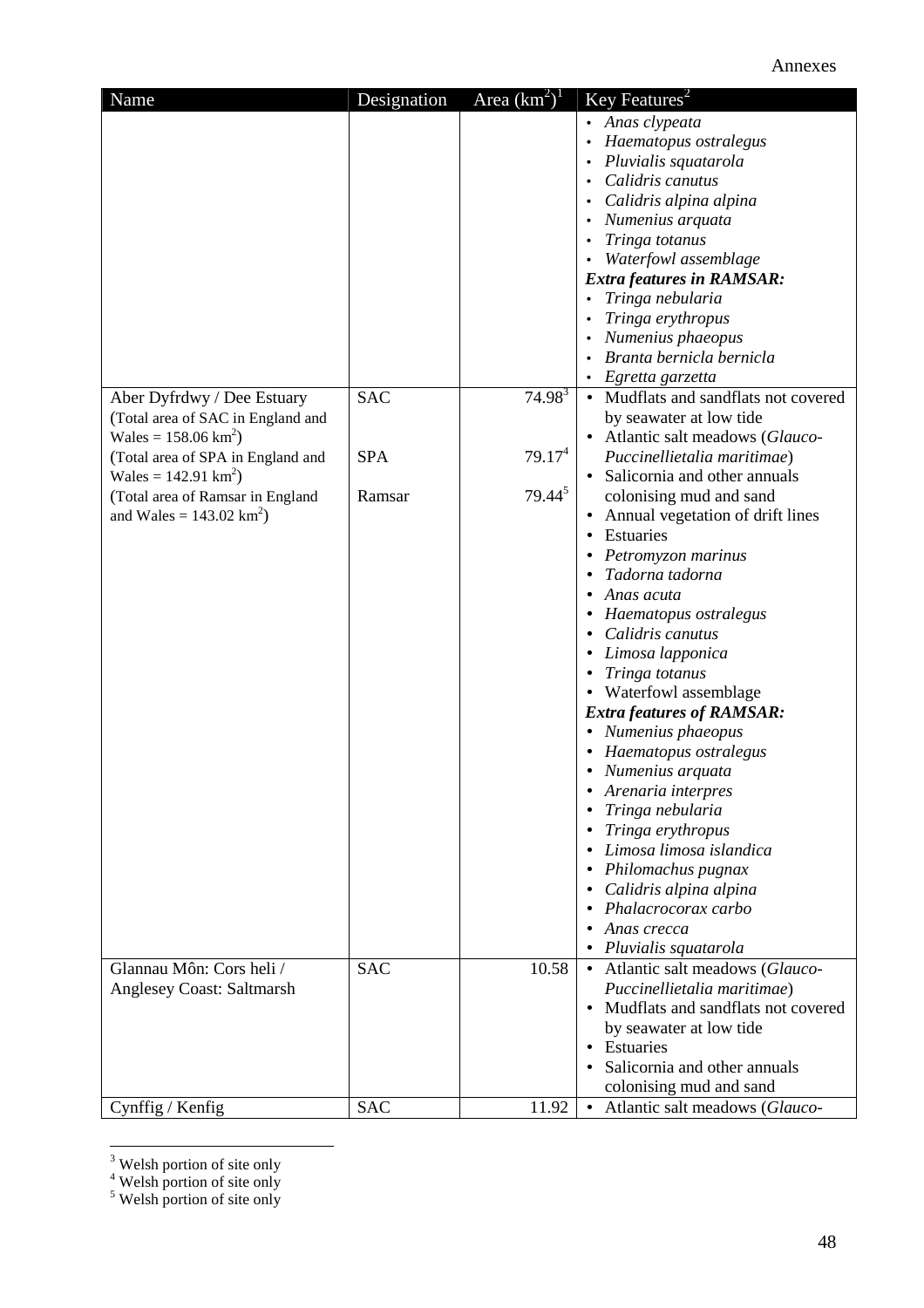| Name                                        | Designation | Area $(km^2)^1$     | Key Features <sup>2</sup>                        |
|---------------------------------------------|-------------|---------------------|--------------------------------------------------|
|                                             |             |                     | Puccinellietalia maritimae)                      |
| Arfordir Calchfaen de Orllewin              | <b>SAC</b>  | 15.94               | Submerged or partially submerged<br>$\bullet$    |
| Cymru / Limestone Coast of                  |             |                     | sea caves                                        |
| South West Wales                            |             |                     |                                                  |
| Sir Benfro Forol / Pembrokeshire            | <b>SAC</b>  | 1,380.69            | • Large shallow inlets and bays                  |
| Marine                                      |             |                     | Reefs                                            |
| (Contained within boundary of               |             |                     | Estuaries                                        |
| SAC: Skomer (list of features -             | <b>MNR</b>  | 13.24               | • Sandbanks which are slightly                   |
| table 2 main report)                        |             |                     | covered by sea water all the time                |
|                                             |             |                     | Mudflats and sandflats not covered               |
|                                             |             |                     | by seawater at low tide                          |
|                                             |             |                     | • Coastal lagoons                                |
|                                             |             |                     | • Atlantic salt meadows (Glauco-                 |
|                                             |             |                     | Puccinellietalia maritimae)                      |
|                                             |             |                     | • Submerged or partially submerged               |
|                                             |             |                     | sea caves                                        |
|                                             |             |                     | • Halichoerus grypus                             |
|                                             |             |                     | Petromyzon marinus<br>Lutra lutra                |
|                                             |             |                     | Alosa fallax                                     |
|                                             |             |                     | • Alosa alosa                                    |
| Pen Llŷn a'r Sarnau / Lleyn                 | <b>SAC</b>  | 1,460.23            | • Sandbanks which are slightly                   |
| Peninsula and the Sarnau                    |             |                     | covered by sea water all the time                |
| (Contained within boundary of               |             |                     | • Mudflats and sandflats not covered             |
| SAC: Cors Fochno and Dyfi)                  | SPA/Ramsar  | 24.92               | by seawater at low tide                          |
|                                             |             |                     | • Atlantic salt meadows (Glauco-                 |
|                                             |             |                     | Puccinellietalia maritimae)                      |
|                                             |             |                     | Submerged or partially submerged                 |
|                                             |             |                     | sea caves                                        |
|                                             |             |                     | • Coastal lagoons                                |
|                                             |             |                     | Salicornia and other annuals                     |
|                                             |             |                     | colonising mud and sand                          |
|                                             |             |                     | Large shallow inlets and bays                    |
|                                             |             |                     | • Reefs                                          |
|                                             |             |                     | Estuaries                                        |
|                                             |             |                     | Halichoerus grypus                               |
|                                             |             |                     | Lutra lutra                                      |
|                                             |             |                     | Tursiops truncatus                               |
|                                             |             |                     | Anser albifrons flavirostris (SPA)               |
|                                             |             |                     | Tringa nebularia (RAMSAR)                        |
| Môr Hafren / Severn Estuary                 | <b>SAC</b>  | 266.93 <sup>6</sup> | • Atlantic salt meadows (Glauco-                 |
| (Total area of SAC in England and           |             |                     | Puccinellietalia maritimae)                      |
| Wales = $737.15 \text{ km}^2$ )             |             |                     | Estuaries                                        |
| (Total area of SPA and Ramsar in            |             |                     | Mudflats and sandflats not covered               |
| England and Wales = $246.63 \text{ km}^2$ ) | SPA/Ramsar  | $68.89^{7}$         | by seawater at low tide                          |
|                                             |             |                     | $\bullet$ Reefs                                  |
|                                             |             |                     | Sandbanks which are slightly                     |
|                                             |             |                     | covered by sea water all the time                |
|                                             |             |                     | • River lamprey (Lampetra                        |
|                                             |             |                     | fluviatilis)<br>Sea lamprey (Petromyzon marinus) |
|                                             |             |                     | Twaite shad (Alosa fallax)                       |

 $\frac{6}{7}$  Welsh portion of site only  $\frac{7}{7}$  Welsh portion of site only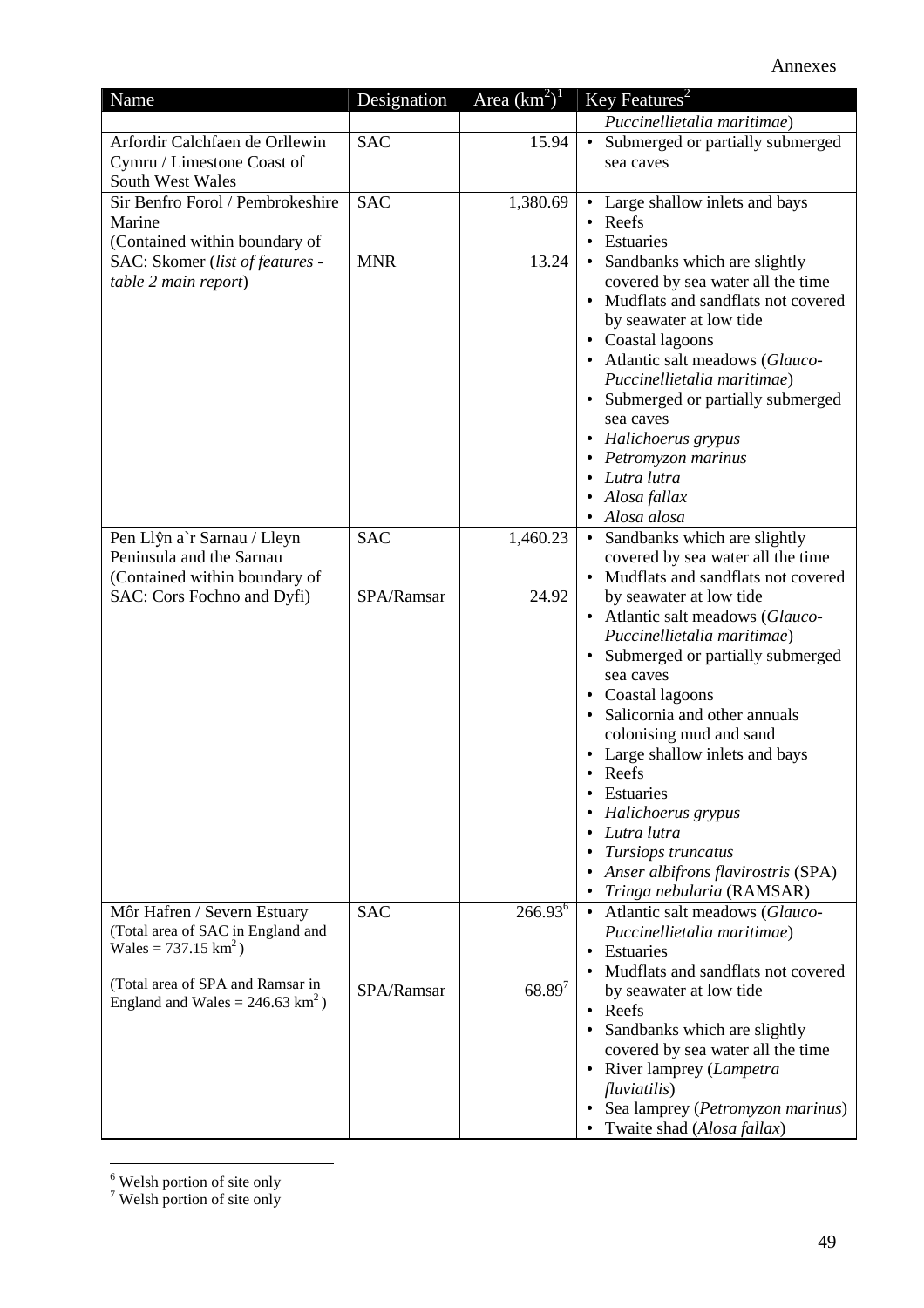| Name                              | Designation | Area $(km^2)^1$     | Key Features <sup>2</sup>              |
|-----------------------------------|-------------|---------------------|----------------------------------------|
|                                   |             |                     | <b>SPA Features:</b>                   |
|                                   |             |                     | Cygnus columbianus bewickii            |
|                                   |             |                     | Tadorna tadorna                        |
|                                   |             |                     | Anas strepera                          |
|                                   |             |                     | Calidris alpina alpina<br>$\bullet$    |
|                                   |             |                     | Tringa totanus<br>٠                    |
|                                   |             |                     | • Anser albifrons albifrons            |
|                                   |             |                     | • Waterfowl assemblage                 |
|                                   |             |                     | <b>Extra features of RAMSAR:</b>       |
|                                   |             |                     | • Larus argentatus                     |
|                                   |             |                     | Egretta garzetta                       |
|                                   |             |                     |                                        |
|                                   |             |                     | Cygnus columbianus bewickii            |
|                                   |             |                     | Larus fuscus                           |
|                                   |             |                     | • Anas clypeata                        |
|                                   |             |                     | Numenius phaeopus                      |
|                                   |             |                     | Tringa nebularia                       |
|                                   |             |                     | Tringa erythropus                      |
|                                   |             |                     | Philomachus pugnax                     |
|                                   |             |                     | Calidris alpina alpina                 |
|                                   |             |                     | Charadrius hiaticula                   |
|                                   |             |                     | • Rallus aquaticus                     |
|                                   |             |                     | Numenius arquata                       |
|                                   |             |                     | Aythya ferina                          |
|                                   |             |                     | Anas acuta                             |
|                                   |             |                     | Anas strepera                          |
|                                   |             |                     | • Anas penelope                        |
|                                   |             |                     | Anas crecca                            |
| Y Fenai a Bae Conwy / Menai       | <b>SAC</b>  | 264.83              | • Submerged or partially submerged     |
| <b>Strait and Conwy Bay</b>       |             |                     | sea caves                              |
| (Contained within boundary of     |             |                     | Mudflats and sandflats not covered     |
| SAC: Traeth Lafan / Lavan         | <b>SPA</b>  | 26.43               | by seawater at low tide                |
| Sands, Conway Bay)                |             |                     | • Reefs                                |
|                                   |             |                     | Sandbanks which are slightly           |
|                                   |             |                     | covered by sea water all the time      |
|                                   |             |                     | Large shallow inlets and bays          |
|                                   |             |                     | Podiceps cristatus                     |
|                                   |             |                     | Haematopus ostralegus                  |
|                                   |             |                     | Numenius arquata                       |
| Liverpool Bay                     | <b>SPA</b>  | 753.43 <sup>8</sup> | Gavia stellata                         |
| (Total area of SPA in England and |             |                     | Melanitta nigra<br>$\bullet$           |
| Wales = $1,70293 \text{ km}^2$ )  |             |                     | $\bullet$ >20,000 waterfowl in any one |
|                                   |             |                     | season                                 |
| SSSIs with intertidal and marine  | <b>SSSI</b> | 650.40              | See Annex 1.2<br>$\bullet$             |
| features <sup>9</sup>             |             |                     |                                        |

**Annex 1.2:** SSSI with notified or qualifying intertidal or marine features and/or notified or qualifying saltmarsh (S)

<sup>&</sup>lt;sup>8</sup><br><sup>9</sup> Includes nine SSSI with saltmarsh feature with an area of 56.21 km<sup>2</sup>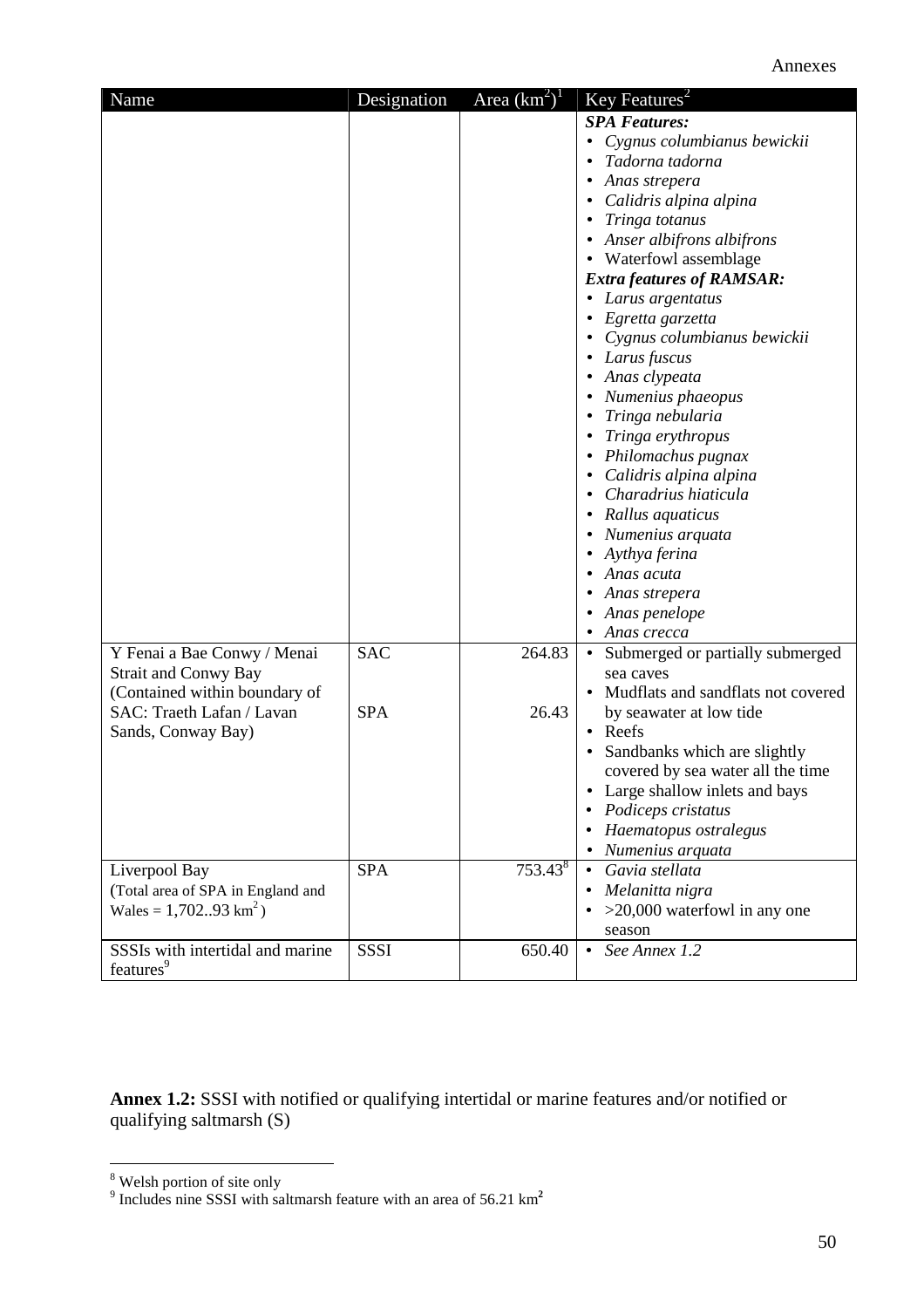| <b>SSSI Name</b>                              | <b>SSSI Name</b>                            |
|-----------------------------------------------|---------------------------------------------|
| Aber Afon Conwy                               | Glanllynnau a Glannau Pen-Ychain i Gricieth |
| Aber Mawddach/Mawddach Estuary                | Glannau Aberdaron                           |
| Aber Taf / Taf Estuary (S)                    | Glannau Penmon - Biwmares                   |
| Aberarth-carreg Wylan                         | <b>Glannau Porthaethwy</b>                  |
| Afon Dyfrdwy / River Dee (S)                  | Glannau Rhoscolyn                           |
| Afon Teifi (S)                                | Glannau Tonfanau i Friog                    |
| Afon Tywi $(S)$                               | Glannau Ynys Gybi: Holy Island Coast        |
| Allt Wen a Traeth Tanybwlch                   | Glaslyn $(S)$                               |
| Arfordir Abereiddi                            | Go wer Coast: Rhossili to Porteynon         |
| Arfordir Gogleddol Penmon                     | Grassholm / Ynys Gwales                     |
| Arfordir Marros-Pentywyn / Marros-Pendine     | <b>Gronant Dunes and Talacre Warren</b>     |
| Coast                                         |                                             |
| Arfordir Niwgwl - Aber bach / Newgale to      | Gwydir Bay                                  |
| <b>Little Haven Coast</b>                     |                                             |
| Arfordir Pen-bre / Pembrey Coast              | Hook Wood (S)                               |
| Arfordir Penrhyn Angle / Angle Peninsula      | Horton, Eastern and Western Slade           |
| Coast                                         |                                             |
| Arfordir Saundersfoot - Telpyn / Saundersfoot | Lydstep Head to Tenby Burrows               |
| - Telpyn Coast                                |                                             |
| Beddmanarch - Cymyran                         | Merthyr Mawr                                |
| Blackpill, Swansea                            | Milford Haven Waterway                      |
| Borth - Clarach                               | <b>Monknash Coast</b>                       |
| <b>Bracelet Bay</b>                           | Morfa Dyffryn                               |
| <b>Broadwater</b>                             | Morfa Harlech                               |
| Burry Inlet and Loughor Estuary               | Morfa Uchaf Dyffryn Conwy (S)               |
| <b>Castlemartin Cliffs and Dunes</b>          | Mynydd Penarfynnydd                         |
| Caswell Bay                                   | Mynydd Tir Y Cwmwd a'r Glannau at Garreg    |
|                                               | Yr Imbill                                   |
| Cemlyn Bay                                    | Newborough Warren - Ynys Llanddwyn          |
| Coedydd Afon Menai                            | <b>Newport Cliffs</b>                       |
| Craigyfulfran & Clarach                       | Oxwich Bay $(S)$                            |
| Creigiau Aberarth-Morfa                       | Pen y Gogarth / Great Ormes Head            |
| Creigiau Cwm-Ceriw a Ffos-Las (Morfa          | Penard Valley (S)                           |
| Bychan)                                       |                                             |
| Creigiau Pen y graig                          | Penarth Coast                               |
| Creigiau Rhiwledyn / Little Ormes Head        | Penrhynoedd Llangadwaladr                   |
| Crymlyn Burrows (S)                           | Porth Ceiriad Porth Neigwl ac Ynysoedd Sant |
|                                               | Tudwal                                      |
| Cynffig / Kenfig                              | Porth Dinllaen i Borth Pistyll              |
| Dale and South Marloes Coast                  | Porth Towyn i Borth Wen                     |
| De Porth Sain Ffraidd / St Bride's Bay South  | Puffin Island / Ynys Seiriol                |
| Dee Estuary / Aber Afon Dyfrdwy               | Pwll-Du Head and Bishopston Valley          |
| Dyfi                                          | Ramsey / Ynys Dewi                          |
| <b>East Aberthaw Coast</b>                    | <b>Rhosneigr Reefs</b>                      |
| Flat Holm                                     | Severn Estuary                              |
| Freshwater East Cliffs to Skrinkle Haven      | Skokholm                                    |
| Skomer Island and Middleholm                  | <b>Traeth Llanon</b>                        |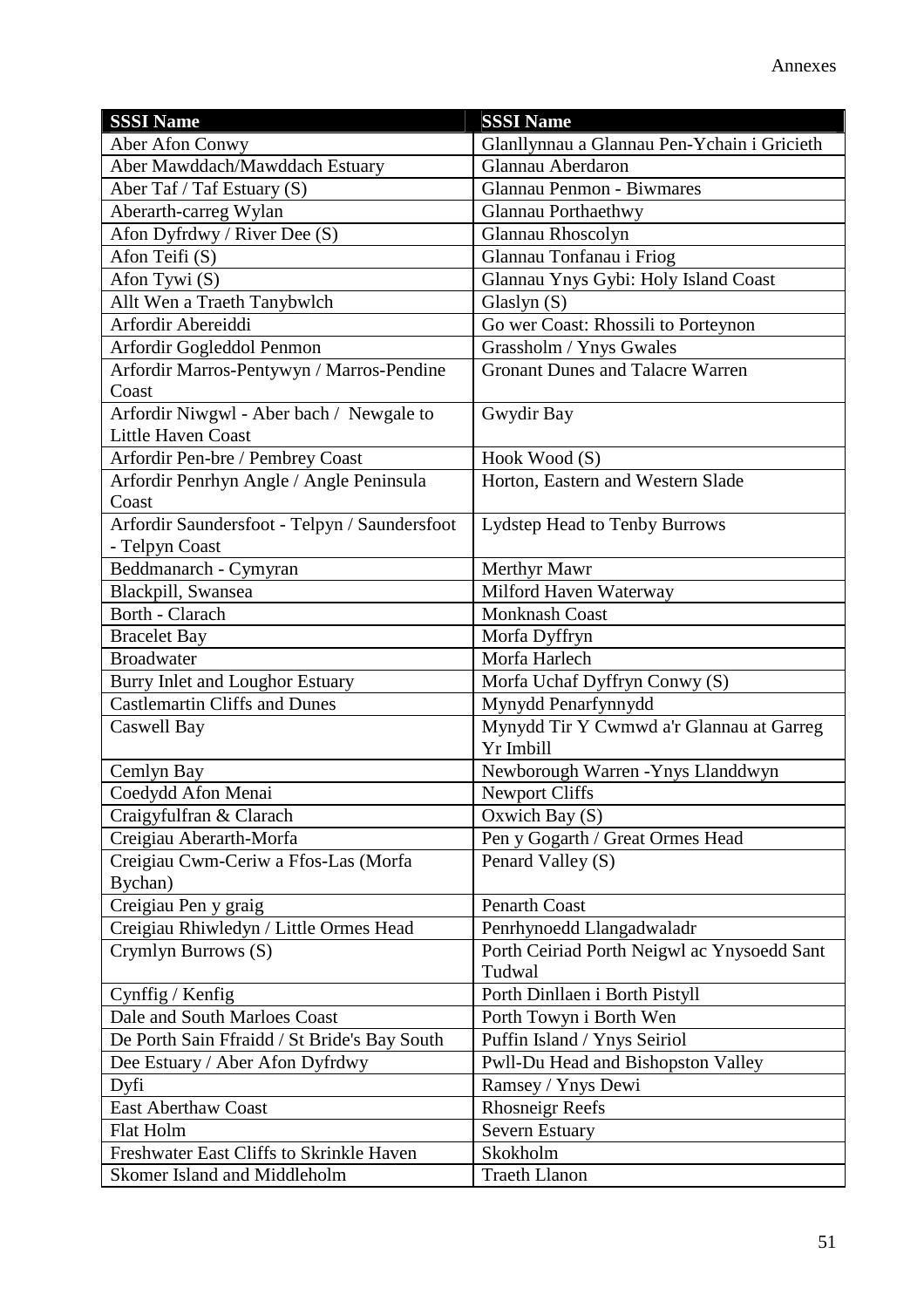| Southerndown Coast                       | <b>Traeth Lligwy</b>                   |
|------------------------------------------|----------------------------------------|
| St. David's Peninsula Coast              | Twyni Chwitffordd Morfa Landimor a Bae |
|                                          | Brychdwn / Whiteford Burrows etc       |
| St. Margaret's Island                    | Twyni Lacharn - Pentywyn / Laugharne - |
|                                          | <b>Pendine Burrows</b>                 |
| Stackpole                                | Ty Croes                               |
| <b>Stackpole Quay - Trewent Point</b>    | Tywyn Aberffraw (S)                    |
| Strumble Head - Llechdafad Cliffs        | Waterwynch Bay to Saundersfoot Harbour |
| Sully Island                             | Wig Bach a'r Glannau i Borth Alwm      |
| Tenby Cliffs and St. Catherine's Island  | Y Foryd                                |
| The Offshore Islets of Pembrokeshire /   | Ynys Enlli                             |
| Ynysoedd Glannau Penfro                  |                                        |
| The Skerries                             | <b>Ynys Feurig</b>                     |
| Tiroedd a Glannau Rhwng Cricieth ac Afon | Ynysoedd Y Gwylanod, Gwylan Islands    |
| Glaslyn                                  |                                        |
| <b>Traeth Lafan</b>                      |                                        |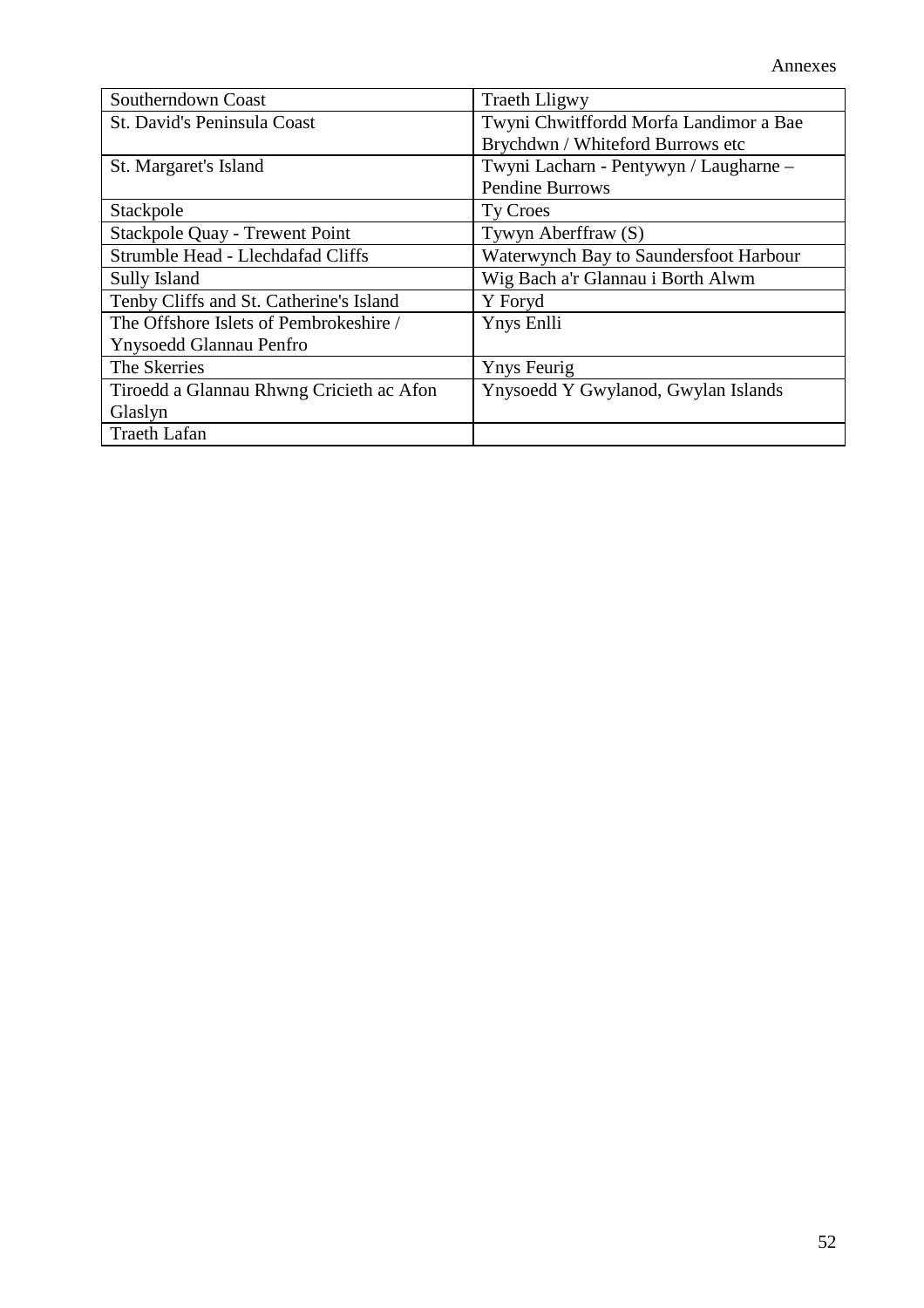**Annex 1.3:** Features currently notified in Welsh SSSIs.

| Latin Name                        | Common Name                   |
|-----------------------------------|-------------------------------|
| Alkmaria romijni                  | <b>Tentacled Lagoon Worm</b>  |
| Alosa alosa                       | Allis shad                    |
| Alosa fallax                      | Twaite shad                   |
| Anguilla anguilla                 | European Eel                  |
| Gigartina pistillata              | A red seaweed                 |
| Halichoerus grypus                | Grey seal                     |
| Ophelia bicornis                  | A Polychaete worm             |
| Osmerus esperanus                 | Smelt                         |
| Paludinella littorina             | Lagoon snail                  |
| Pectenogammarus planicrurus       | A gammarus                    |
| Petromyzon marinus                | Sea lamprey                   |
| Salmo salar                       | Atlantic salmon               |
| Stelletta grubii                  | A sponge                      |
| Thia scutellata                   | Thumbnail crab                |
| Thymosia guernei                  | A sponge                      |
| Truncatella subcylindrica         | Looping snail                 |
| Tursiops truncatus                | Bottlenose dolphin            |
| <b>Assemblages</b>                |                               |
| Saltmarsh invertebrate assemblage |                               |
| Coastal invertebrate assemblage   |                               |
| <b>Birds: Latin Name</b>          | <b>Common Name</b>            |
| Alca torda                        | <b>Razorbill</b>              |
| Anas acuta                        | Northern pintail              |
| Anas clypeata                     | Northern shoveler             |
| Anas crecca                       | Common teal                   |
| Anas penelope                     | Eurasian wigeon               |
| Anser albifrons flavirostris      | Greenland white fronted goose |
| Arenceria interpres               | Ruddy turnstone               |
| Calidris alba                     | Sanderling                    |
| Calidris alpina alpina            | Dunelin                       |
| Calidris canutus                  | Red knot                      |
| Charadrius hiaticula              | Little ringed plover          |
| Charadrius dubius                 | Ringed plover                 |
| Fratercula arctica                | Arctic puffin                 |
| Gallingo gallingo                 | Snipe                         |
| Haematopus ostalegus              | Oyster catcher                |
| Hydrobates pelagius               | Storm petrel                  |
| Larus fuscus                      | Lesser black backed gull      |
| Limosa lapponica                  | <b>Bar-tailed Godwit</b>      |
| Limosa limosa islandica           | <b>Black-tailed Godwit</b>    |
| Mergus serrator                   | Red breasted Merganser        |
| Numerius arquata                  | Curlew                        |
| Phalacrocorax carbo               | Cormorant                     |
| Pluvialis squatarola              | Grey plover                   |